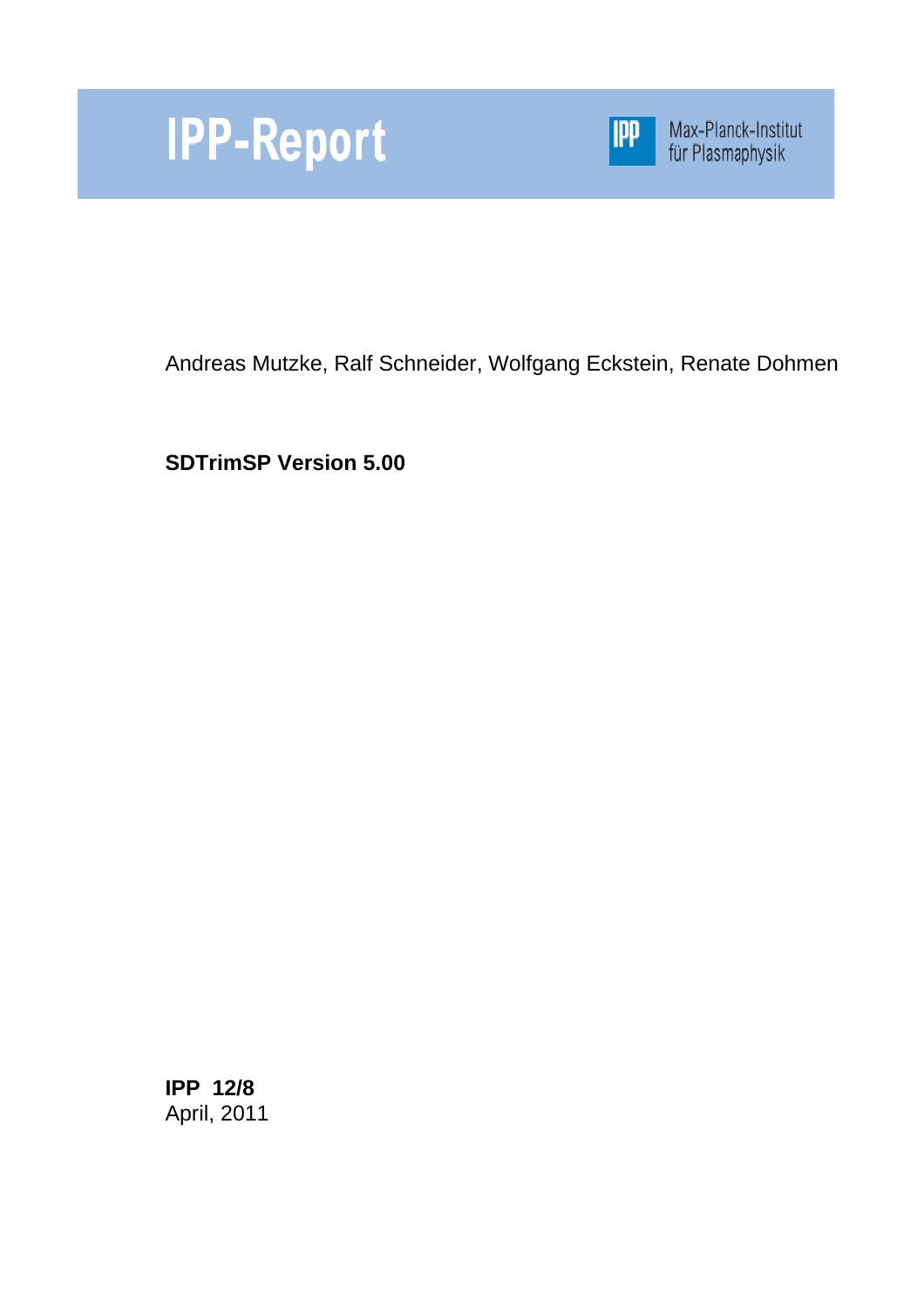# SDTrimSP Version 5.00

A. Mutzke, R. Schneider, W. Eckstein, R. Dohmen

## Abstract

SDTrimSP version 5.00 is designed for atomic collisions in amorphous targets to calculate ranges, reflection coefficients and sputtering yields as well as more detailed information as depth distributions of implanted and energy distributions of backscattered and sputtered atoms. The program is based on the binary collision approximation and uses the same physics as its predecessors TRIM.SP and TRIDYN, but the structure of the new program has been completely changed. It runs on all sequential and parallel platforms with a F90 compiler. Table lookup is applied for all available atomic data needed for input, and different integration schemes for several interaction potentials are provided. Selected examples of typical results are given to show the manifold of possible applications.

This report replaces the previous version (IPP 12/3).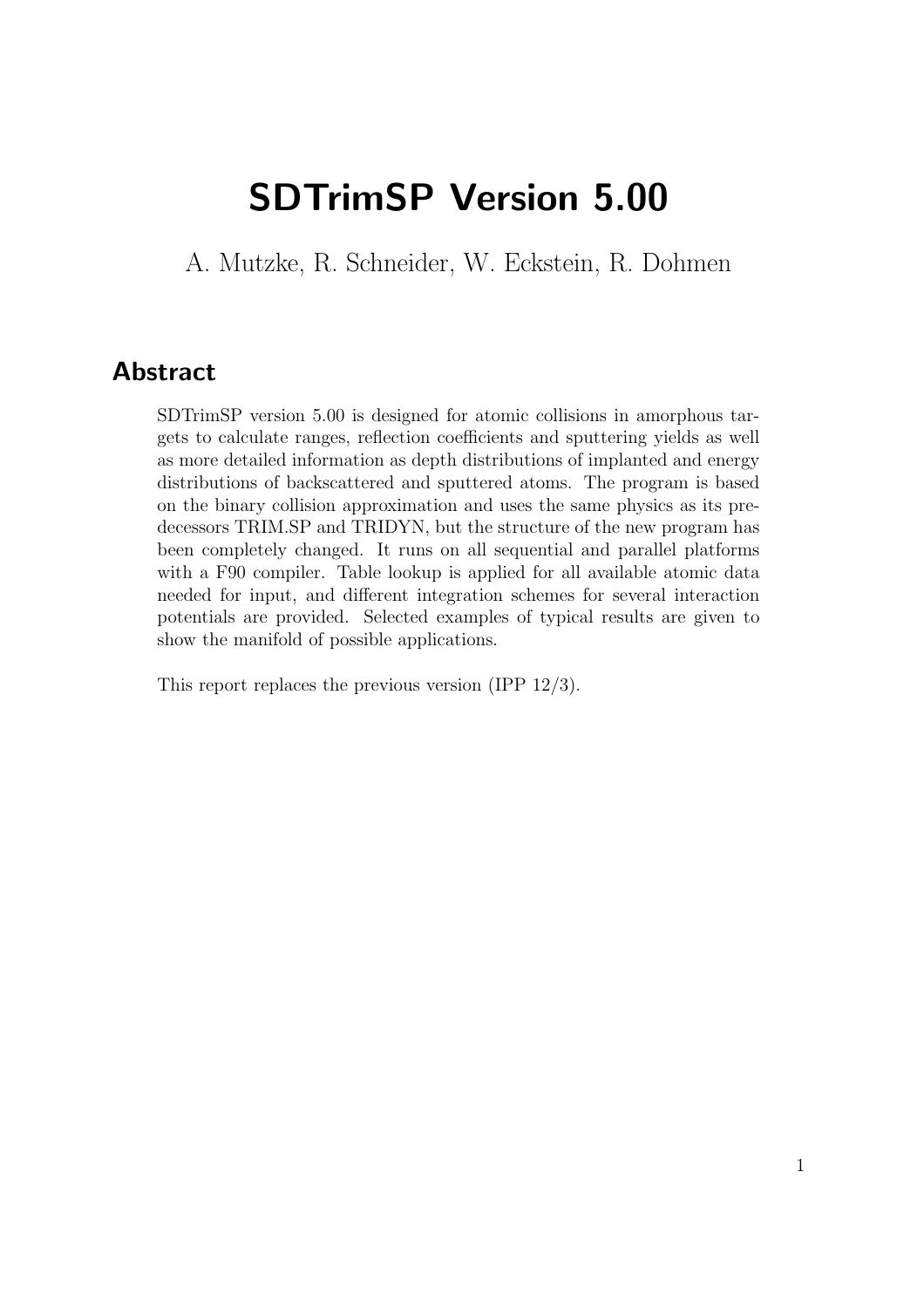# **Contents**

| 1. Introduction                                                                                                                                                                                                                                                                                                                                                                                                                                 | 4                                            |
|-------------------------------------------------------------------------------------------------------------------------------------------------------------------------------------------------------------------------------------------------------------------------------------------------------------------------------------------------------------------------------------------------------------------------------------------------|----------------------------------------------|
| 2. Physical basis                                                                                                                                                                                                                                                                                                                                                                                                                               | 5                                            |
| 3. Structure of the code                                                                                                                                                                                                                                                                                                                                                                                                                        | 6                                            |
| 4. Implementation                                                                                                                                                                                                                                                                                                                                                                                                                               | 9                                            |
| 5. Performance<br>5.1. Influence of NR and NH on the accuracy of the results                                                                                                                                                                                                                                                                                                                                                                    | 10<br>11<br>13                               |
| <b>6.</b> Special applications                                                                                                                                                                                                                                                                                                                                                                                                                  | 16<br>16<br>19                               |
| 7. Extension in Version 5.00<br>7.1.                                                                                                                                                                                                                                                                                                                                                                                                            | 23<br>23<br>28                               |
| 8. Sensitivity studies for D on Be and D on W<br>8.2.                                                                                                                                                                                                                                                                                                                                                                                           | 33<br>33<br>35<br>39<br>42                   |
| 9. New input variables in 'tri.inp'                                                                                                                                                                                                                                                                                                                                                                                                             | 45                                           |
| A. Global parameters                                                                                                                                                                                                                                                                                                                                                                                                                            | 48                                           |
| B. Input variables in 'tri.inp'<br>B.3. Output format of energy distribution in the target<br>B.4. Output format of the depth of origin and penetration depth $\dots \dots$<br>B.5. Output format of energy- and angle-distribution of scattered and sput-<br>tered atoms $\ldots \ldots \ldots \ldots \ldots \ldots \ldots \ldots \ldots \ldots \ldots \ldots$<br>B.5.2. Post-processing of output-matrix-file with readmatrix4.F90 $\ldots$ . | 48<br>48<br>50<br>58<br>58<br>59<br>59<br>59 |
| C. Inputfile 'layer.inp'                                                                                                                                                                                                                                                                                                                                                                                                                        | 61                                           |
| D. Inputfiles 'energy.inp' and angle.inp                                                                                                                                                                                                                                                                                                                                                                                                        | 62                                           |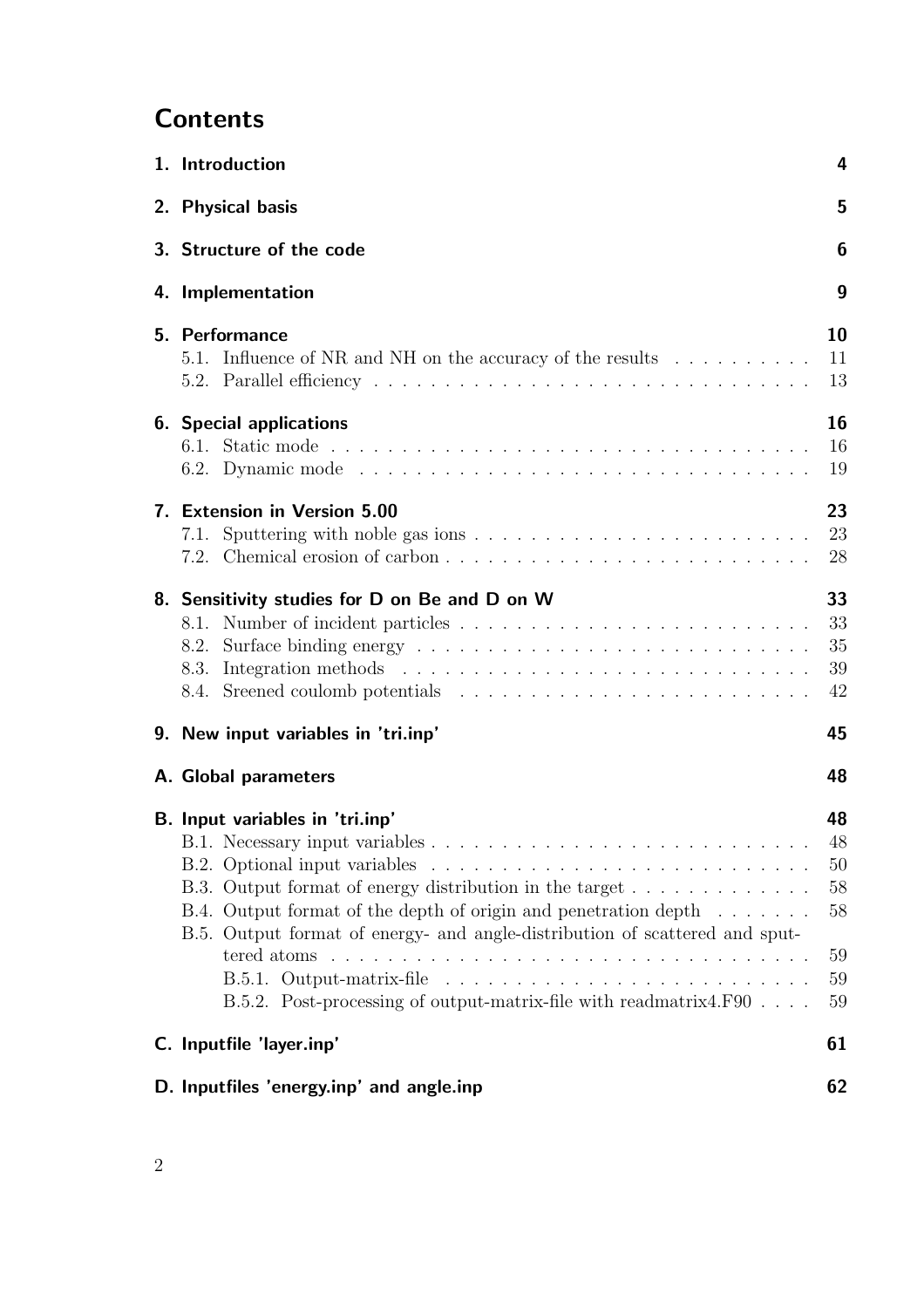| E. Inputfiles 'ene_ang.inp'           | 63 |
|---------------------------------------|----|
| F. Example of new Inputfile 'tri.inp' | 64 |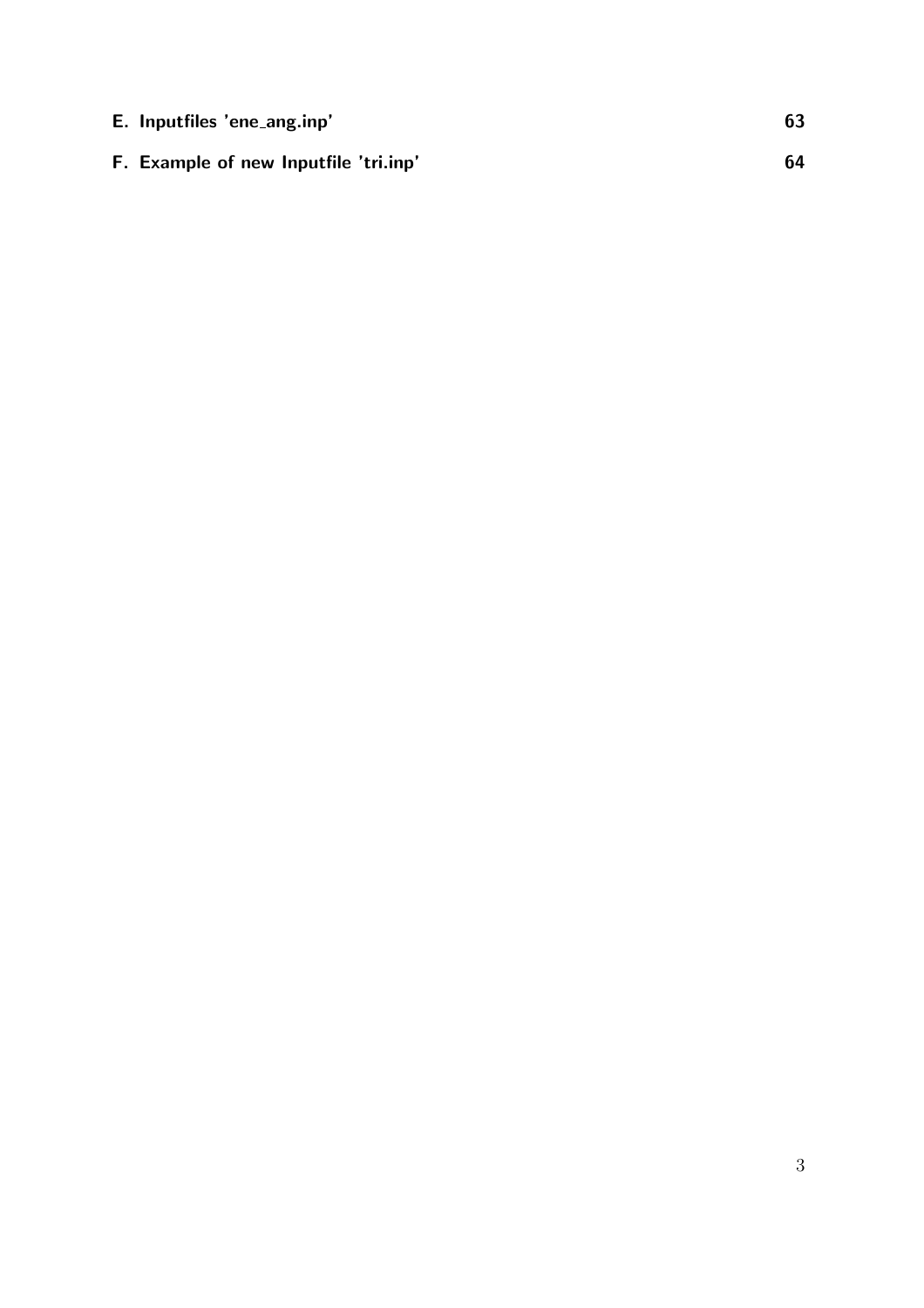## 1. Introduction

In the last 40 years many computer simulation programs have been developed to describe the interactions of ions bombarding solid, liquid and gaseous targets. Many of these programs were based on the binary-collision approximation dealing with crystalline and amorphous targets. Examples of programs dealing with amorphous targets are the static Monte-Carlo program TRIM and the corresponding dynamic version TRI-DYN which were successful in describing collision effects in solids for many examples [1]. Many versions of these two programs evolved to handle specific physical problems. This triggered the idea to combine both programs in a new version SDTrimSP (where S stands for static and D for dynamic) with all possible output facilities used in the past like sputtering, backscattering and transmission. This offered the opportunity to introduce at the same time a modular structure, to have a more flexible output and to provide a higher portability. The program is suited equally well for all sequential architectures and for all parallel architectures, for which a Fortran 90 (F90) compiler and the MPI (Message Passing Interface) communication library are available. The new program also includes features which were used in the past, but were not incorporated in most versions of TRIM.SP and TRIDYN. The time dependence of the collision cascade can be chosen as described in [16, 17].

The extensions for SDTrimSP version 5.00 are described. The main new features are the inclusion of diffusion and out-gasing for noble gas ions and chemical erosion of carbon.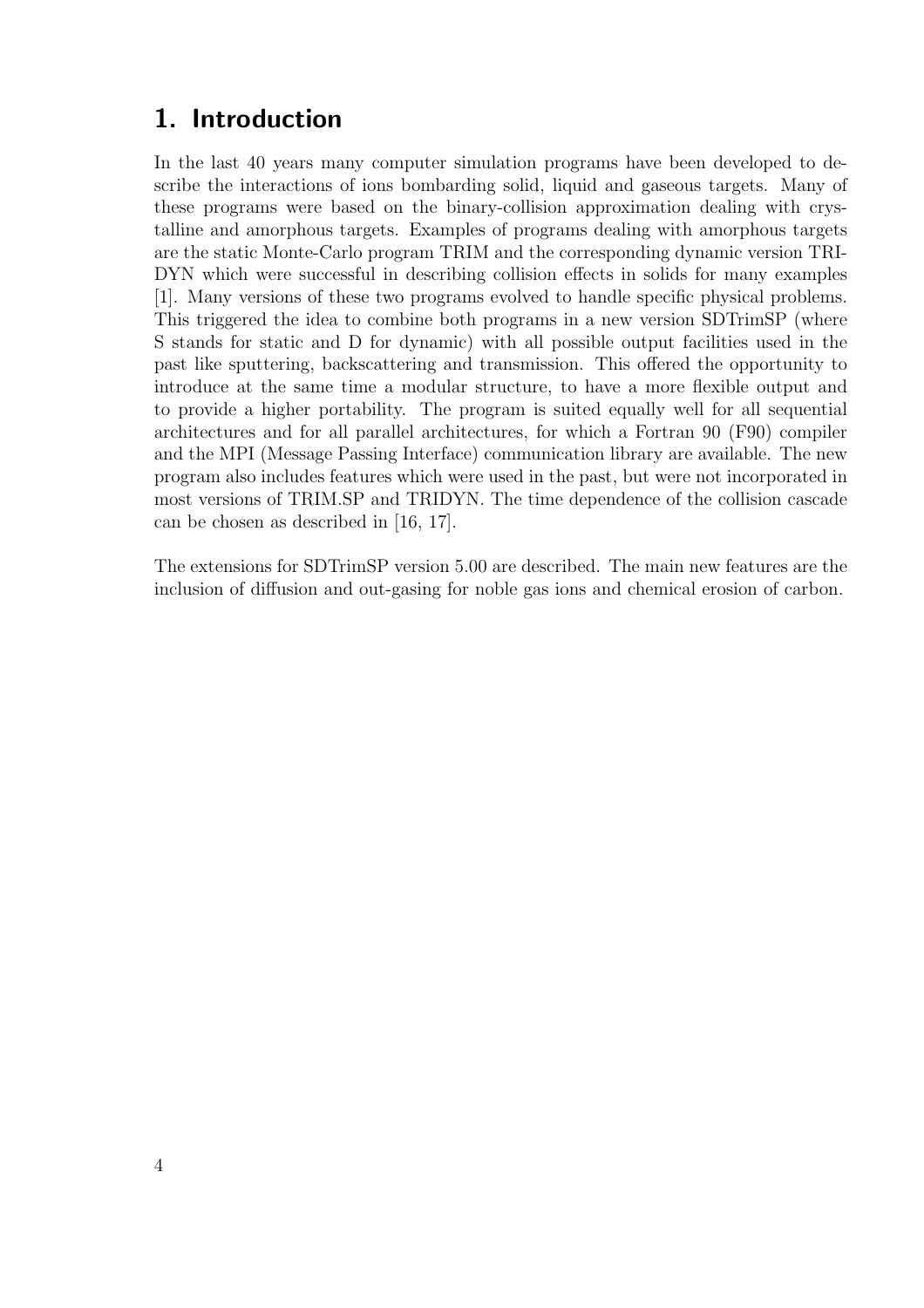## 2. Physical basis

The new program SDTrimSP is based on TRIM.SP [2] and TRIDYN [3, 4]. Both programs, the static TRIM.SP and the dynamic TRIDYN, are described in [1]. The basic physics in the new program SDTrimSP is the same as in the former versions. SDTrimSP is a Monte Carlo program, which assumes an amorphous (randomized) target structure at zero temperature and infinite lateral size.

The target in SDTrimSP is one dimensional (Fig. 1). The target is divided into layers. Y and Z direction are taken as infinite. In the static mode the target is fixed. In the dynamical mode the thickness of layers is changed, [28].



Figure 1: Geometry of the one dimensional target

The binary collision approximation is used to handle the atomic (nuclear) collisions. This means, that the change in flight direction due to the collision is given by the asymptotes of the real trajectory.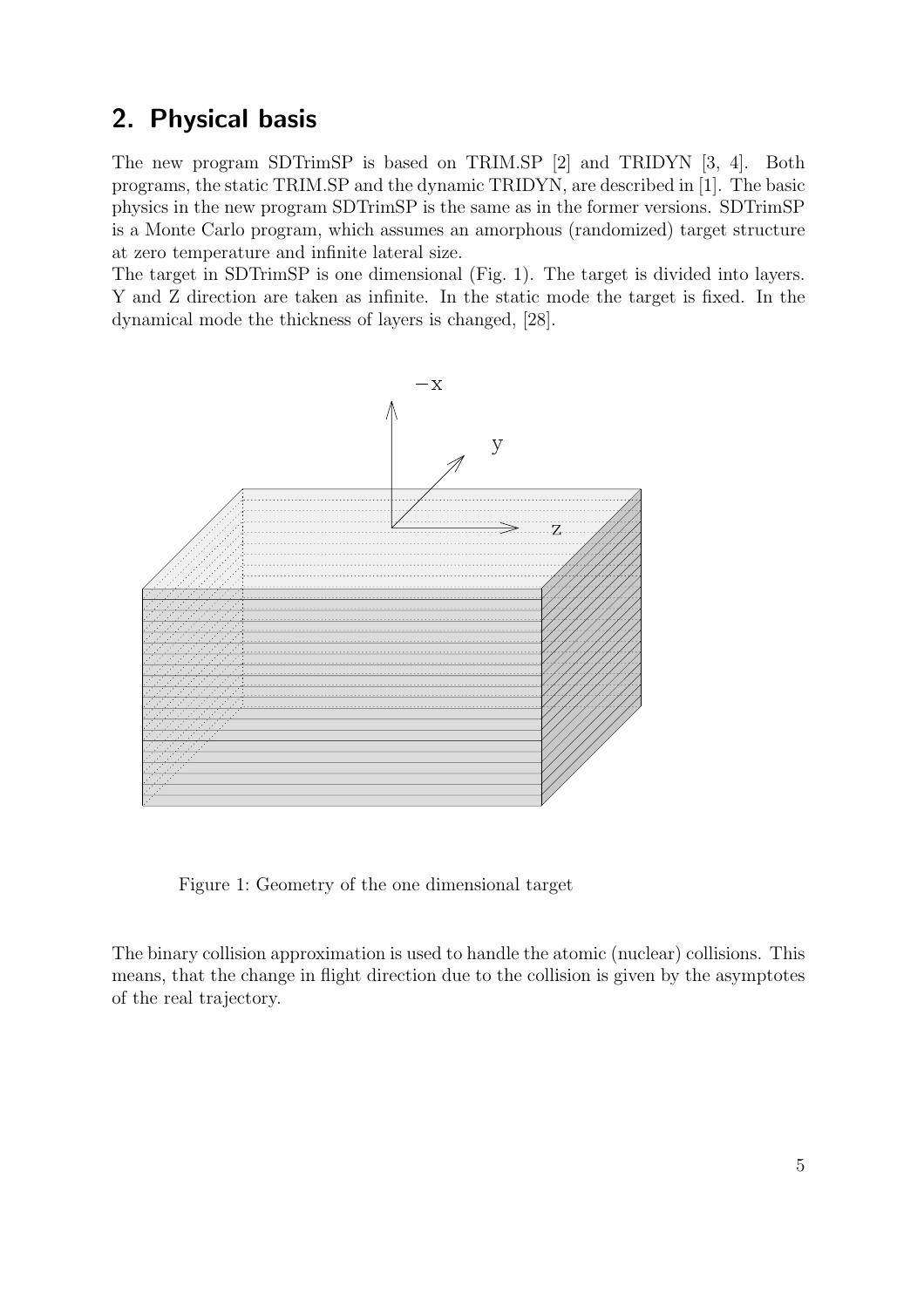For this evaluation an interaction potential has to be chosen (usually purely repulsive and only dependent on the distance between the colliding atoms) to determine the scattering angle of the moving atom and the recoil angle of the atom, which is set into motion. Then the energy loss (nuclear) of the moving atom and the energy gain of the recoil can be calculated. In addition, a moving atom looses energy to target electrons (electronic or inelastic energy loss). The program also provides the possibility to include simultaneous weak collisions, but strictly in the binary collision approximation. The program follows projectiles (incident atoms) and target recoil atoms three-dimensionally until their energy falls below some preset value or if they have left the target (backscattering, transmission, sputtering). Besides a more modular structure many new features are included in the program. Most data needed for a calculation is taken from a database in form of tables: atomic numbers and masses of elements, densities of solid and liquid elements, surface binding energies (heat of sublimation), displacement energies are taken from Table 6.1 of [1]; one table provides isotopic masses of elements; two other tables give the constants for the inelastic energy loss of hydrogen [5] and helium [6]. Different interaction potentials as KrC [7], ZBL [8], Molière [9], Nakagawa-Yamamura [21], power potentials and a special Si-Si potential [10] can be chosen as well as different integration methods of the scattering integral as Magic [11], Gauß-Mehler [12], and Gauß-Legendre [13]. Magic is faster than the Gauß-Mehler and the Gauß-Legendre procedure, but is only available for KrC, ZBL and Molière. Evaluation of the accuracy  $[14]$  of the integration procedure Magic shows a maximum relative error of the scattering angle in the center-of-mass system of about 1 % nearly independent of the relative impact parameter (impact parameter/screening length). For the Gauß-Mehler procedure the corresponding error is increasing with an increasing relative impact parameter and depends on the number of pivots [14]. According to Robinson [15], the Gauss-Mehler method is generally more accurate than the Gauss-Legendre method in evaluating the scattering angle integral, but less accurate for the time integral.

## 3. Structure of the code

The code SDTrimSP treats the bombardment of incident ions on different target structures. Besides mono-atomic targets, layer structures, fixed and variable composition target structures are allowed. The kind of projectiles and/or target atoms is not limited. Both incident ions and recoil atoms are treated as series of subsequent collisions. There are two general cases in the code:

- static case: the target composition is fixed during the whole simulation
- dynamic case: modifications of the target caused by the ion bombardment are taken into account; in this case the target is updated at regular intervals, i.e. after a certain number NR≥ 1 of projectiles and corresponding showers. NR has to be specified as a parameter in the input file.

The atoms are distinguished in projectiles (incident atoms) and recoils (target atoms). For each traced atom the important physical quantities, as energy, spatial coordinates,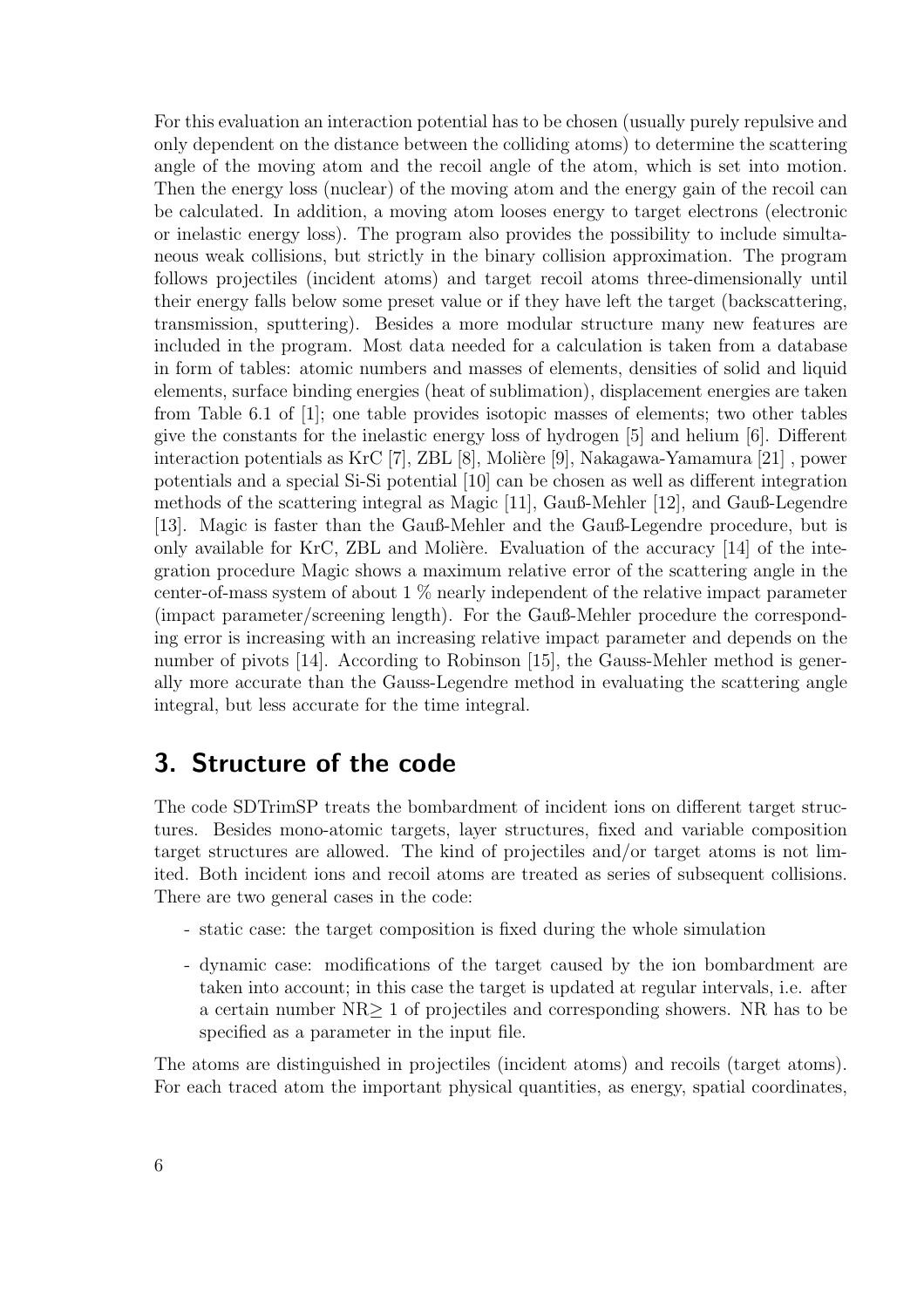direction of motion, are recorded along its path using general data structures. Moreover, the path length and the number of collisions are stored for the projectiles, while for the recoils the collision number in which they are generated is stored (generation). Besides the information about the single projectile there are also quantities integrated over all projectiles to save memory. For projectiles, the inelastic (electronic) energy loss and the total elastic and the elastic loss larger than the displacement energy are stored. Other values derived from these basic quantities can be determined, if of interest.

The structure of the program is depicted in Fig. 2. In the projectile loop, groups of NR projectiles are followed from collision to collision. The recoils generated along the projectile trajectories of the NR incident ions are collected and treated in a separate loop, the recoil loop. After finishing the calculation of the NR projectiles and generated recoils the target is updated in the case of the dynamic mode. In the static mode no target update is necessary, and it can be continued with the next group of projectiles until the total number NH of projectiles (number of histories) is reached. Finally, the output section is entered.

In the input file the target and incident particles are specified. A flag determines the static or dynamic mode. In the dynamic case the total fluence for a calculation has to be given in units of  $10^{16}$ atoms/cm<sup>2</sup>. The energy of the incident particles, the angles of incidence, the interaction potential and the inelastic energy loss model have to be chosen. The energy and angle of incidence of the projectile can be chosen fixed or by a given distribution. The input file is organized as a F90 namelist file and described in detail in the documentation delivered with the program package.

The output was designed in a very flexible manner allowing to store all important values of individual particles and offering at the same time the possibility to limit the output in order to save memory and computing time. By conditioning the different output sections in the code the user can switch on or off the different sections with corresponding flags and variables in the input file. Moreover, the output is structured in such a way that the user can insert own output sections in an obvious manner.

The general, obligatory output gives the reflection and sputtering coefficients, atomic fractions and densities as a function of depth, and the yield versus the generation. In the dynamic case the change of target thickness and atomic fractions and densities as a function of fluence is given. This minimal output has a size of some kBytes only. Optional output concerns trajectory information (evolution of spatial coordinates, directions of motion, energy, time), particle information (energy, number of collisions, path length, starting point and final coordinate), matrices (absolute frequency distributions of reflected, transmitted and sputtered particles in discrete levels of energy and exit angles). Note, that the amount of output can increase rapidly to hundreds of MBytes for the trajectory and particle output, especially when the incident energy is high. Especially for problems with a large number of reflected, transmitted and sputtered particles, the usage of matrices output is advantageous as it helps to save memory. There are several post processing programs concerning the matrix output and the visualization of calculated data by means of IDL.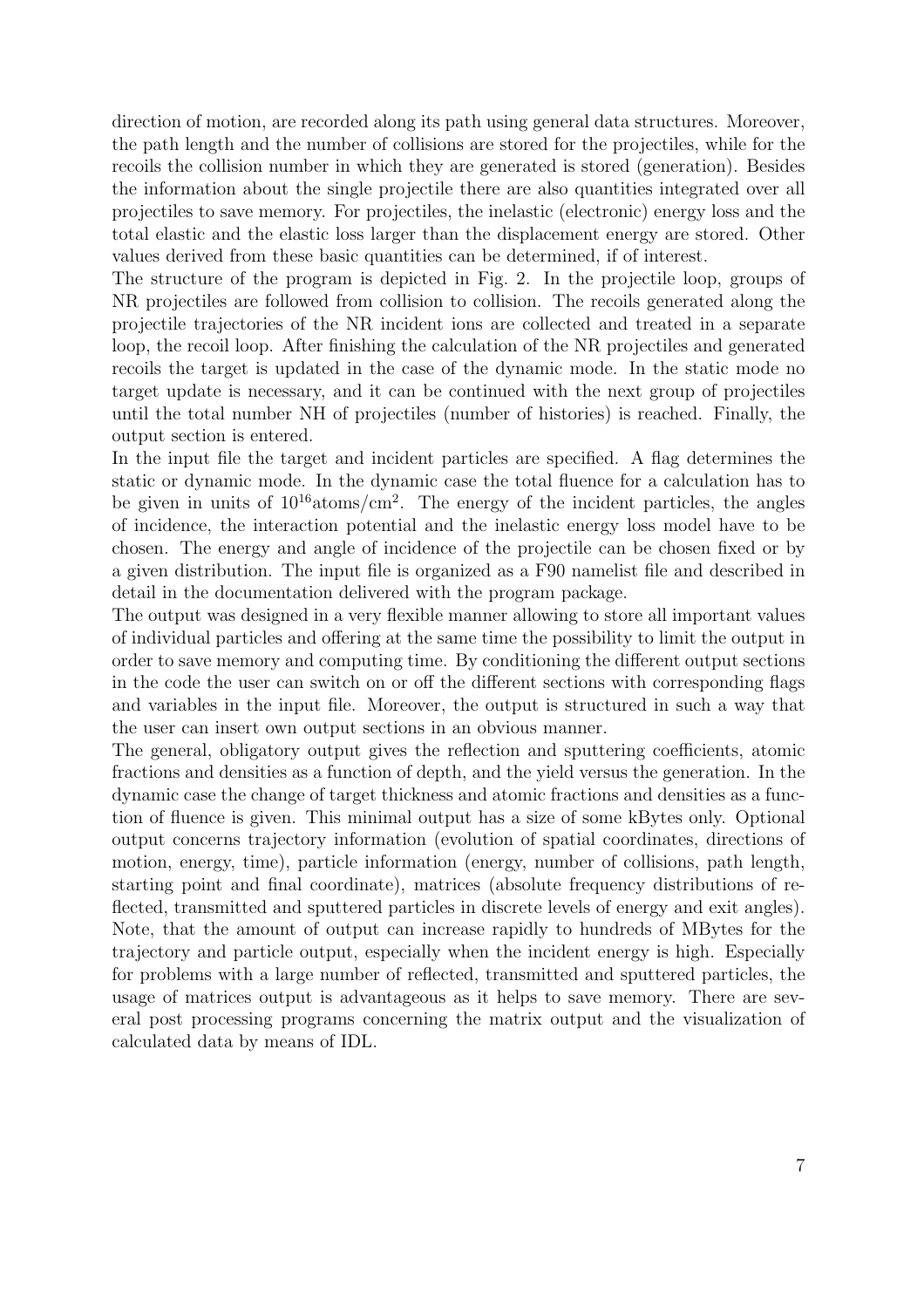

Figure 2: Main block flow chart of the program SDTrimSP. The double blocks indicate additional work necessary in the parallel mode. These parts are skipped in the sequential mode.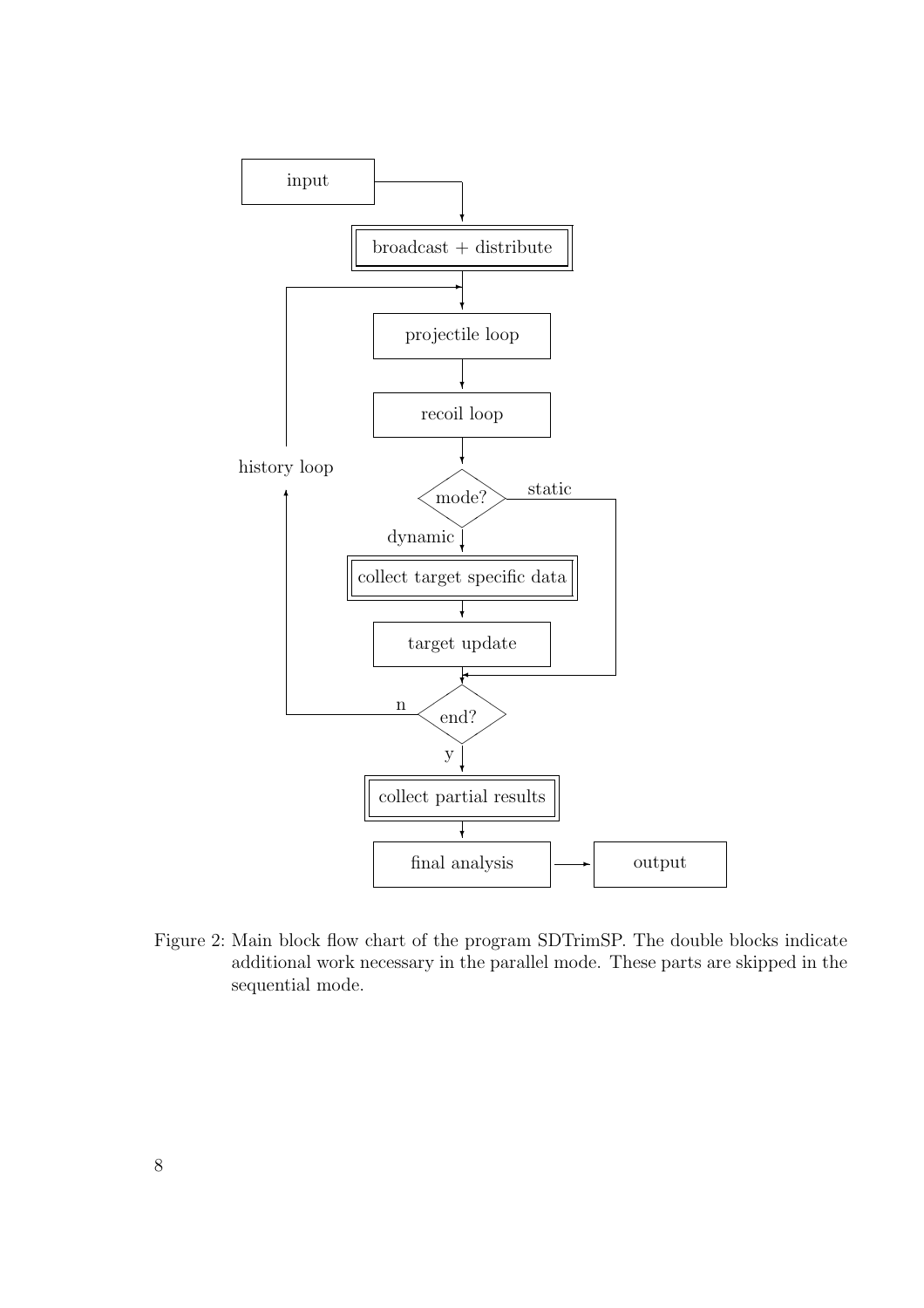## 4. Implementation

The program SDTrimSP is implemented in Fortran 90. The work flow depicted in Fig. 2 is transferred into a modular structure of the code. The characteristic quantities belonging to larger data units like trajectories, particle states and other data blocks are combined in F90 user-defined structures to make data handling easier.

The code is drawn up to work in different modes and on different architectures. Basically, there are two modes:

- 1. the sequential mode for execution on any sequential architecture with a F90 and a C compiler,
- 2. the parallel mode for execution on any distributed-memory parallel architecture with a F90 and a C compiler and the MPI communication library available. In this version, the NR particle showers are distributed over the processors.

Both modes are included in the same source code, the different modes are distinguished by use of preprocessor directives. The user selects the mode at compile time by choosing the respective macro in the Makefile.

In the sequential mode the course of the program is as shown in blocks with simple boxes of Fig. 2. In the parallel mode some additional work as specified blocks with double boxes in Fig. 2 is necessary to distribute data structures and computational load and to summarize the results. The parallel algorithm works as follows: The target data is replicated on all processors (broadcast in Fig. 2), while the NR incident ions between two target updates are distributed over np processors (NR  $\rightarrow$  NR/np). Furthermore, each processor has to be provided with an appropriate seed for the random number generator (see below). The ions and corresponding showers are simulated independently on the processors, each processor using a dedicated sequence of random numbers. The effects caused by the particles are recorded in processor private variables. This concerns target data, ion specific data and recoil specific data. In the dynamical case, the target data has to be summed up over the processors and made known to each processor in order to perform the target update. The target update is carried out quasi-sequentially on all processors and as a result each processor has a replicate of the new target data and can continue with the next group of ions and so on. In the static case the target update and the global sums are not necessary for the calculation and the summation of the target data is postponed to the end of the program where in any case all particle information gathered locally on the processors has to be collected and printed out. That means the static program is embarrassingly parallel with nearly no communication, while the amount of communication in the dynamic case can be considerable. Depending on the application the computing time may be rather long, therefore restart files can be written at regular time intervals.

The communication is based on the Message Passing Interface (MPI). By this the algorithm is portable between different parallel architectures. Special care has been taken for the generation of random numbers. By choosing the linear congruential random number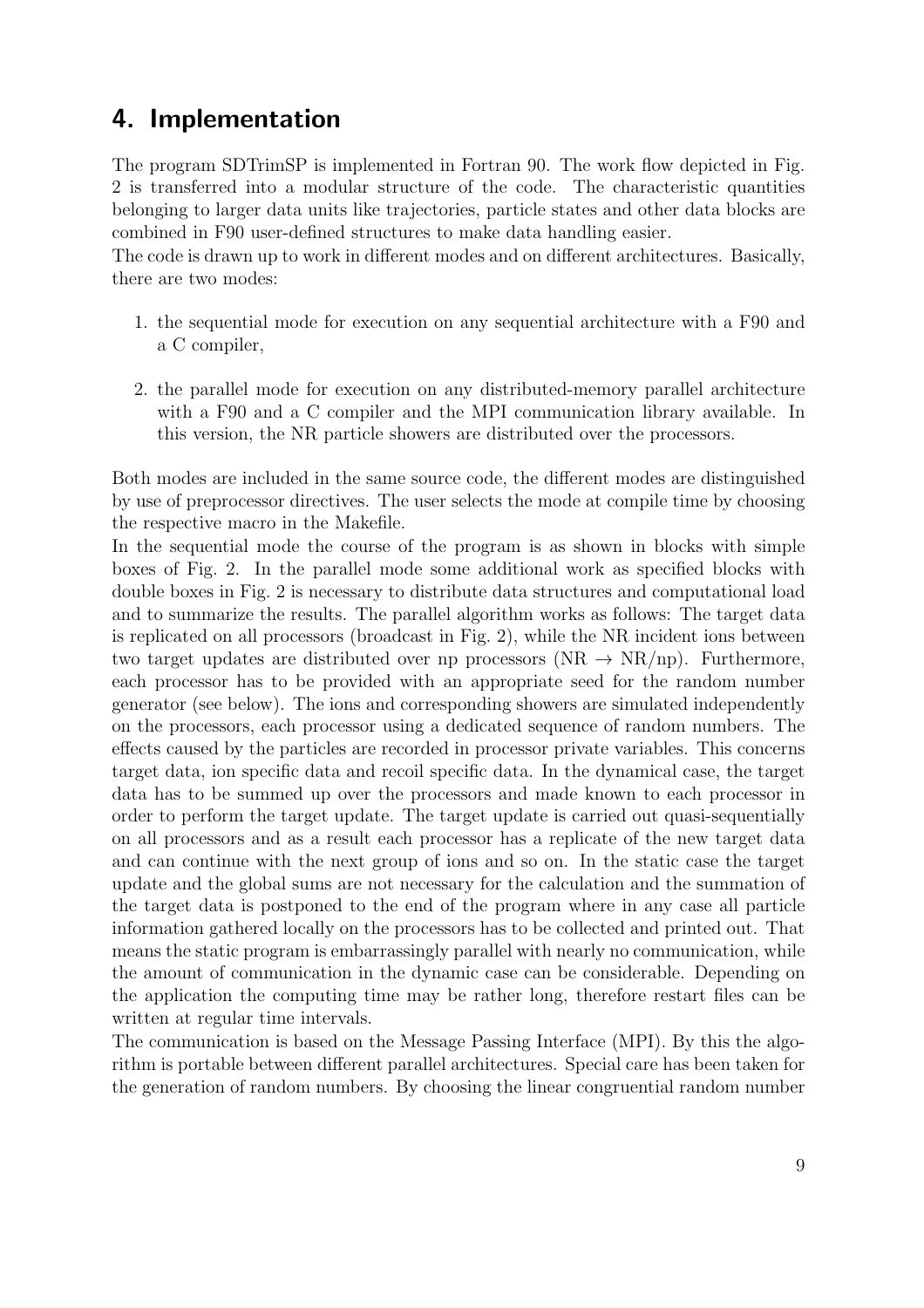generator from Cray's Scientific Library we have a true parallel random number generator having the advantage that the sequence of  $2^{32}$  values can be divided into chunks of equal size so that each processor has its own sequence which is not correlated to the sequences of all other processors. To facilitate debugging and providing reproducible results there is also the possibility to associate each particle with its own, determined seed so that the result of a computation with a certain number of incident particles is always the same irrespective of how many processors are involved. One must, however, be aware that this method of using reproducible random numbers does not yield reliable results in the sense of good statistics. Again, the mode of random number generation is controlled via preprocessor directives in the code and corresponding macros in the Makefile.

The calculation steps in the program SDTrimSP are determined by NR and NH. NR is number of projectiles between target updates, NH is the number of histories. In the dynamic case the target is relaxed after each history step.

Note that the structure of the whole package SDTrimSP is designed in such a way that the same source code, Makefile and run-time commands are used for all modes and architectures and distinctions are made via preprocessor and environment variables (e. g. OSTYPE). The object code is kept in different directories for the different architectures to facilitate the simultaneous usage of different architectures. A detailed description of the code with a list of all input and output variables and a description of all subroutines with references to the corresponding literature is provided. The code is available for free for non-commercial use. (contact mail-address: SDTrimSP@ipp.mpg.de or see the webside: www.ipp.mpg.de/˜stel/SDTrimSP.html).

## 5. Performance

The program was tested on several sequential and parallel architectures, as e. g. IBM SP machines, IBM Power4 and Power5 systems, Cray T3E, NEC SX5, and Linux clusters with AMD or Intel processors, and is running in production mode for several years now with great success. For large, time-consuming applications it is advisable to use the parallel version of the code. In this case, the choice of the parameter NR, which is the number of incident particles and corresponding showers between two target updates, is decisive to have good performance, while in the sequential version, this parameter is of no relevance. The reason is that NR is a quantity closely related to the granularity of the parallel algorithm, as each processor has to treat NR/np incident particles together with their recoils, where np is the number of processors. That means, NR must not be less than np, and the larger NR, the better the efficiency of the parallel program, as the ratio between communication and computation decreases. On the other hand, NR has also a physical meaning, as it determines somehow the frequency of target updates. Therefore an investigation of the influence of NR and NH on the accuracy of the results has been carried out.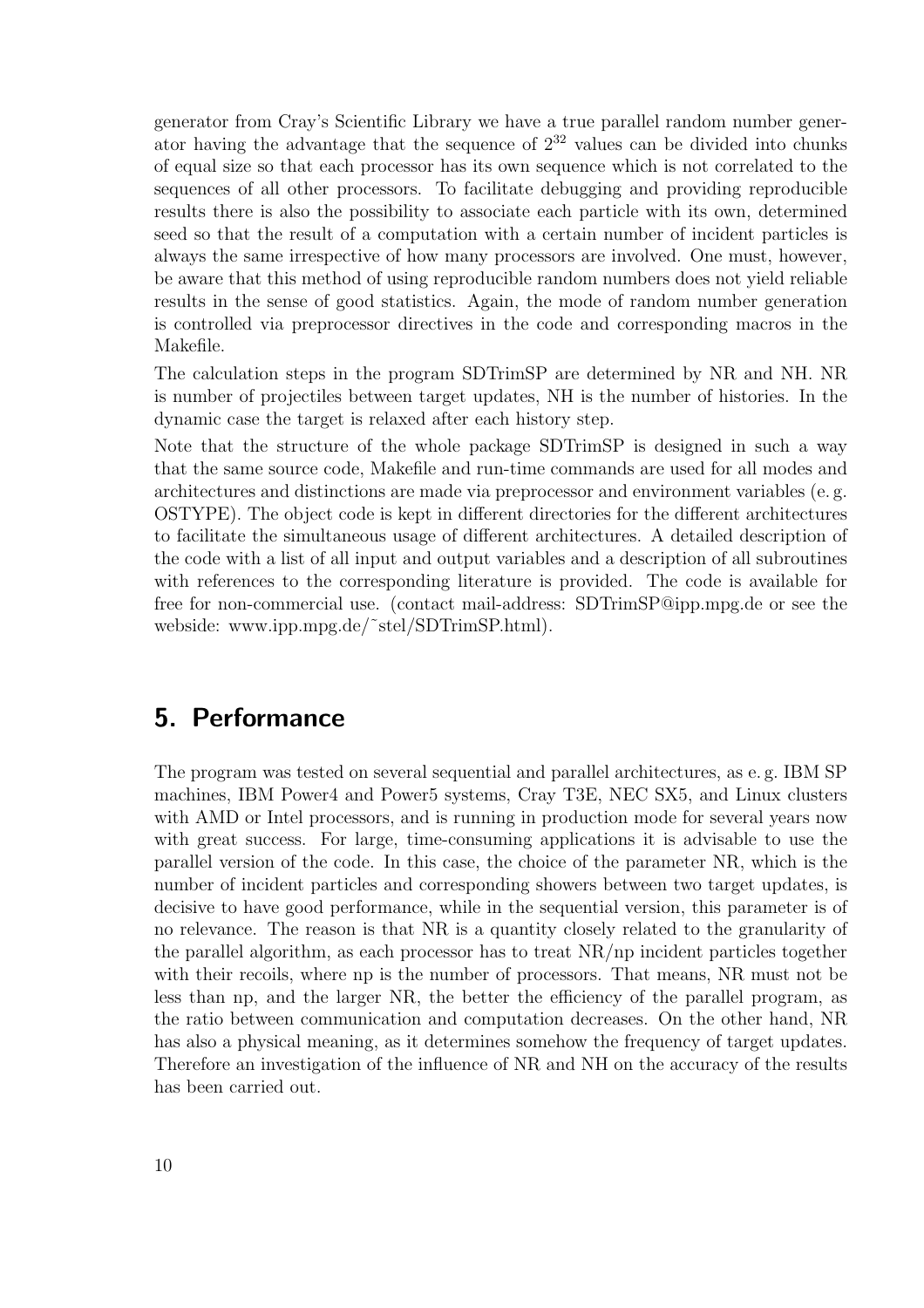### 5.1. Influence of NR and NH on the accuracy of the results

A physical interpretation of NR and NH is that a larger number NR improves the statistical relevance of the target update, while a larger number of histories NH means a smaller fluence step (because the fluence step is the total fluence divided by NH) and by this inproves the overall statistics. In the static case, the statistics depends only on the product of NR and NH, and NR has no physical meaning.

With the following example of a dynamic case it is shown that the accuracy of the results depends merely on the product of NR and NH over a certain range of values for NR. The chosen example is a 1 keV bombardment of Fe on TaC with a fluence of  $10^{17}$  atoms/cm<sup>2</sup>. The results for different values of NR with NR  $\cdot$  NH = constant are shown in Table 1 and Figs. 3 and 4 at the example of typical quantities. It shows that the plots and values differ only to the same extent as they would differ when using another seed for the random numbers. That means, the number NR may be increased to achieve a better parallel efficiency, while decreasing at the same time the number of histories. For statistical reasons it makes no sense to choose very small values of NH in the dynamic case. The fluence step (total fluence/NH) should of the order of 0.01  $(10^{14} \text{ atoms/cm}^2)$  to ensure that the target composition change is small in a fluence step.

| NR       | NH      | change of<br>thickness | qu(Fe) | qu(Ta) | qu(C) |
|----------|---------|------------------------|--------|--------|-------|
|          | 1000000 | $4.47$ nm              | 0.559  | 0.302  | 0.139 |
| 10       | 100000  | $4.51 \text{ nm}$      | 0.557  | 0.303  | 0.140 |
| 100      | 10000   | $4.50$ nm              | 0.557  | 0.304  | 0.139 |
| $1000\,$ | 1000    | $4.49$ nm              | 0.558  | 0.303  | 0.139 |

Table 1: Change of thickness and atomic fraction (qu) of the surface composition with different numbers of NR and NH for the example of Fe  $\rightarrow$  TaC  $(NR \cdot NH = constant)$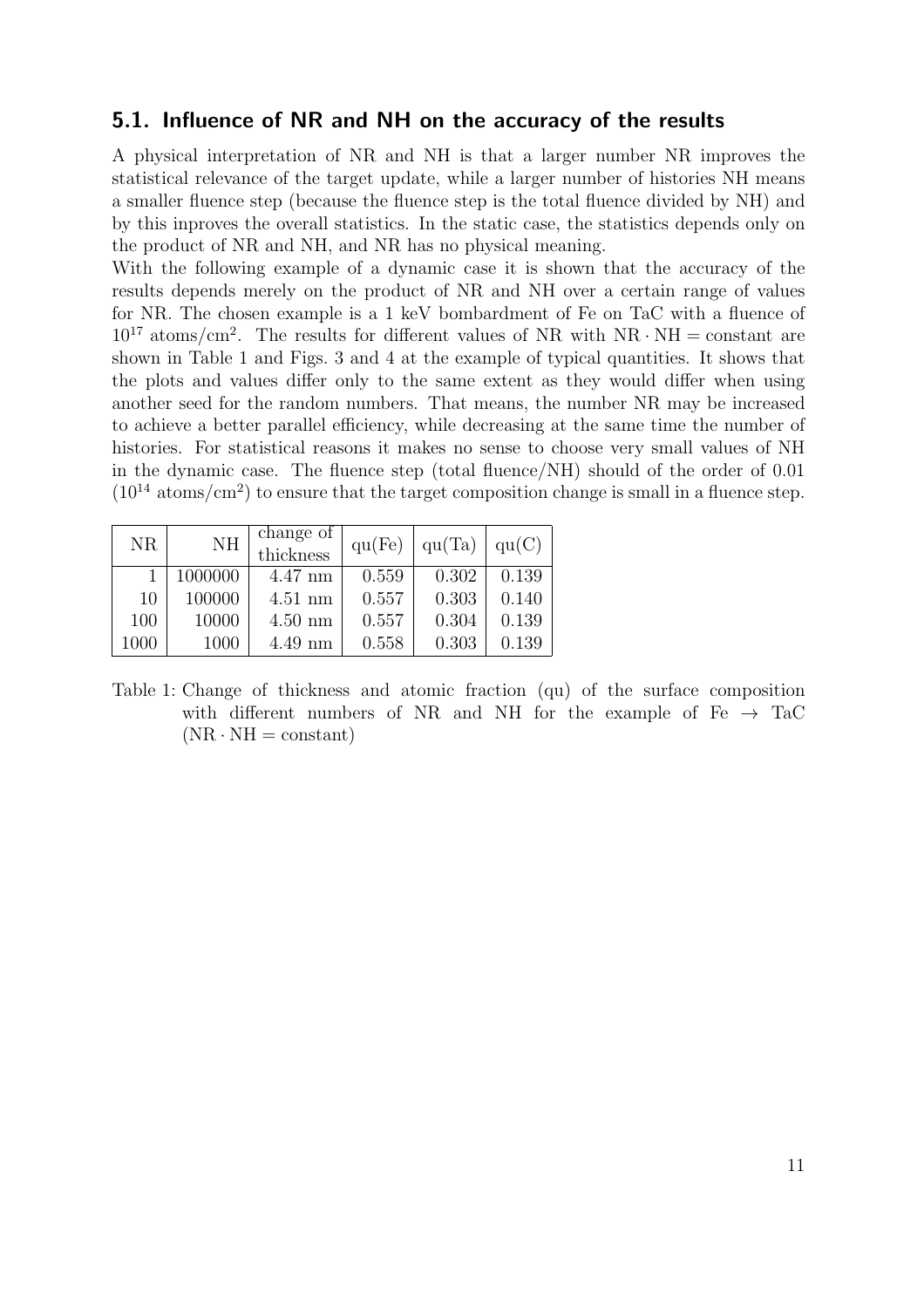

Figure 3: Particle reflection coefficient for different numbers of NR and NH  $(NR \cdot NH = constant)$  in the case of 1 keV Fe atoms impinging at normal incidence onto a TaC target



Figure 4: Partial sputtering yield for different numbers of NR and NH  $(NR \cdot NH = constant)$  in the case of 1 keV Fe atoms impinging at normal incidence onto a TaC target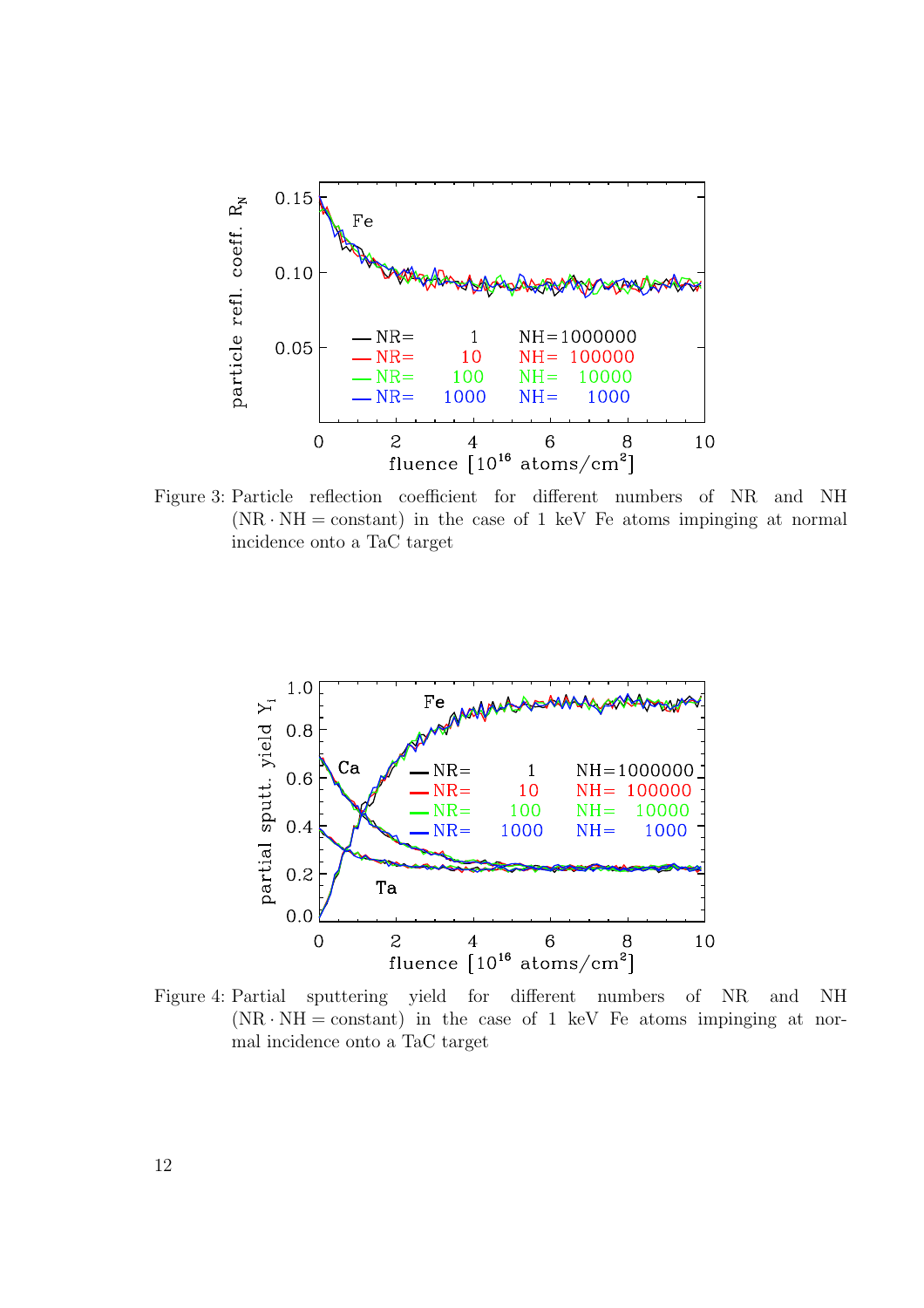### 5.2. Parallel efficiency

As already pointed out the performance of the program depends strongly on the mode and on the choice of NR on the one hand, but on the other hand on the characteristics of the used architecture. When working on a single-processor system, i. e. using the sequential version, it is mainly the clock rate of the processor which determines the computing time, irrespective of whether using the static or dynamic mode. The choice of NR is not of great importance. In the dynamic case, however, the code is rather communication-intensive, and the performance depends heavily on the choice of NR.

These dependencies are demonstrated at the example of 1 keV Fe bombardment on TaC at normal incidence with a fluence of  $10^{16}$  atoms/cm<sup>2</sup>. The benchmark has been carried out on two different parallel architectures, an IBM 1.3-GHz-Power4 (Regatta) system and a Linux cluster with Intel 2.8-GHz processors. The Regatta system is provided with a fast communication network with Federation switch, while the nodes of the Linux cluster are connected via Gigabit Ethernet. For these benchmarks the option of minimum output was used, the parameters NR and NH have been chosen as  $NR = 512$  and  $NH = 20000$  which allows to use up to 512 processors in the parallel mode.

The execution times and parallel efficiencies obtained for the static mode on the two architectures are shown in Table 2. As expected the parallel efficiency of the code is very good on both architectures, because the amount of communication is very low and consists mainly in broadcasting the data at the beginning of the calculation and summing up the partial results of the processors at the end of the calculation. This is also reflected in the corresponding speedup curves, cf. the solid lines in Fig. 5(b).

Table 3 and the dashed lines in Fig. 5(b) show the corresponding behavior for the dynamic case. There is a clear difference in the performance for the two architectures. The parallel efficiency obtained with the IBM Regatta is very good up to 64 processors. This is due to the fast communication achieved by the strong Federation switch of the Regatta system and the MPI implementation on top of the shared memory architecture of the Regatta. In contrast, the parallel efficiency on the Linux cluster is not that good. This is due to the fact that the communication network of the Linux cluster is rather slow compared to the processor performance and cannot cope with the amount of communication. The speedup curves demonstrate the somewhat poorer scaling and show that the Linux cluster is not specially suited for parallel calculations with more than 16 processors in the dynamic mode. Up to 16 processors, however, the performance of the Linux cluster is quite satisfactory, at least for the chosen value of  $NR = 512$ . It should be noted that the single-processor performance of the Linux cluster is much better than that of the IBM Regatta.

To conclude, the mode of the calculation, the choice of different parameters and the characteristics of the parallel architecture determine the efficiency of the calculation. To improve the performance in the dynamic mode it is advisable to reduce the communication by using a small number of NH and a large number of NR.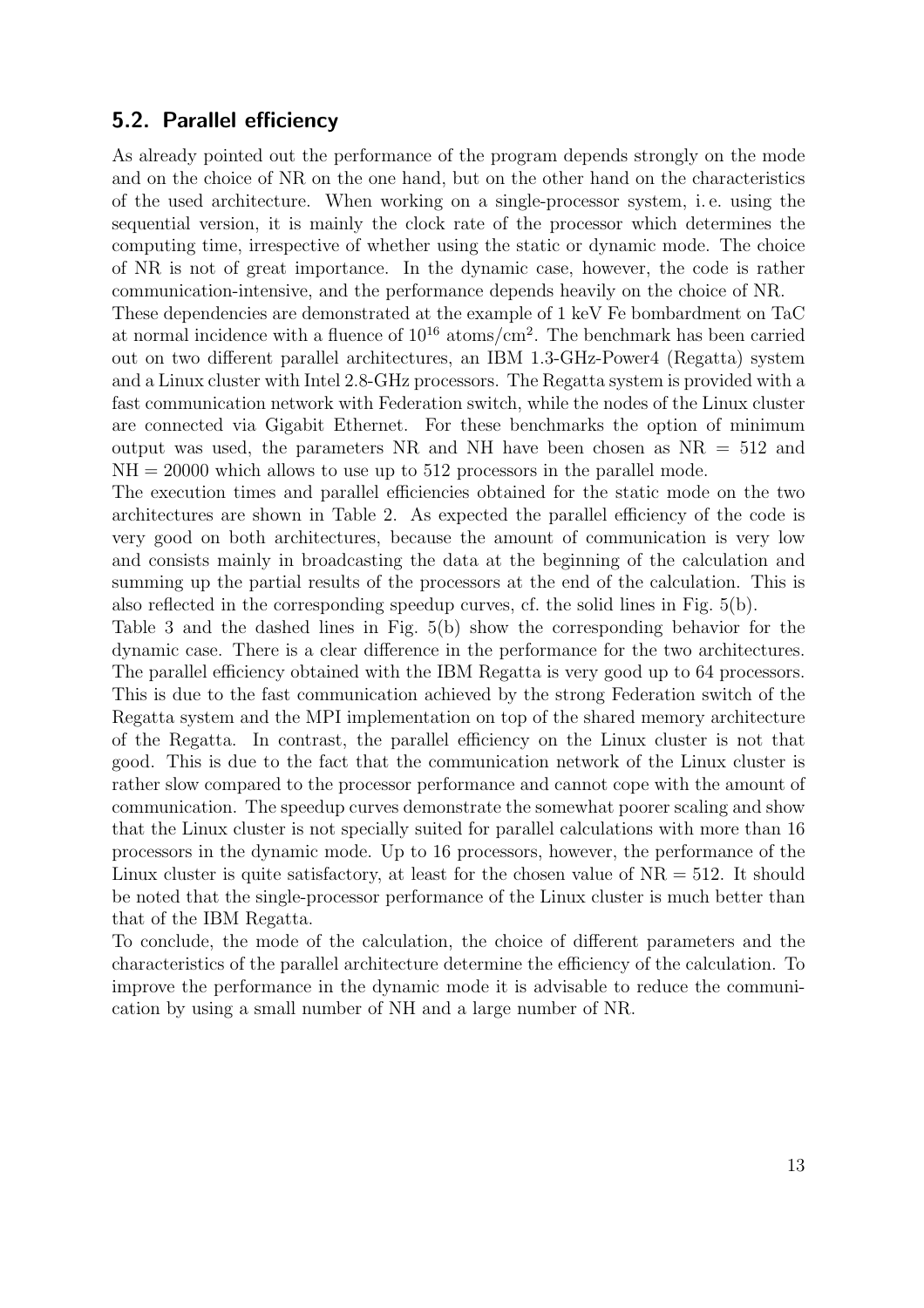

Figure 5: a, b) Absolute time and c, d) speedup of the static and dynamic cases in dependence of the number of processors for the IBM Regatta (IBM) and an Intel Linux cluster (Linux)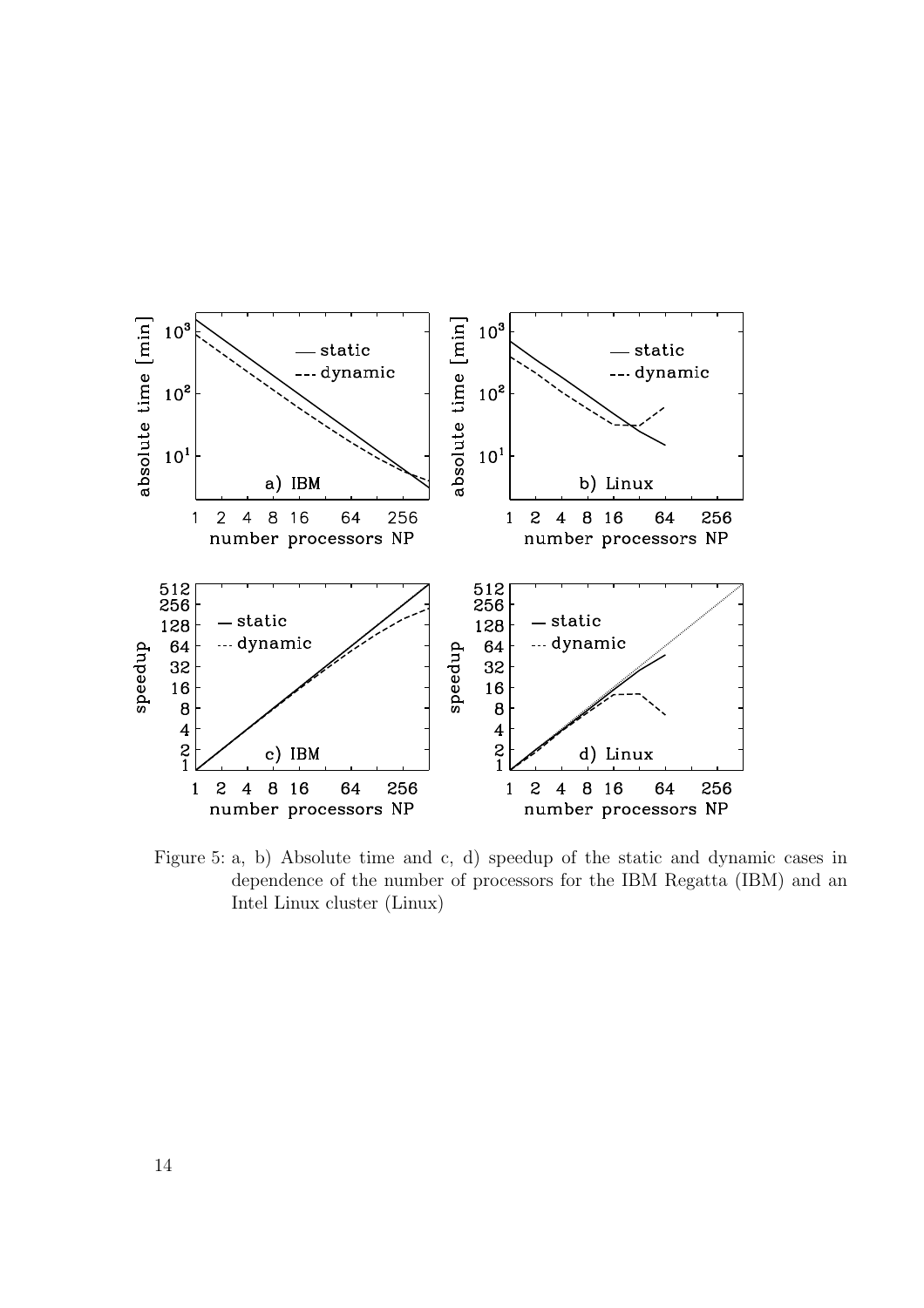|                | IBM Regatta 1.3 GHz |                     | Linux cluster 2.8 GHz (Intel) |                     |
|----------------|---------------------|---------------------|-------------------------------|---------------------|
|                | execution time      | parallel efficiency | execution time                | parallel efficiency |
| np             | min                 |                     | $\lceil \min \rceil$          |                     |
|                | 1557.38             | 1.000               | 703.84                        | 1.000               |
| $\overline{2}$ | 778.61              | 1.000               | 352.47                        | 0.998               |
| 4              | 389.96              | 0.998               | 184.78                        | 0.952               |
| 8              | 194.81              | 0.999               | 94.40                         | 0.931               |
| 16             | 97.65               | 0.996               | 47.86                         | 0.919               |
| 32             | 48.87               | 0.995               | 24.90                         | 0.883               |
| 64             | 24.86               | 0.989               | 14.89                         | 0.738               |
| 128            | 12.31               | 0.988               |                               |                     |
| 256            | 6.20                | 0.981               |                               |                     |
| 512            | 3.11                | 0.978               |                               |                     |

Table 2: Execution time and parallel efficiency of the static version of SDTrimSP on the IBM Regatta and on an Intel Linux cluster for the example of 1 keV Fe atoms impinging at normal incidence onto TaC with  $NR = 512$ ,  $NH = 20000$ (10240000 particles)

|     |                | IBM Regatta 1.3 GHz |                      | Linux cluster 2.8 GHz (Intel) |
|-----|----------------|---------------------|----------------------|-------------------------------|
|     | execution time | parallel efficiency | execution time       | parallel efficiency           |
| np  | min            |                     | $\lceil \min \rceil$ |                               |
| 1   | 891.90         | 1.000               | 395.90               | 1.000                         |
| 2   | 448.17         | 0.995               | 215.72               | 0.917                         |
| 4   | 225.84         | 0.987               | 106.48               | 0.929                         |
| 8   | 114.77         | 0.971               | 57.46                | 0.861                         |
| 16  | 58.47          | 0.953               | 31.69                | 0.780                         |
| 32  | 30.72          | 0.907               | 30.85                | 0.401                         |
| 64  | 16.51          | 0.844               | 62.58                | 0.098                         |
| 128 | 9.35           | 0.745               |                      |                               |
| 256 | 5.68           | 0.613               |                      |                               |
| 512 | 3.99           | 0.436               |                      |                               |

Table 3: Execution time and parallel efficiency of the dynamic version of SDTrimSP on the IBM Regatta and on an Intel Linux cluster for the example of 1 keV Fe atoms impinging at normal incidence onto TaC with  $NR = 512$ ,  $NH = 20000$ particles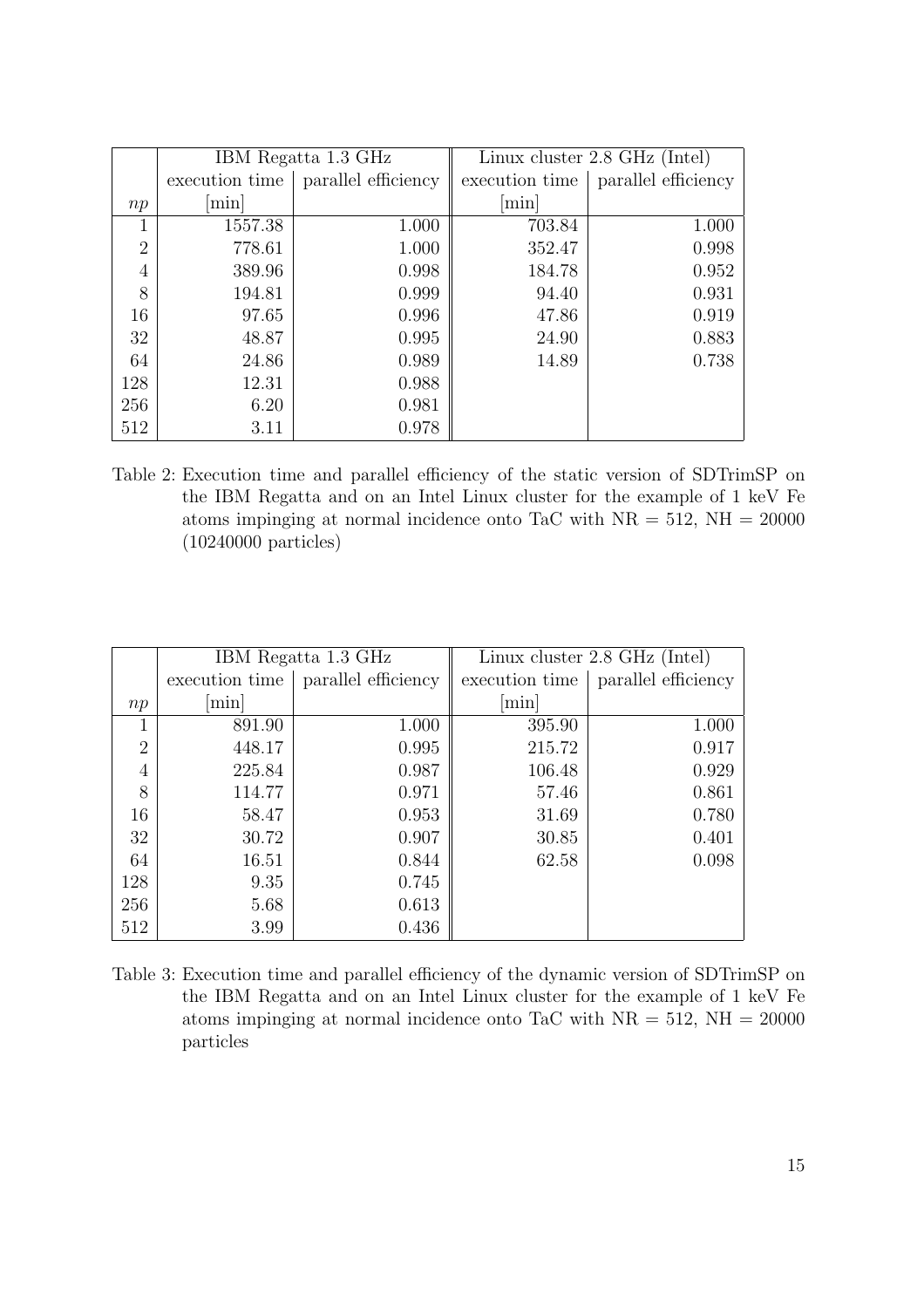## 6. Special applications

### 6.1. Static mode



Figure 6: Trajectory of a 2 keV He atom penetrating a Ni target at normal incidence. The color indicates the projectile (black) and the recoils (red).

Trajectories A typical trajectory of a 2 keV He atom in a mono-atomic Ni target is shown, see Fig. 6. The path of the incident He atom, the projectile, is black and the paths of all recoils are red.

The decreasing energy of the atom along its path through the solid is indicated by the color, Fig.  $7(a)$ . The atom is stopped if its energy is smaller than the cutoff energy which is chosen to be 1.0 eV. In Fig. 7(b) the same trajectory as in the preceding figure is shown together with the generated Ni recoils. The recoils of the first generation are indicated in red, the recoils of the second generation in blue.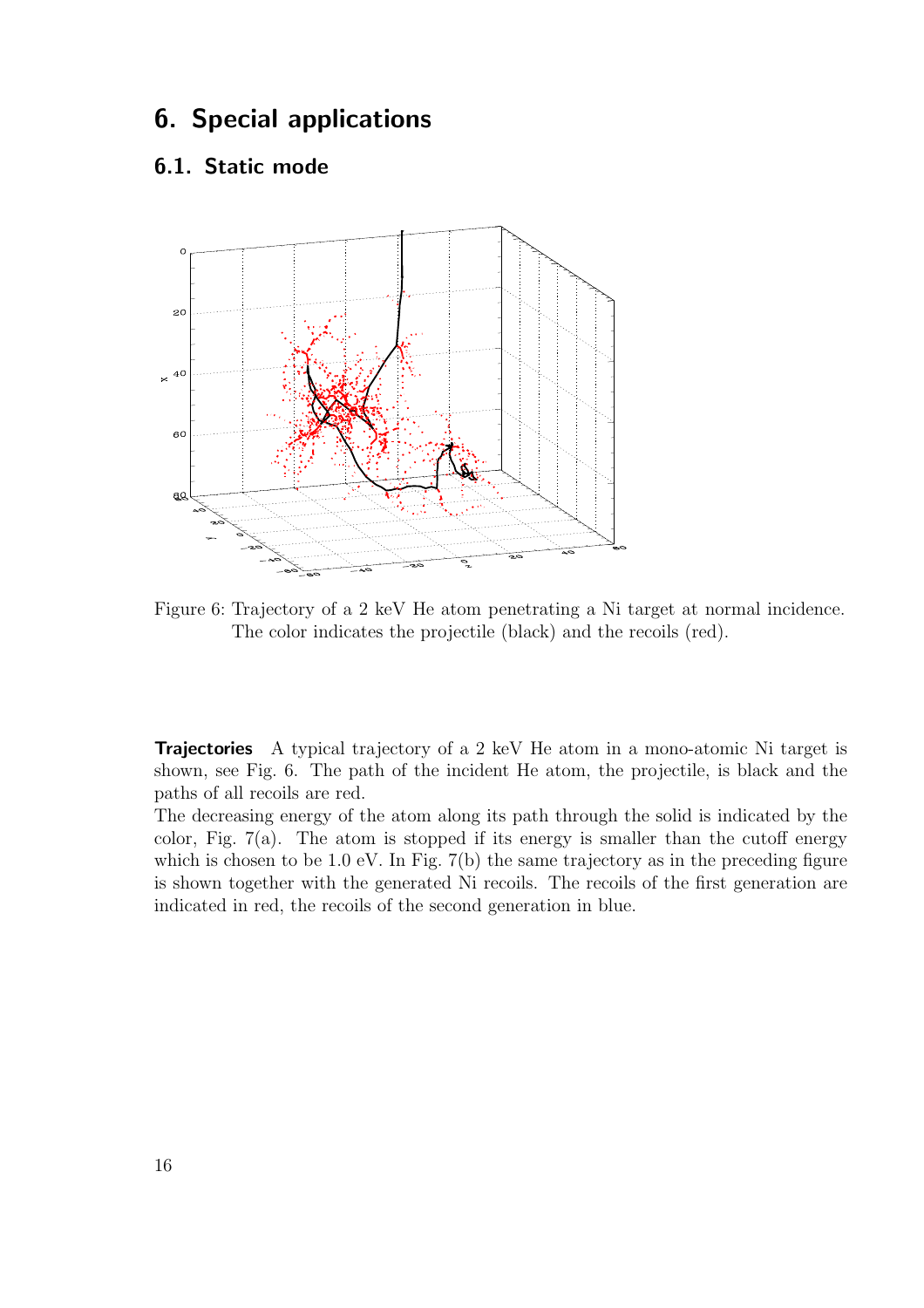

Figure 7: Trajectory of a 2 keV He atom penetrating a Ni target at normal incidence. a) The color indicates the decreasing energy of the He atom along its trajectory. b) In addition to the He trajectory also the generated recoils are shown. The color indicates the recoils of first generation (red) and the recoils of the second generation (blue).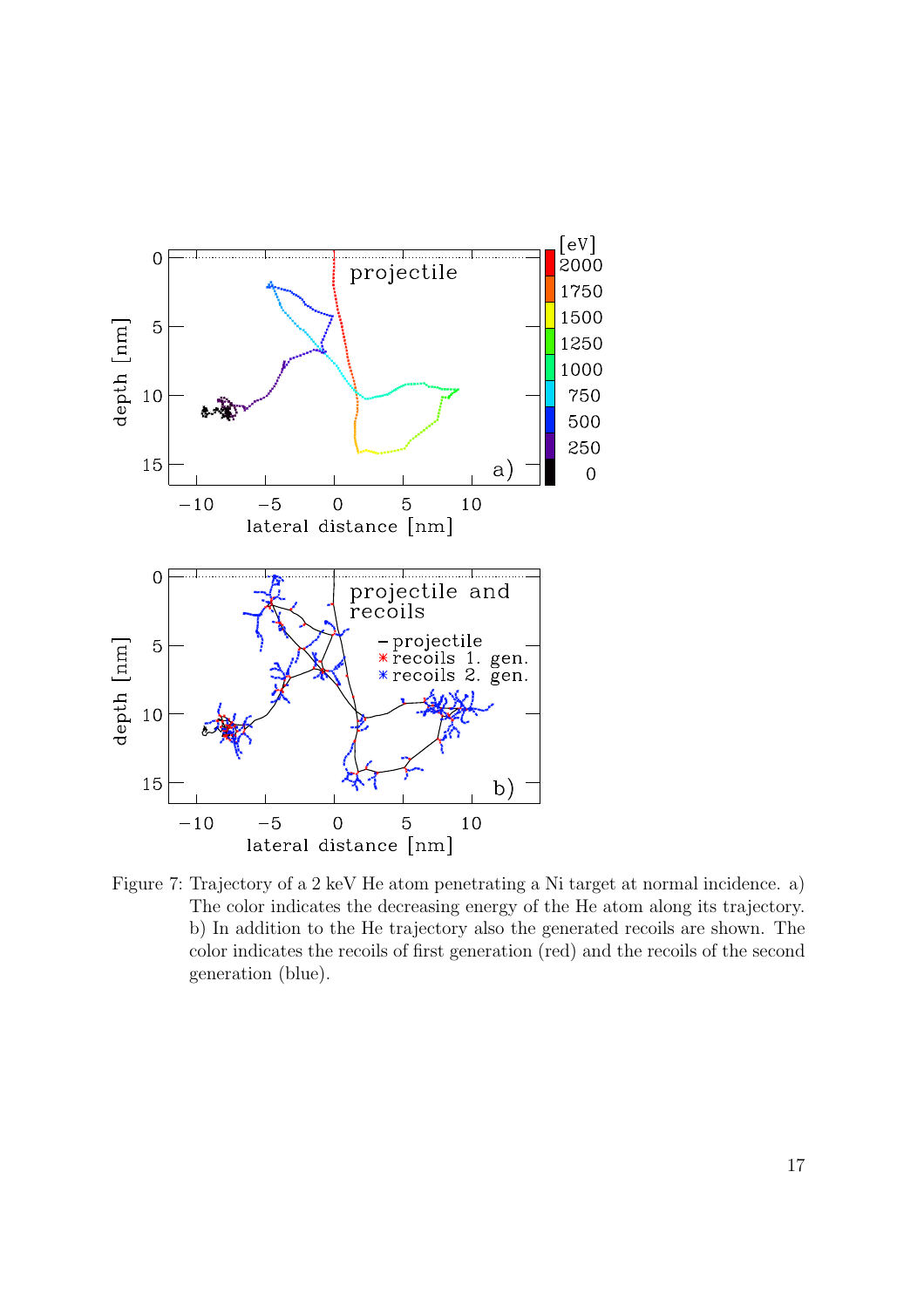Angular distribution of scattered and sputtered atoms Here, we consider the bombardment of an Ni target with 1 keV Ar at 60<sup>°</sup>. The contour plots for the angular distributions of the reflection coefficient and of the yield per solid angle are shown in Fig. 8. The largest coefficient for the backscattered particles is reached in the forward direction at an polar angle of about 75°, whereas for the backsputtered atoms a highintensity ridge appears in the forward direction up to an azimuthal angle of 40◦ . The highest yield per solid angle occurs in the forward direction at about 30◦ . The lowest coefficients are in the backward direction for both kinds of particles.



Figure 8: Contour plot of the angular distribution of the coefficient per solid angle of a) backscattered Ar atoms and b) sputtered Ni atoms. A Ni target is bombarded with  $10^8$  1 keV Ar atoms at  $60^{\circ}$ . The intensity is indicated by the color.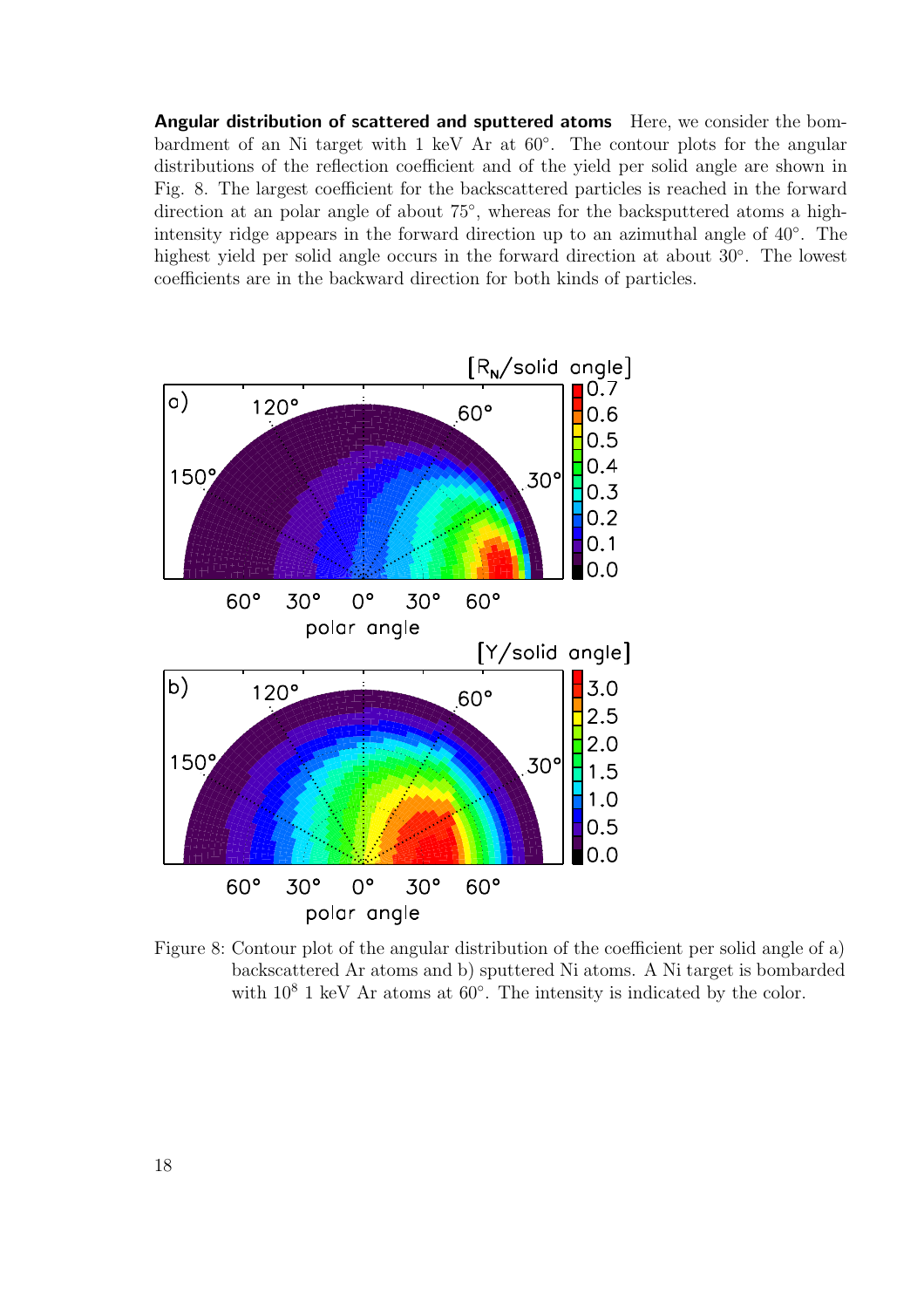### 6.2. Dynamic mode

Backscattering coefficient, sputtering yield and atomic fraction Fig. 9 shows the fluence dependence of the particle backscattering coefficient,  $R_N$ , and the partial sputtering yields,  $Y_i$ , for the bombardment of the compound target WC with 10 keV Ni at normal incidence. At a fluence of about  $10^{17}$  atoms/cm<sup>2</sup>  $R_N$  and  $Y_i$  become constant, which means that steady state or equilibrium is reached. The backscattering coefficient of Ni is decreasing with increasing fluence because some of the heavy W atoms are replaced by the lighter Ni atoms. This can be seen in Fig. 10, where the atomic fractions of the three species are shown versus depth at different fluences. The partial yield of Ni is increasing from zero (pure WC target) to a constant value. At steady state the amount of Ni in the target is not changing any more with fluence which means that  $R_N + Y_{\text{Ni}}$ must be unity. It can also be noted from Fig. 10, that the depletion of C in the target is larger than that of W. It is a well-known fact, that in many cases the lighter element in a multi-component target is preferentially sputtered. It should be remembered that diffusion and segregation effects are not included in the calculations.

Dynamic changes of the target composition Another interesting case is the bombardment of a target consisting of light atoms by heavy ions, in this case the bombardment of C by W at normal incidence. At the beginning of the bombardment, the target swells (positive value of surface position). This is a result of the deposition of W into the carbon target, which is larger than the sputtering of C. The composition of the target is changed particularly after a fluence of  $5 \cdot 10^{16}$  atoms/cm<sup>2</sup>. Therefore, the sputtering and reflection of W starts and the target shrinks (negative value of surface position), see Fig. 11(a). The values of backscattering and sputtering change quasi-periodically according to the composition of the target, see Fig. 11(d). The peak of the partial yield of W  $(Y_{\text{Si}})$  appears when the peak of the W implantation profile reaches the surface; the selfsputtering of W is much larger than the sputtering of C by W. The occurrence of further peaks is caused by the generation of further implantation profiles of W until they die out. After a fluence of  $30 \cdot 10^{16}$  atoms/cm<sup>2</sup> a static state or equilibrium is reached and the coefficients  $R_N$  and  $Y_i$  get constant, see Fig. 11(b,c).

**Target composition** The program allows also layered target structures. As an example a target with several Si and Ta layers on Si is chosen, which is bombarded at normal incidence with 3 keV Ar. The oscillatory behavior of  $R_N$  and  $Y_i$  originates from the layered structure. For  $R_N$  the reason for the maxima is the higher reflection coefficient of Ar from Ta compared to that from Si due to the different mass ratio of target atom to incident ion. The peak of  $Y_{\text{Si}}$  at a fluence of about  $5 \cdot 10^{17}$  atoms/cm<sup>2</sup> originates from the higher backscattering of Ar from the underlying Ta. Fig. 12 shows the broadening of the depth profile, the atomic mixing and the recoil implantation in the target. Again, in this example the lighter target element, Si, is preferentially sputtered. In this run, the implantation of Ar into the target is neglected.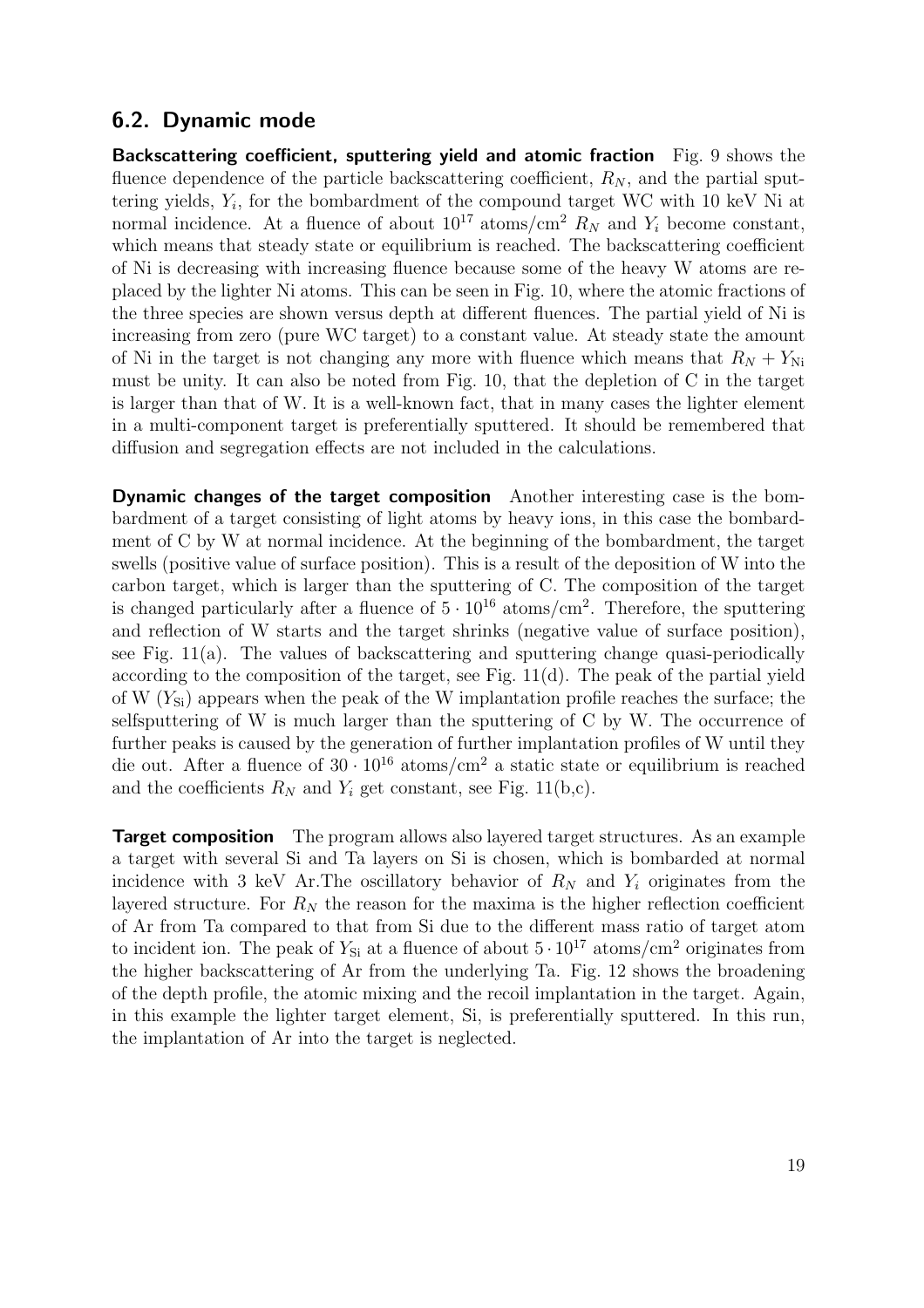

Figure 9: Fluence dependence of a) the particle reflection coefficient,  $R_N$ , and b) the partial sputtering yields,  $Y_i$ , by Ni on WC at normal incidence. A WC target is bombarded with 10 keV Ni.



Figure 10: Atomic fraction of C, Ni and W versus depth dependent on fluence. A WC target is bombarded with 10 keV Ni at normal incidence.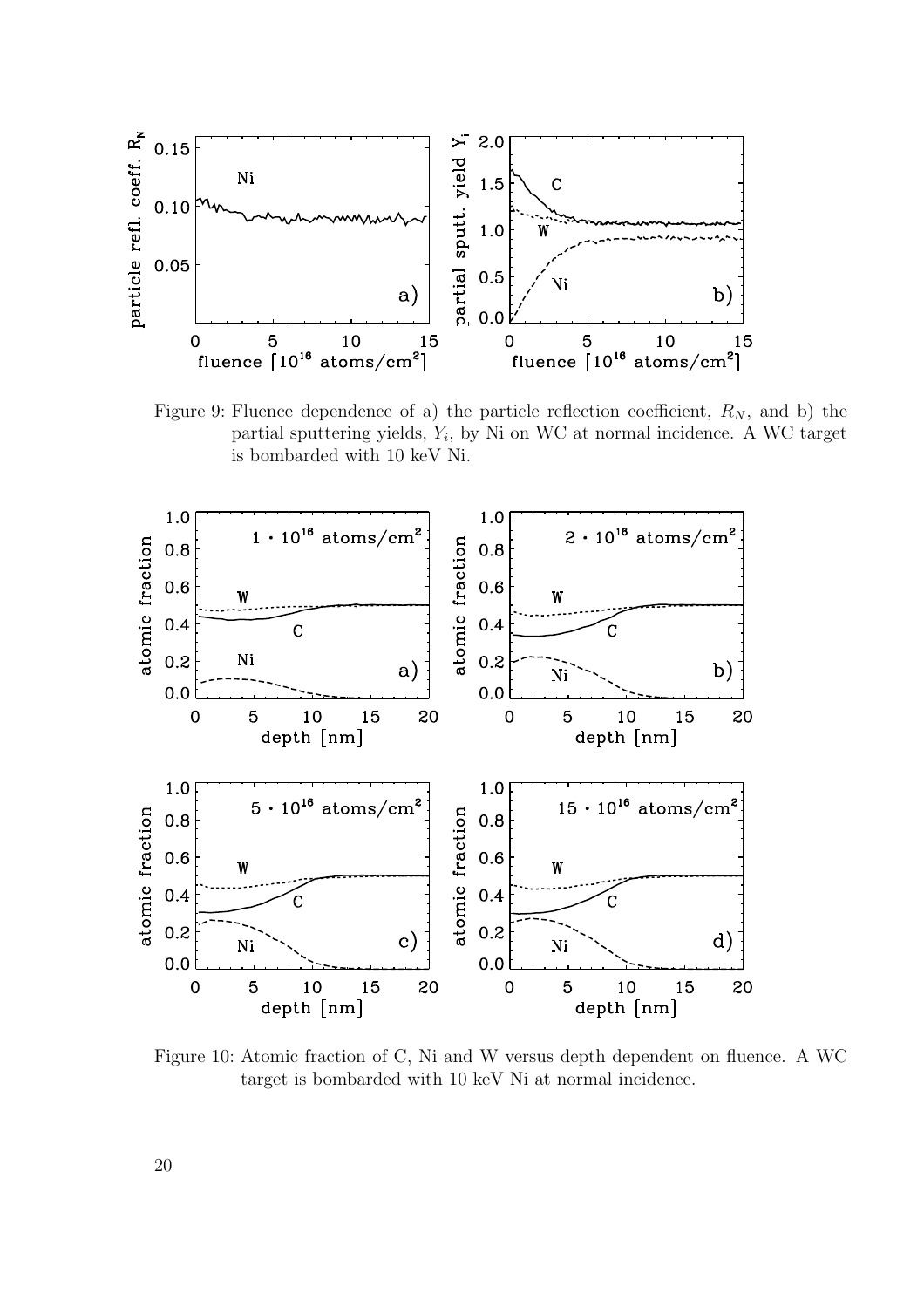

Figure 11: a) Surface distance, b) Particle reflection coefficient,  $R_N$ , of W, c) partial sputtering yields,  $Y_i$ , of C and W and d) atomic fractions of W and C for the bombardment of a C target at normal incidence with 5 keV W atoms.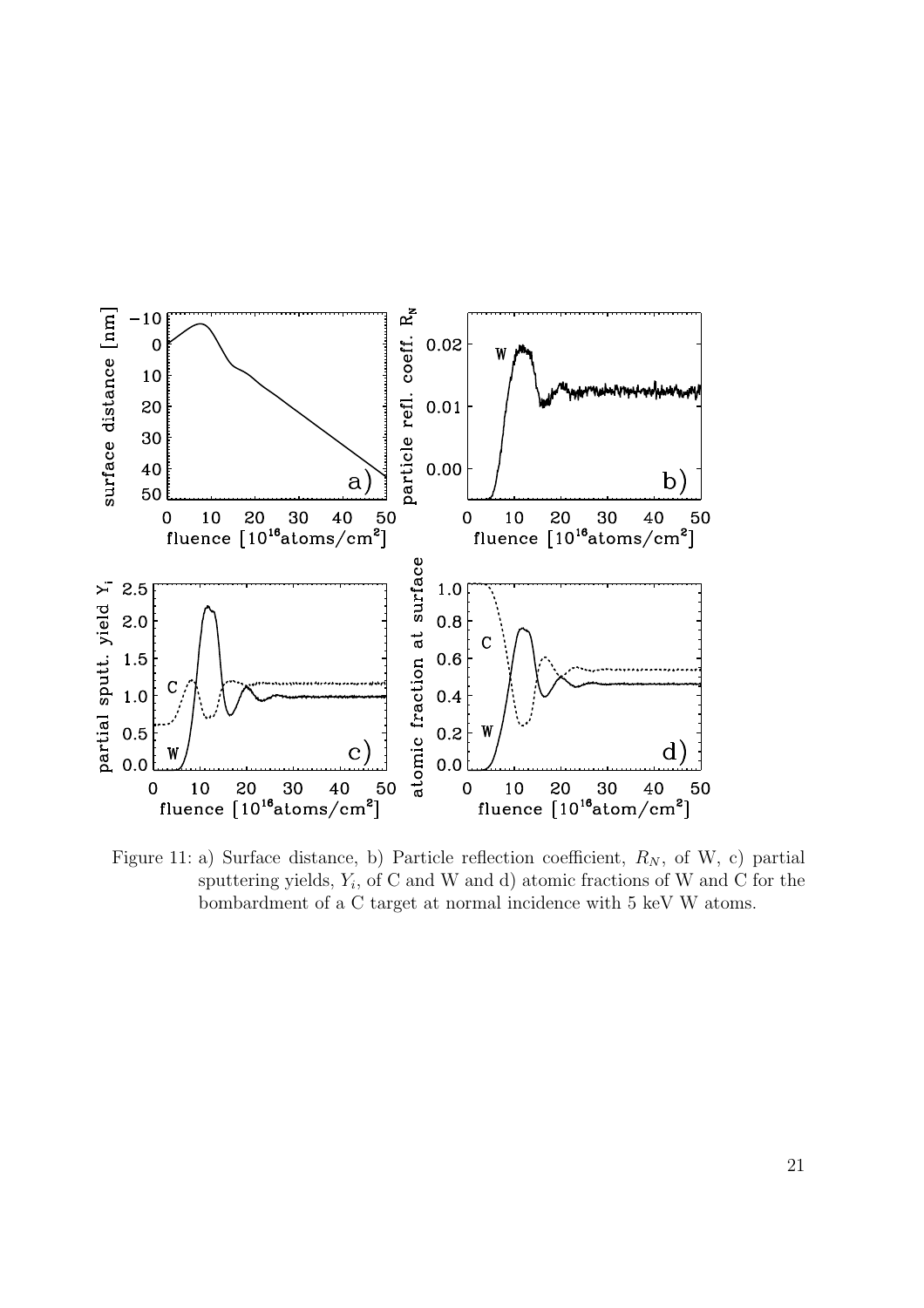

Figure 12: A  $Si(20 \text{ nm})$   $Ta(7.5 \text{ nm})Si(10.5 \text{ nm})$   $Ta(7.5 \text{ nm})Si$  target is bombarded by 3 keV Ar at normal incidence. a) Initial target composition, fluence dependence of b) the particle reflection coefficient,  $R_N$ , c) the partial sputtering yields,  $Y_i$  and d) the atomic fraction of Si and Ta at the surface (depth  $0 - 0.5$  nm).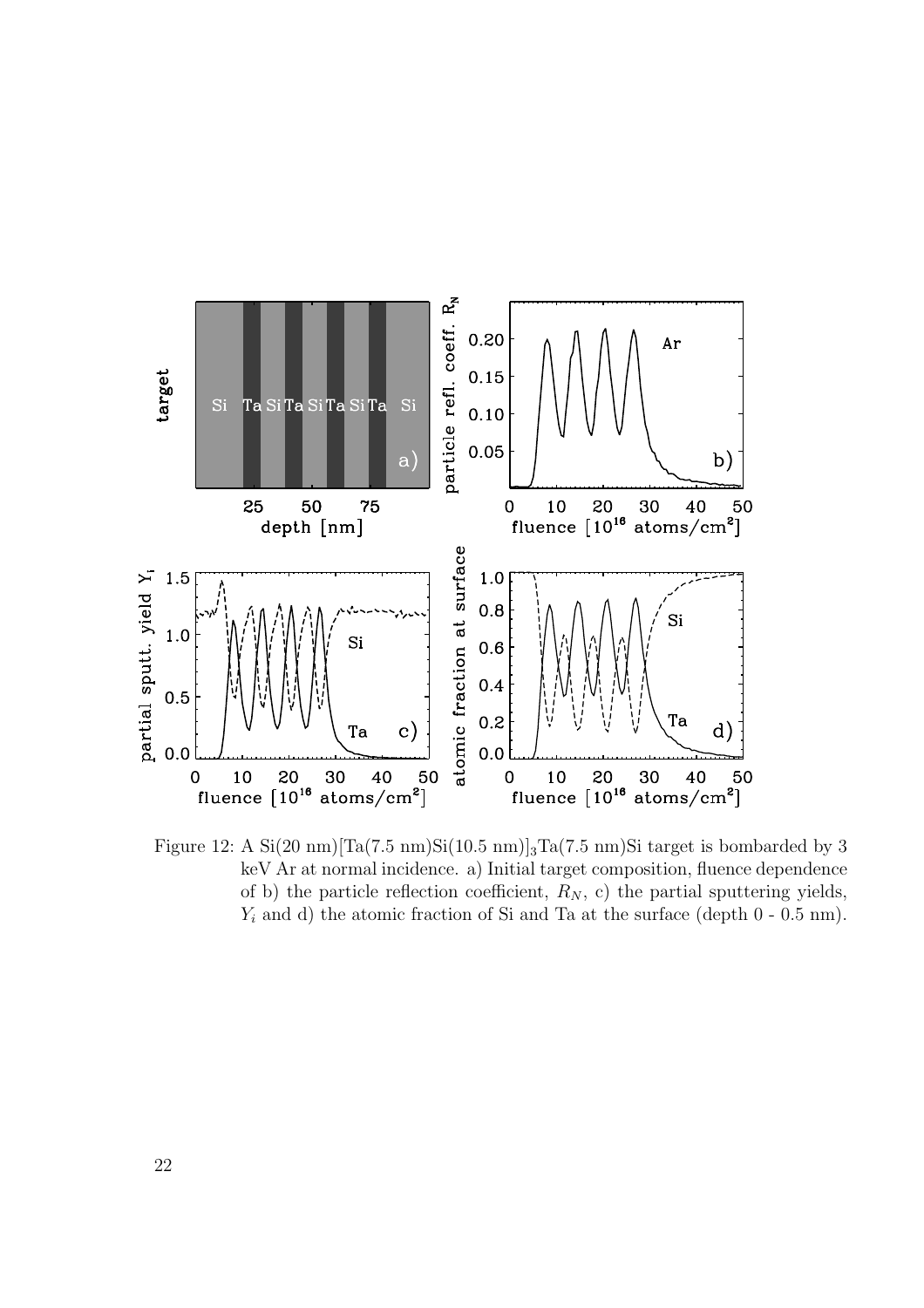# 7. Extension in Version 5.00

## 7.1. Sputtering with noble gas ions

The implantation of gas atoms in the target changes the density and the scattering behaviour inside the solid and has, therefore, an influence on the collision cascade, on the depth profile and on sputtering. Due to the low binding energy of gas atoms (nearly zero for noble gases) they can get more easily sputtered. Therefore, the gas concentration near the surface is lower than in deeper layers. Another effect of the low binding energy is the possible out-gasing of noble gas atoms.

The description of the escape of noble gas atoms from the target in the TRIM [1] and SDTrimSP (version less than 4.14) [27] is inadequate. The effect of out-gasing in these programs was realised by the re-emission of gas atoms, namely the removal of atoms from the target without any transport of these atoms through the surface. In this case the knowledge of the maximum atomic fraction of the noble gas content in the solid is required for their removal.

This introduction of an upper limit for the concentration of gas atoms, which must not be exceeded, does not describe the process itself and does not calculate profiles of gas atoms in the target, corresponding to the physical correct situation.

A first attempt to describe the out-gasing in the SDTrimSP using a gas transport model [23] gives very good agreement of the fluence-dependent areal density values for energy larger than 10 keV.

However, as shown in [24], the maximum of the atomic fraction as a function of the energy of the incident atoms and the stationary profiles of Xe are not reproduced correctly. Also a physical explanation of a constant gas transport is difficult to provide.

To develop a model that reproduce the steady-state profiles, areal density values and maxima of the atomic fraction, the following assumptions are used:

- 1. The implanted gas atoms can not diffuse independently. The measured profiles [25] after the bombardment of Xe on Si are the same as those produced during the bombardment.
- 2. During the bombardment the implanted gas atoms lead to a swelling of the target, so that a pressure arises, which is only gradually removed through relaxation. This pressure is described by the difference in concentration of the gas atoms (similar to the diffusion pressure) in the target  $dn/dx$ .
- 3. The implanted gas atoms are not bounded in the target. They can only move into the direction of the surface if a pressure gradient exists and the atoms get an external excitation. This excitation can be caused by atomic damages during the collisional cascade. The collisional cascade and therefore also the atomic damages start at the surface and end deep in the target. Therefore, movement of gas atoms is only possible in the direction of the surface. The transport of gas atoms can appear only within the range of the depth of penetration and a diffusive flux into the interior of the target can therefore not take place.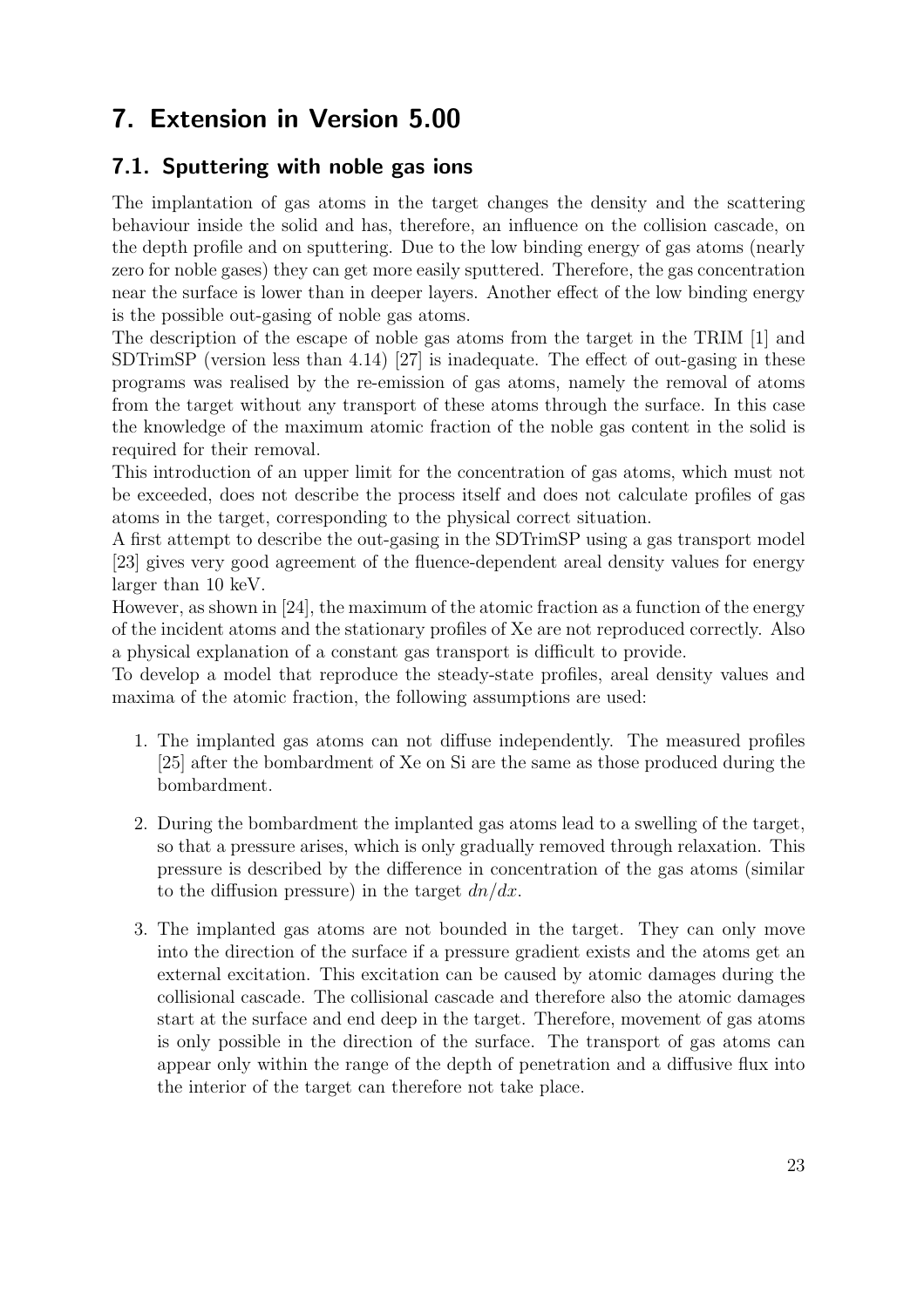According to Fick's diffusion law the flux J is:

$$
J = -D \cdot \frac{\partial n}{\partial x} \tag{7.1}
$$

D is the diffusions coefficient, n is the concentration (number density) and x is the depth.

This gives for the fluence Φ:

$$
\frac{\partial n}{\partial \Phi} = -\frac{\partial (D \cdot \frac{\partial n}{\partial x})}{\partial x} \tag{7.2}
$$

The diffusion coefficient depends on energy E, the gradient  $\partial n/\partial x$  and the atomic fraction q:

$$
D = f(\frac{\partial n}{\partial x}, q, E) \tag{7.3}
$$

If the gradient  $\partial n/\partial x$  is negative than the diffusion coefficient is zero.

$$
D = 0 \quad \frac{\partial n}{\partial x} \le 0 \tag{7.4}
$$

If the gradient is positive the diffusion coefficient is:

$$
D = D_0 \cdot D_1(q, x, E) \quad \frac{\partial n}{\partial x} > 0 \tag{7.5}
$$

 $D_0$  is a constant value.

 $D_1$  is variable and dependent on atomic fraction q and the relative number atomic damages dam of gas. The maximum of q and dam is one. The number atomic damages in the target is dependent on energy  $E$  and depth  $x$  at each fluence step.

$$
D_1(q, x, E) = \text{dam}(E, x) \cdot (1.0 - e^{-q(x)}) \tag{7.6}
$$

The relative number of damages is the ratio of absolute number of damages  $N_{dam}$  and their maximum.

$$
dam(E, x) = \frac{N_{dam}(x)}{max(N_{dam}(x))}
$$
\n
$$
(7.7)
$$

The larger the relative number of damages dam and the concentration of gas q, the larger the diffusion-coefficient  $D$ . The influence of  $q$  is non-linear.

This diffusion is also dependent on energy the of the incident particle.

#### Results

The diffusion coefficient  $D_0$  was determined so that the experimental profile of the atoms fraction of Xe for an energy of 40eV are reproduced, Fig. 15.

$$
D_0(Xe) = 2.8 \cdot 10^6 \stackrel{\circ}{A}^4 / ion \nD_0(Xe) = 2.8 \cdot 10^{-34} m^4 / ion
$$
\n(7.8)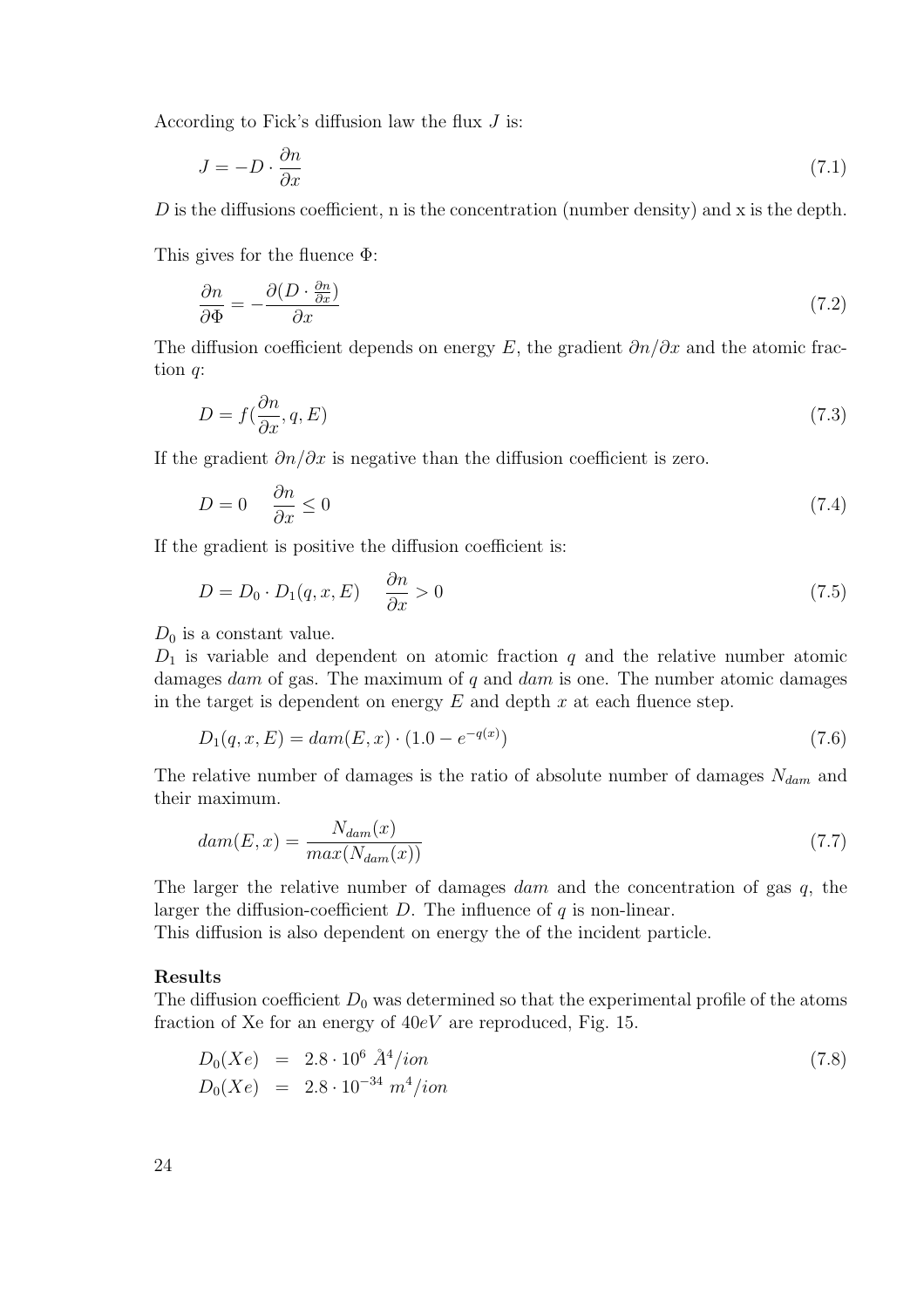for Ar the diffusion coefficient  $D_0$  is:

$$
D_0(Ar) = 1.9 \cdot 10^5 \stackrel{\circ}{A}^4 \text{/ion}
$$
  
\n
$$
D_0(Ar) = 1.9 \cdot 10^{-35} \, m^4 \text{/ion}
$$
\n(7.9)

The measured depth profiles, see Fig. 13, is difficult to reproduce. A gradient must be present to ensure a steady flow. The dashed line shows the diffusion coefficient  $D_1$ . The area density Fig. 14 and maximum atomic fraction Fig. 15 in dependency of the energy are reproduced well.

The results for the areal density of Xe are shown in Fig. 16. The agreement with the measurement [26] is very good.

The development of the profile of Xe with an incident energy of 145 keV is shown in Fig. 17 fitting well the measurement.



Figure 13: Calculated depth profiles of the implanted Xe 40 keV xenon in silicon compared with experimental data [25] and diffusion-coefficient  $D_1$ .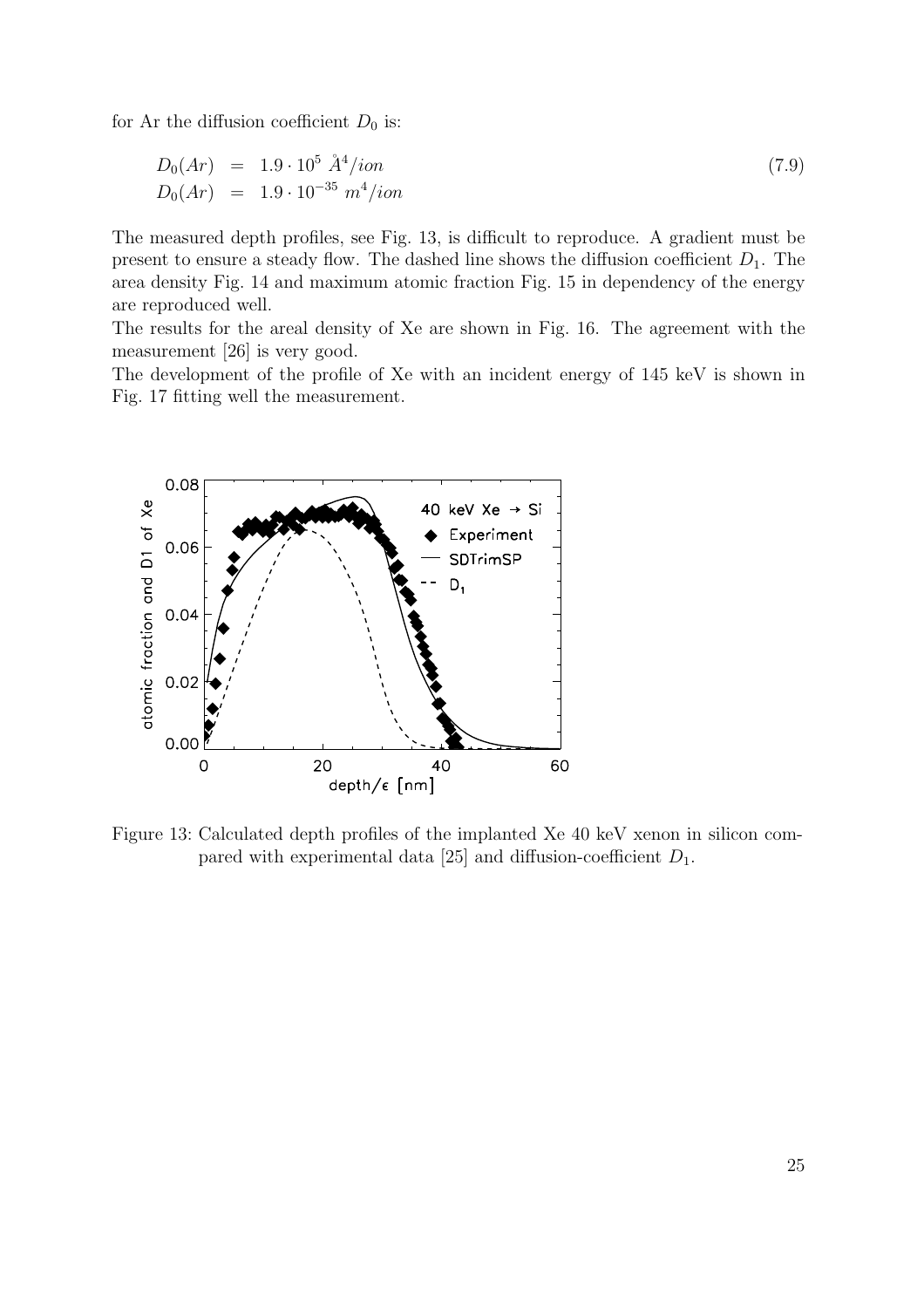

Figure 14: Calculated steady state areal density of implanted Xe versus the incident energy of Xe on a Si target at normal incidence compared with experimental data [24]



Figure 15: Calculated steady state maximum atomic fraction of implanted Xe versus the incident energy of Xe on a Si target at normal incidence compared with experimental data [24]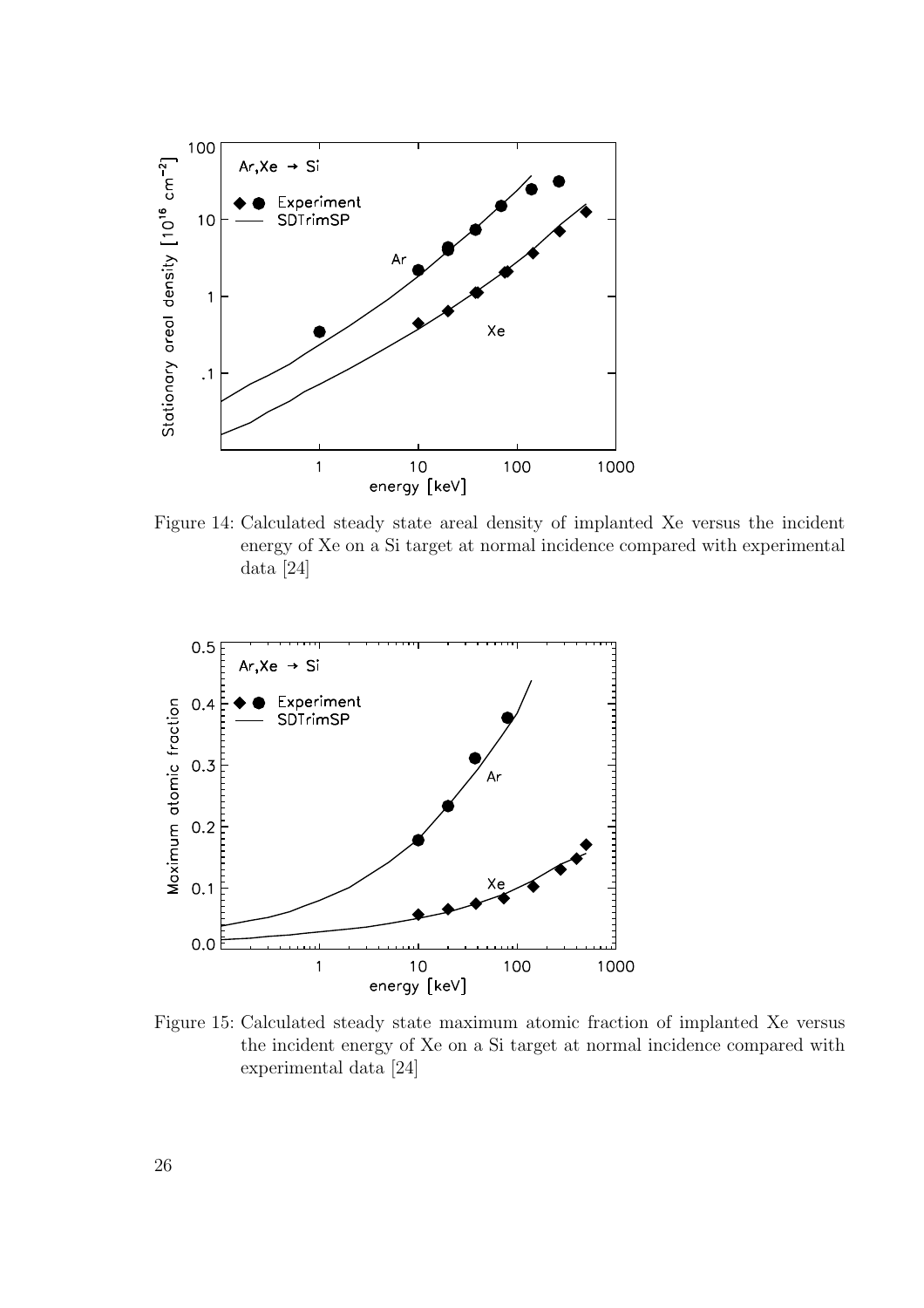

Figure 16: Calculated areal density of implanted Xe versus the incident fluence compared with experimental data [26]. Si is bombarded with 145 keV Xe at normal incidence



Figure 17: Calculated profile of implanted Xe compared with experimental data [26]. Si is bombarded with 145 keV Xe at normal incidence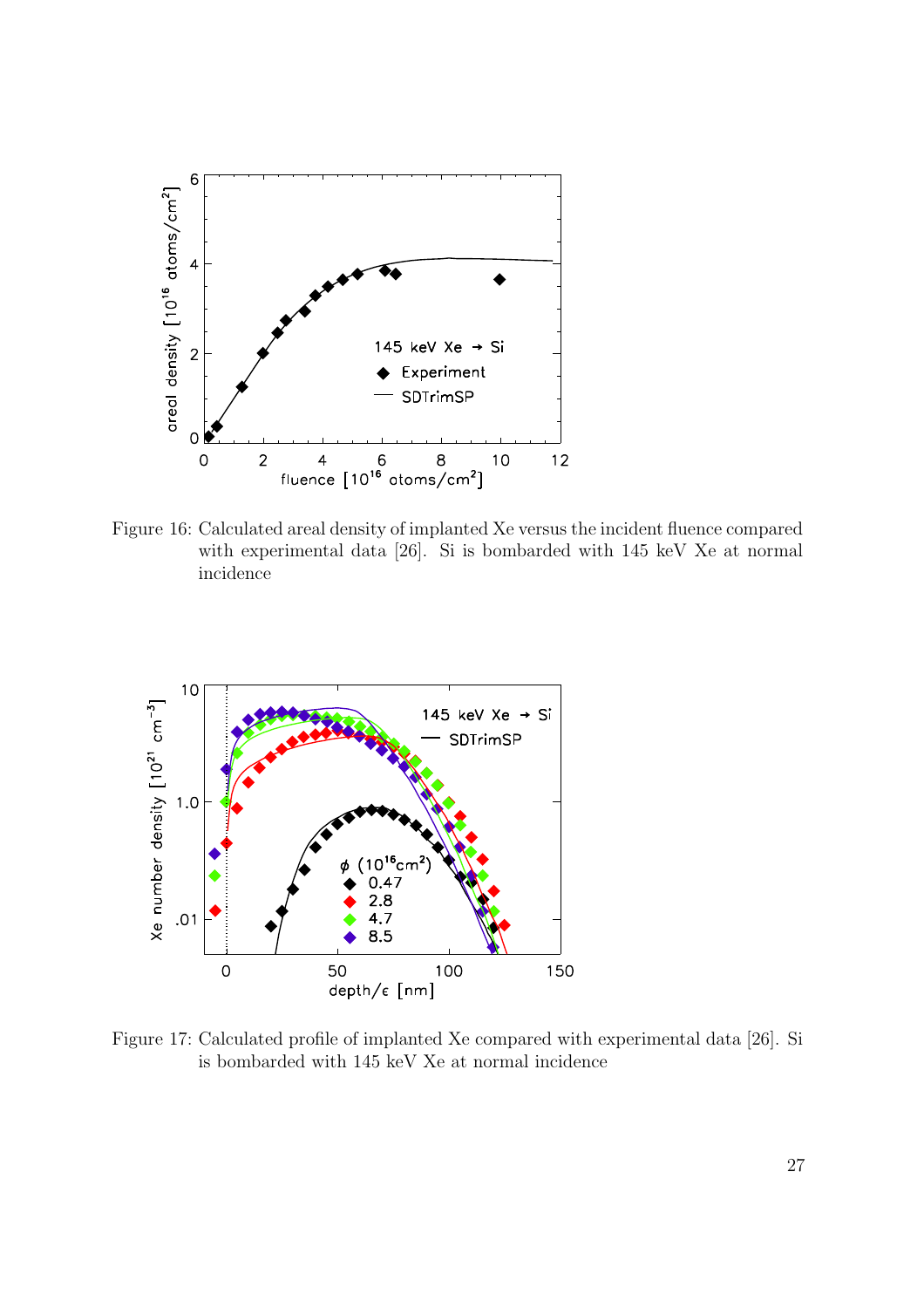#### 7.2. Chemical erosion of carbon

The total methane erosion yield  $(Y_{CH_4})$  is calculated as a sum of a kinetic contribution  $Y_0$  at  $T_0 = 300K$  and of a temperature dependent or thermal contribution  $Y_T$ , [32].

$$
Y_{CH_4} = Y_0(E, T_0, sp^3, sp^x_{CH}) + Y_T(E, T, sp^3, sp^x_{CH})
$$
\n(7.10)

E is the energy of incident particles.  $sp^3$  and  $sp^x_{CH}$  are carbon hybridization states.

#### Introduction of different carbon hybridization states

In the version of SDTrimSP without chemical erosion carbon atoms were simulated as a single species, C g. For simulating chemical erosion one needs to distinguish carbon atoms having different hybridization states as different species. Therefore, the chemistry module describes an a-C:H film in terms of three carbon species namely,  $sp^2$  (carbon with double bonds),  $sp^3$  (carbon with single bonds and not bonded to H atom) and  $sp_H^3$  (sp<sup>3</sup> carbon with a bonded H atom). The code has been modified to include the following chemical reactions:

- 1. If an impinging ion transfers more than a critical value of energy, e-displ  $= 3.75$ eV, to a  $sp^2$  carbon then the double bond is broken and a  $sp^3$  carbon is created.
- 2. Since there is an upper limit of 1/3 on H atoms bonded to C for typical C:H film, this was used as a limit,  $i.$   $e.$ 
	- if the concentration of H  $(n_H)$  or  $sp^3$   $(n_{sp^3})$  exceeds the concentration of  $sp^3_H$  $(n_{sp_H^3})$ ,  $sp^3$  carbon is changed to  $sp_H^3$ .
	- if  $n_H$  or  $n_{sp^3}$  is less than  $n_{sp^3_H}$ ,  $sp^3_H$  is transferred to  $sp^3$ .
- 3. The maximum concentration of carbon centers in  $sp^3$  hybridization state  $(sp^3, sp_H^3)$ is controlled (as a feedback mechanism) from the values calculated by the Mech model [31]  $(sp^3, sp_H^3, sp_{CH}^3)$  and is dependent on temperature. For example, at a given temperature, if the total concentration of carbon centers in  $sp^3$  hybridization state calculated from SDTrimSP  $(n_{sp^3} + n_{sp^3_H})$  is greater than the corresponding value predicted by the Mech model, then  $sp_H^3$  will change into  $sp^2$  carbon.

#### Contribution from the kinetic part

The calculation of the kinetic part,  $Y_0(E, T_0)$ , of the erosion yield is based on the mechanism proposed by Hopf [30]. Lets say  $Y_{BB}$  represents the number of bond breaking of  $sp_H^3$  caused by an impinging ion and  $Y_{H_{stop}}$  gives the yield of the H atom implantation. This stopped or implanted H atoms can be bonded to free open carbon bonds.

For hydrocarbon formation both open carbon bonds and hydrogen atoms must be available. In order to include this effect the minimum of  $Y_{BB}$  and  $Y_{Hstop}$  is taken. For an out–diffusion probability of a hydrocarbon molecule from a depth x the kinetic part of the chemical erosion yield  $Y_0(E, T_0)$  is given by

$$
Y_0(E, T_0) = \int_0^d a \cdot min[Y_{BB}, Y_{H_{stop}}] \cdot e^{(-x/\lambda)} dx \tag{7.11}
$$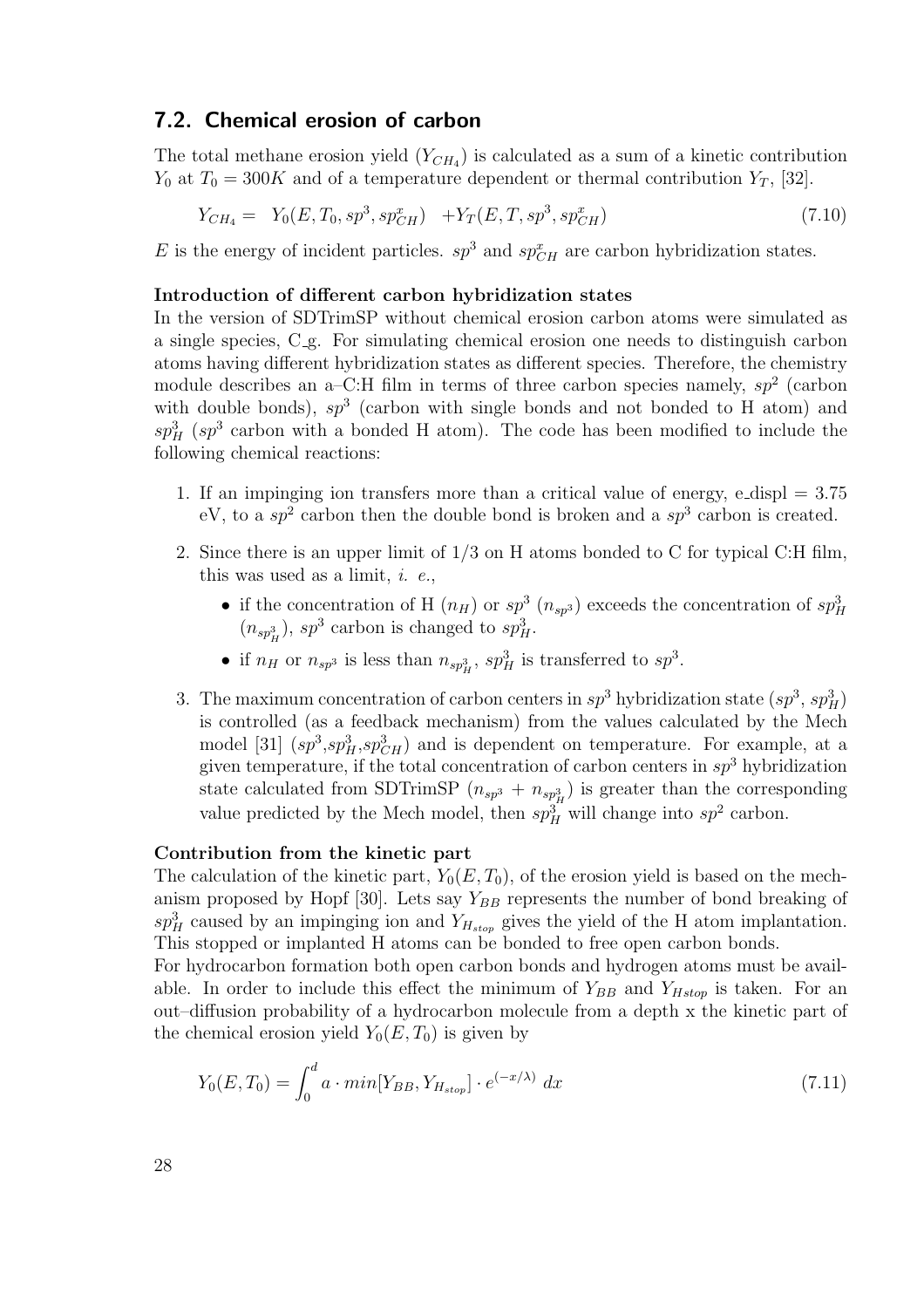Here,  $\lambda$  (= 0.4 nm) is the typical range of out-diffusion for hydrocarbon and d is the depth of the sample. If the whole sample is divided into k strips or depth intervals parallel to the surface as in SDTrimSP

$$
Y_0(E, T_0) = \sum_{0}^{k} a \cdot min[Y_{BB}(k), Y_{H_{stop}}(k)] \cdot e^{(-x(k)/\lambda)}.
$$
 (7.12)

The minimum condition  $min[Y_{BB}(k), Y_{H_{stop}}(k)]$  expresses the fact that chemical erosion only happens when sufficient open bonds  $(Y_{BB}(k))$  and sufficient hydrogen  $(Y_{H<sub>stop</sub>}}(k))$ are available. Therefore, the minimum of both will limit the production of hydrocarbons. The value of the coefficient a range from 0.04 to 1.0 and was obtained by the comparison between measurements and simulation results.

$$
a = min[1.0, 0.04 + 0.01 \cdot \frac{Y_{H_{stop}}(k)}{Y_{BB}(k)}]
$$
\n(7.13)

#### Contribution from the thermal part

The temperature dependent part of the chemical erosion yield,  $Y_T(E,T,\Phi_0)$ , in the code is based on the Mech model [31].

$$
Y_{TMech}(E, T, \Phi_0) = \varrho \cdot sp_{CH}^x \frac{Ex}{\Phi}
$$
\n(7.14)

 $\rho$  is the surface density of carbon atoms:  $\rho = 6.0 \cdot 10^{19} \text{ atoms/m}^2$ .

$$
Y_T(E, T, \Phi_0) = \sum_{1}^{n} \frac{Y_{T\_Mech}(E, T, \Phi_0)}{sp^3 + sp_{CH}^x} \cdot e^{(-x/\lambda)}.
$$
\n(7.15)

Here n is the total number of collisions between ions and  $sp_H^3$ . The depth dependent out–diffusion probability after the hydrocarbon formation  $e^{(-x/\lambda)}$  is added. The term  $Y_{T\_Mech}(E, T, \Phi_0)$  is the yield of chemical erosion at a constant flux of  $(\Phi_0 =$  $10^{18} \, m^{-2} s^{-1}$ ).

#### Flux dependence of chemical erosion

It is observed that the kinetic part of the erosion yield is flux independent, therefore, in order to implement the correct flux dependence the thermal contribution  $(Y_{therm})$  to the erosion has to be flux dependent. A flux interpolation is done with the help of Roth's formula [29].

The erosion yield given by the Mech model is correct only for a flux of  $10^{18}m^{-2}s^{-1}$  (this is kept as the reference level flux  $\Phi_0$ ). It has been observed that with increasing flux, the temperature at which the yield is maximum  $(T_{max}(E, \Phi))$  and the absolute value of the yield  $(Y_{max}(E, \Phi))$  increases. It is assumed that  $T_{max}(E, \Phi)$  predicted by the Roth model is correct (although  $Y_{max}(E, \Phi)$  is not). Then in order to calculate the flux dependent erosion yield for a given flux  $\Phi$  and energy E, one proceeds as follows:

1. First the  $\Delta T$  from Roth's formula (see Fig. 18) is computed

$$
\Delta T = T_{max}(E, \Phi) - T_{max}(E, \Phi_0) \tag{7.16}
$$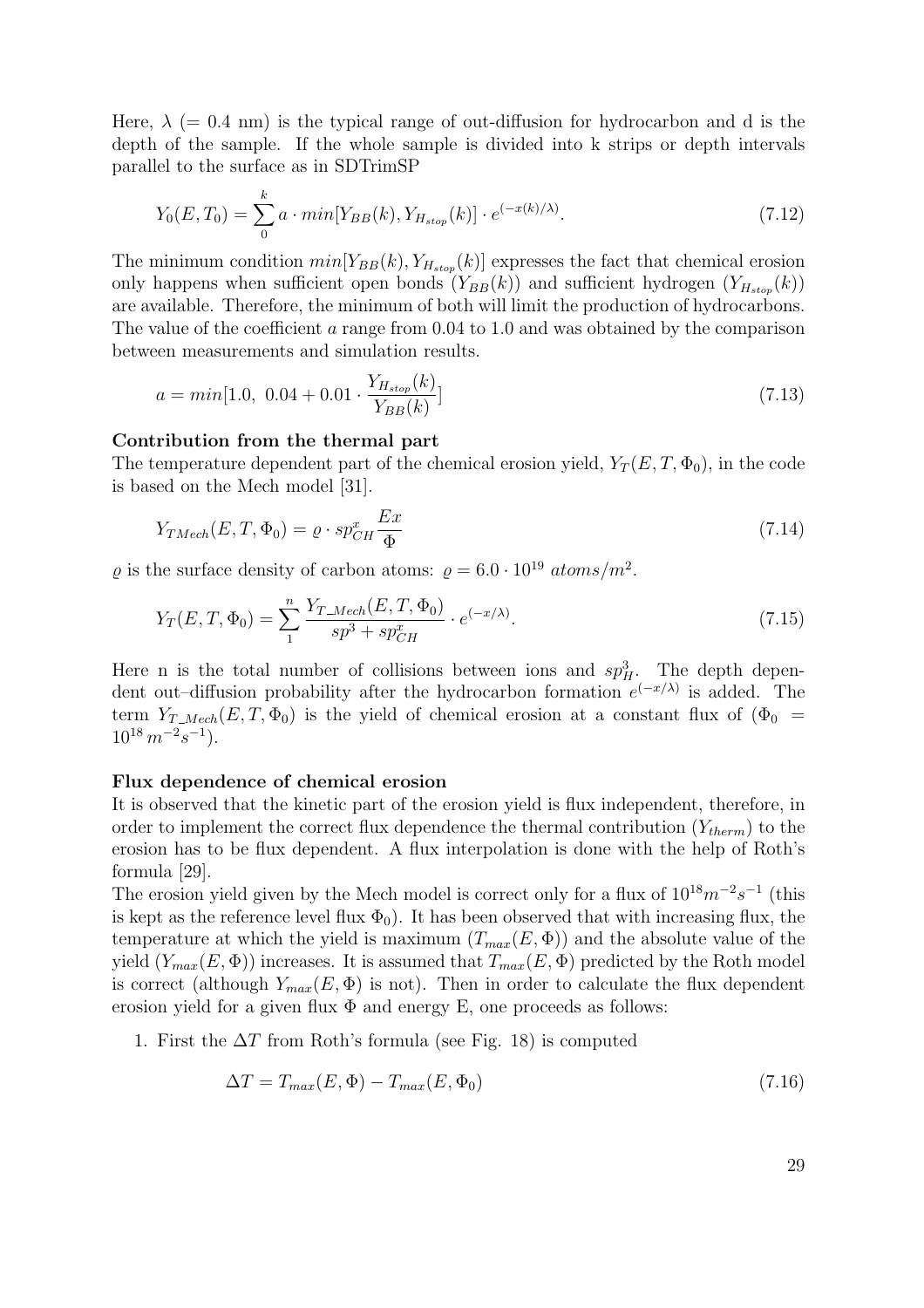2. then the erosion yield from the Mech model at  $T - \Delta T$ ,  $\Phi_0$  is calculated

$$
Y_{T\_Mech}(E, T - \Delta T, \Phi_0) \tag{7.17}
$$

3. the corrected flux dependent erosion yield is given by

$$
Y_{Tcor}(E,T,\Phi) = Y_{T\_Mech}(E,T - \Delta T, \Phi_0) \cdot \frac{Y_{Roth}(E,T,\Phi)}{Y_{Roth}(E,T,\Phi_0)}
$$
(7.18)

If the sample is composed of n layers, then the total flux dependent thermal erosion yield is

$$
Y_T(E, T, \Phi) = \sum_{1}^{n} \frac{Y_{Tcor}(E, T, \Phi)}{sp^3 + sp_{CH}^x} \cdot e^{(-x/\lambda)}
$$
(7.19)

Finally the total erosion yield of carbon is:

$$
Y = Y_{physical}(E) + Y_0(E, T_0) + Y_T(E, T, \Phi)
$$
\n(7.20)

In the following part of this section the general algorithm in the simulation and its technical implementation is presented, [32].

A pre–calculated number of energetic particles, depending on the fluence, are incident on the target. The target is divided into 1D layers and during each fluence step the incident particles initiate a collision cascade in the target. At the end of each fluence step sputtering yield (chemical and physical), scattering coefficient, and implantation is calculated and then the sample is updated accordingly.

Depending upon the incident particle and target combination it is checked after each collision whether some thermal chemical reactions are possible or not. If yes, then the chemistry module is used to implement the reactions. Then the depth dependent out–diffusion probability of the reactions products is also calculated and this is used to calculate the thermal part of the erosion yield.

During the cascade the number of broken bonds is calculated for each layer. During the collision with the target atoms the incident particles loose their energy and at the end of the collision cascade they get implanted into the target. The number of the implanted hydrogen atoms are calculated for each layer. At the end of the fluence step the total number of implanted hydrogen atoms and bond breaking are used for the calculation of the kinetic part of the erosion yield.

The maximum amount of bonded hydrogen has an upper limit of 1/3. At the end of each fluence step the relative concentration of the bonded hydrogen is calculated and if it exceeds the upper limit the surplus hydrogen is treated as freely moving. This hydrogen can then diffuse through the target and leave the system. The corresponding interchange among the different carbon hybridization states is also done simultaneously. The surface binding energy (SBE) for the pure carbon target (mainly  $sp^2$  centers) is 7.37 eV [1].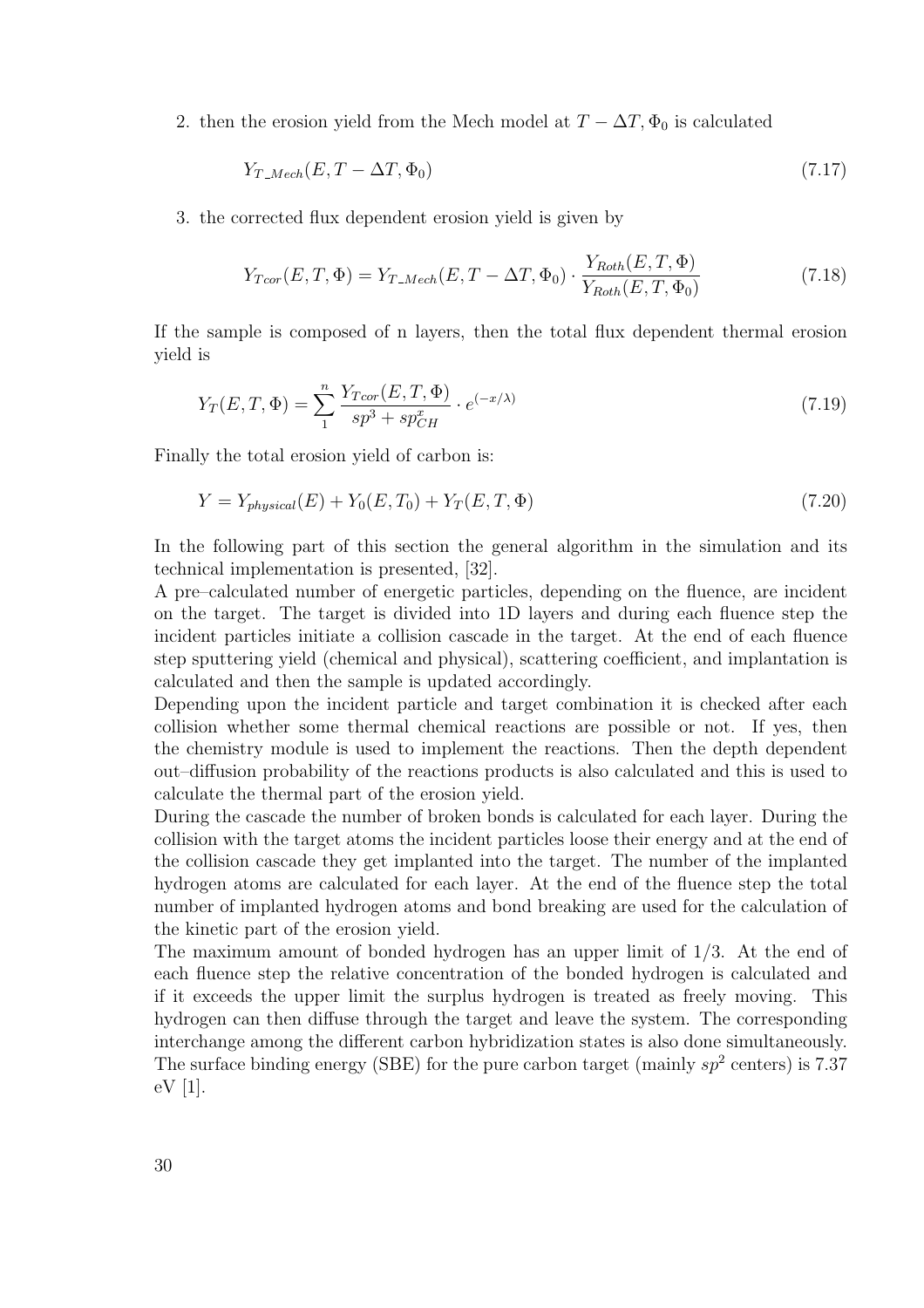When this sample of pur carbon is bombarded then  $sp^2$  as well as  $sp^3$  carbon centers are present and both of them should have the same SBE of 7.37 eV. In case of a–H:C sample the SBE of  $sp^3$  carbon centers changes due to the presence of hydrogen. At higher concentration of hydrogen the SBE of  $sp_H^3$  remains 5.00 eV where as for  $sp^3$  it depends on the ratio of  $sp_H^3$  :  $(sp^3 + sp_H^3)$ . For example if one start with a pure carbon target, as the system evolves the relative concentrations of  $sp^2$ ,  $sp^3$  and  $sp^3$  changes and accordingly the SBE of  $sp^3$  also varies.

Finally all the counters for the bond breaking and hydrogen implantation in each layer are reset to zero.



Figure 18: Correction of thermal erosion yield of Mech [31] at a H flux  $\Phi = 10^{18} m^{-2}s^{-1}$ to get values at  $\Phi = 10^{22} m^{-2} s^{-1}$  (SDTrimSP) using the analytical formula by Roth [29].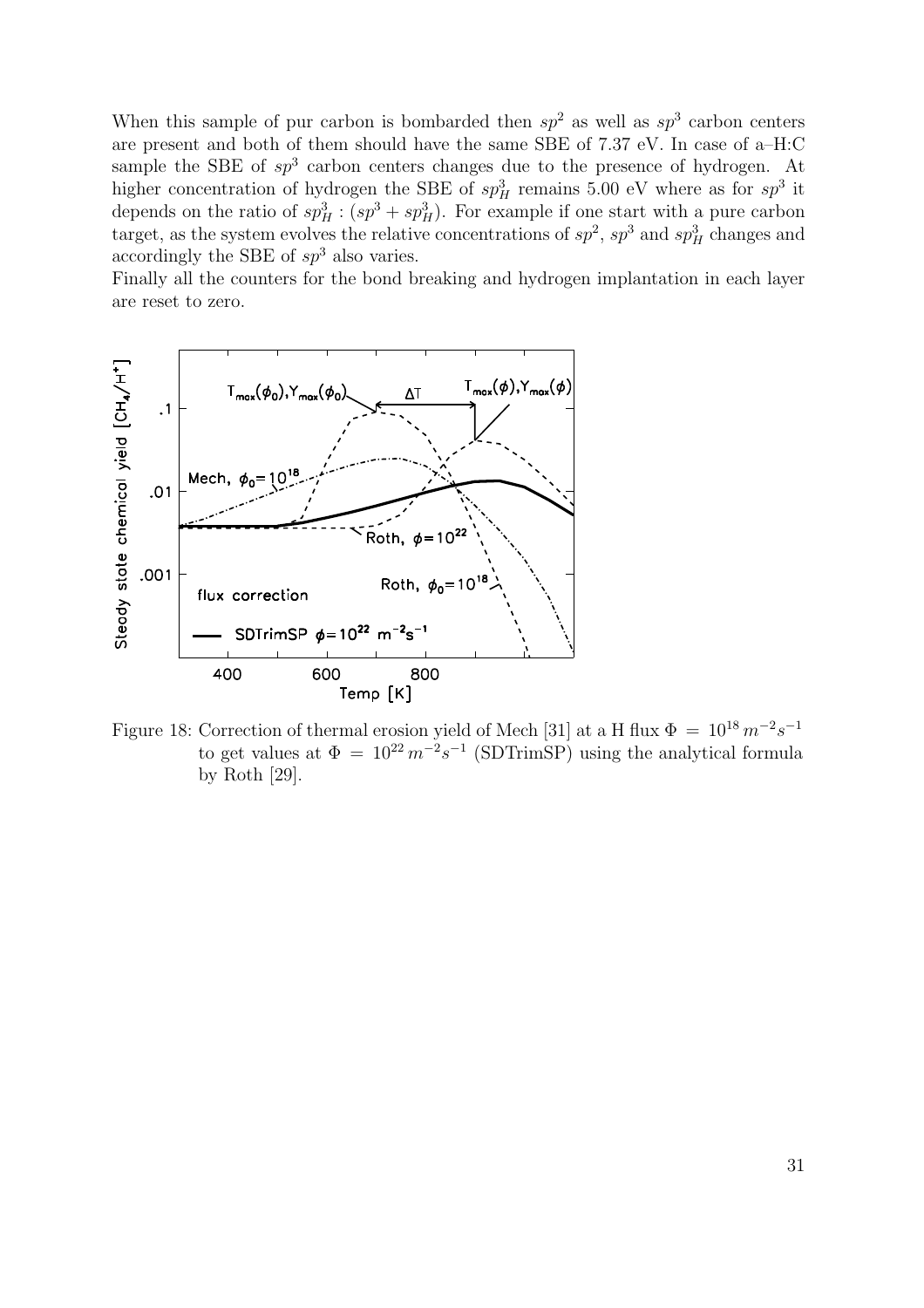Fig.19 shows a comparison of calculated results of D on C target with measurements at two different temperatures as a function of the energy. Although the calculated results at room temperature are at the lower limit, the agreement is very good.



Figure 19: Calculated steady state sputtering yields of D versus the incident energy of D on a C target at normal incidence compared with experimental data [29].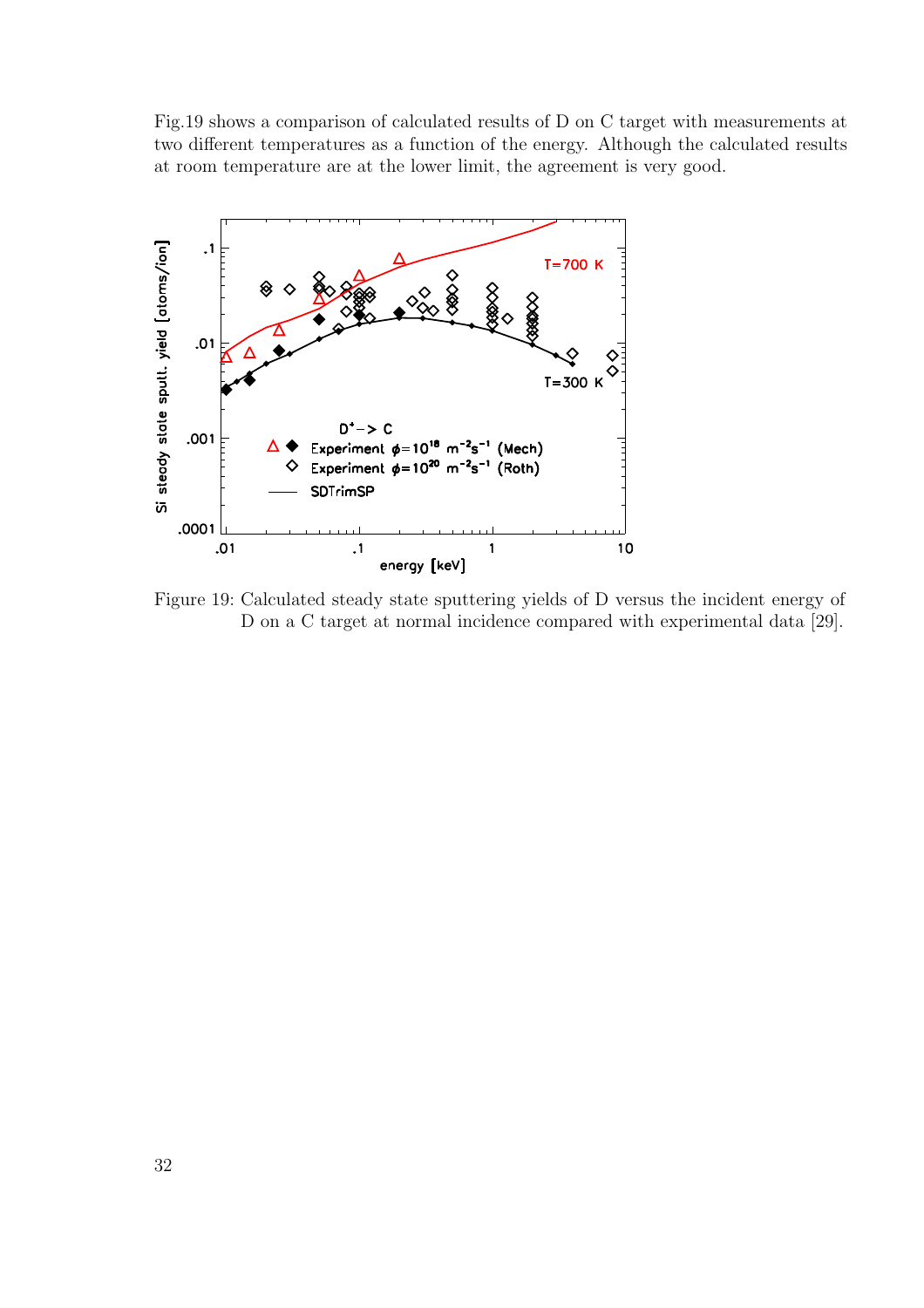## 8. Sensitivity studies for D on Be and D on W

### 8.1. Number of incident particles

In a Monte Carlo code the number of test particles defines the accuracy of the results. Fig. 20 shows the value of the sputtering yield for D on Be at normal incidence for four different energies as a function of the number of incident D particles. Fig. 21 - 22 show the relative and absolute error of the yields for this example. In this particular case the number of incident projectiles should be more than  $10<sup>7</sup>$  particles to obtain sufficiently good statistic estimates.



Figure 20: Calculated absolute Yield depending on number of incident particles of D on a Be target at normal incidence for four different energies.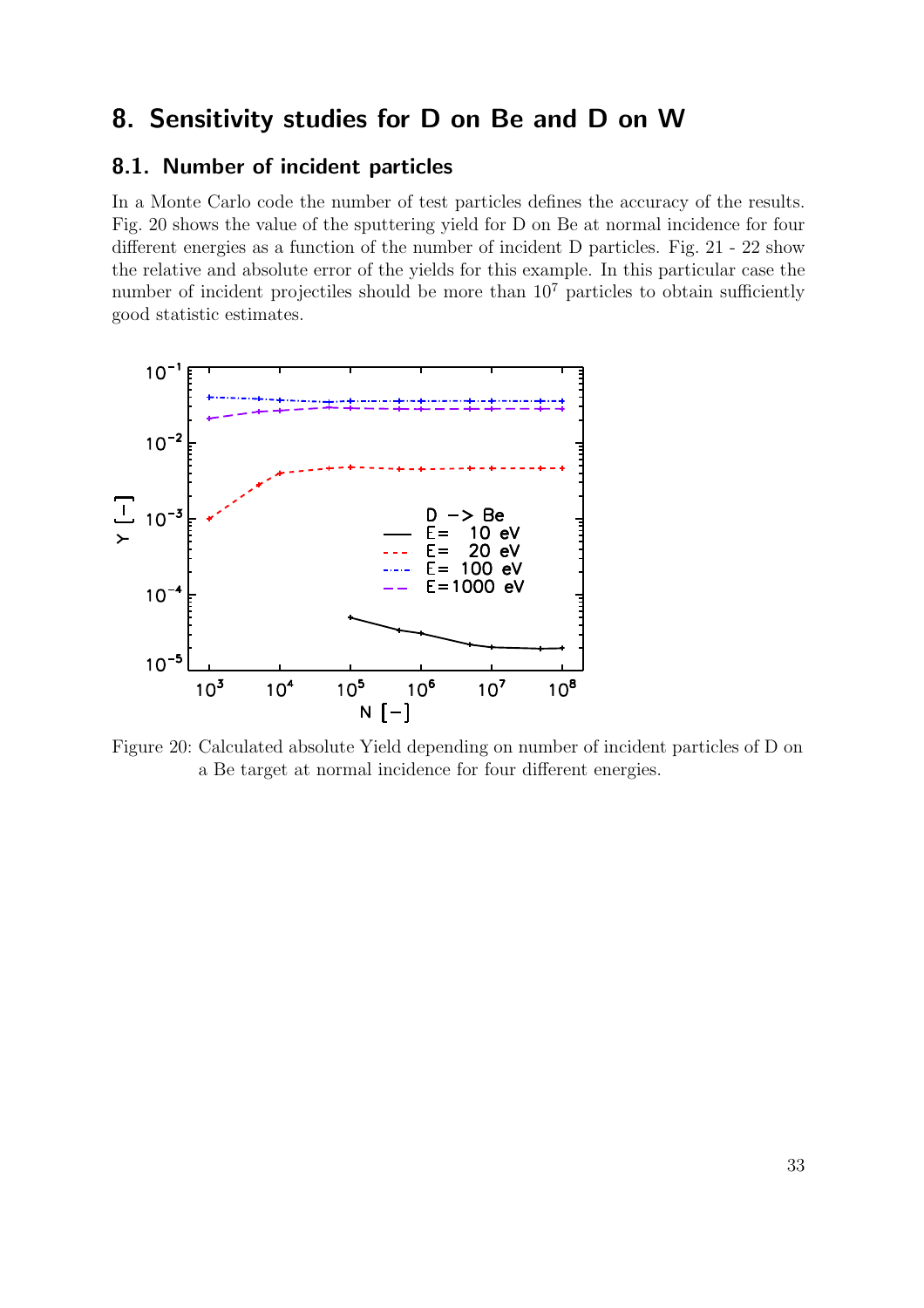

Figure 21: Absolute difference of Y to  $Y_0$  as a function of the number of incident D particles on a Be target at normal incidence for four different energies



Figure 22: Relative deviation Y to  $Y_0$  a function of the number of incident D particles on a Be target at normal incidence for four different energies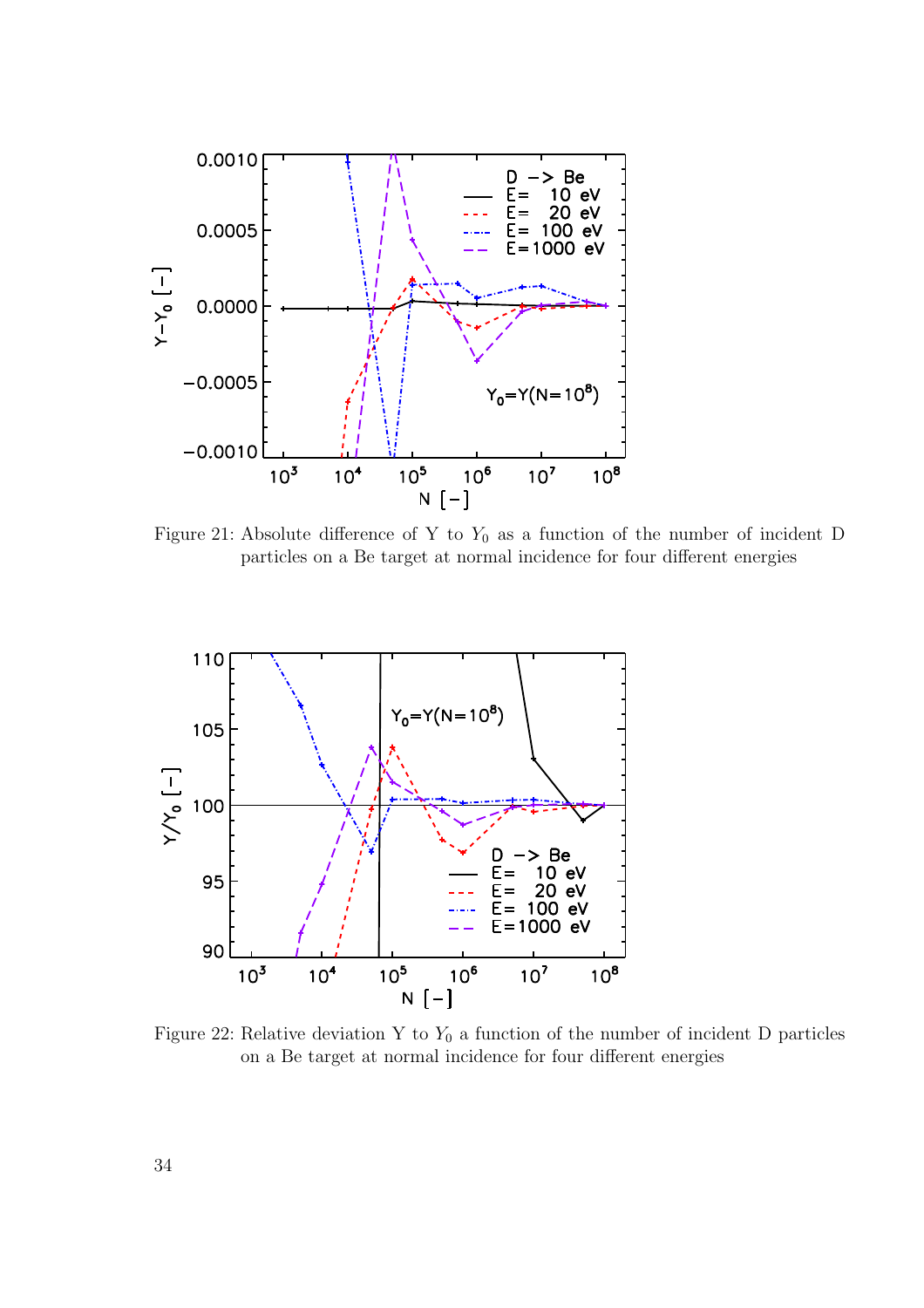### 8.2. Surface binding energy

The user can choose from three methods to calculate the surface binding energy (sbe) of atoms in a target.  $Es$  is the atomic surface binding energy for each species and q the atomic fraction. For a stationary case  $q_D = 0$ ,  $q_{Be} = 1$  and  $q_W = 1$ .

$$
E s_D = 0.10 \text{ eV}
$$
  
\n
$$
E s_{Be} = 3.31 \text{ eV}
$$
  
\n
$$
E s_W = 8.79 \text{ eV}
$$
\n(8.21)

model1:

$$
sbeD = EsD = 0.10 eV
$$
  
\n
$$
sbeBe = EsBe = 3.31 eV
$$
  
\n
$$
sbeW = EsW = 8.79 eV
$$
\n(8.22)

model2 for D on Be:

$$
sbe_D = q_D \cdot Es_D + q_{Be} \cdot Es_{Be} = 3.31 \text{ eV}
$$
  
\n
$$
sbe_{Be} = q_D \cdot Es_D + q_{Be} \cdot Es_{Be} = 3.31 \text{ eV}
$$
 (8.23)

model2 for D on W:

$$
sbeD = qD \cdot EsD + qW \cdot EsW = 8.79 eV
$$
  
\n
$$
sbeW = qD \cdot EsD + qW \cdot EsW = 8.79 eV
$$
\n(8.24)

model3 for D on Be:

$$
sbe_D = q_D \cdot Es_D + q_{Be} \cdot 0.5(Es_D + Es_{Be}) = 1.705 \text{ eV}
$$
  
\n
$$
sbe_{Be} = q_D \cdot 0.5(Es_D + Es_{Be}) + q_{Be} \cdot Es_{Be} = 3.31 \text{ eV}
$$
 (8.25)

model3 for D on W:

$$
sbe_D = q_D \cdot Es_D + q_W \cdot 0.5(Es_D + Es_W) = 4.445 \text{ eV}
$$
  
\n
$$
sbe_W = q_D \cdot 0.5(Es_D + Es_W) + q_W \cdot Es_W = 8.79 \text{ eV}
$$
\n(8.26)

The surface binding energies sbe of Be and W are their atomic surface binding energies, which are unaffected by the choice of the model. Only the D binding energy is changed and therefore only the scattering coefficient R changes, see Fig. 23 - 26. All calculations used the  $'Kr - C'$  potential, surface-binding-model 3 and the integration-method 'MAGIC'.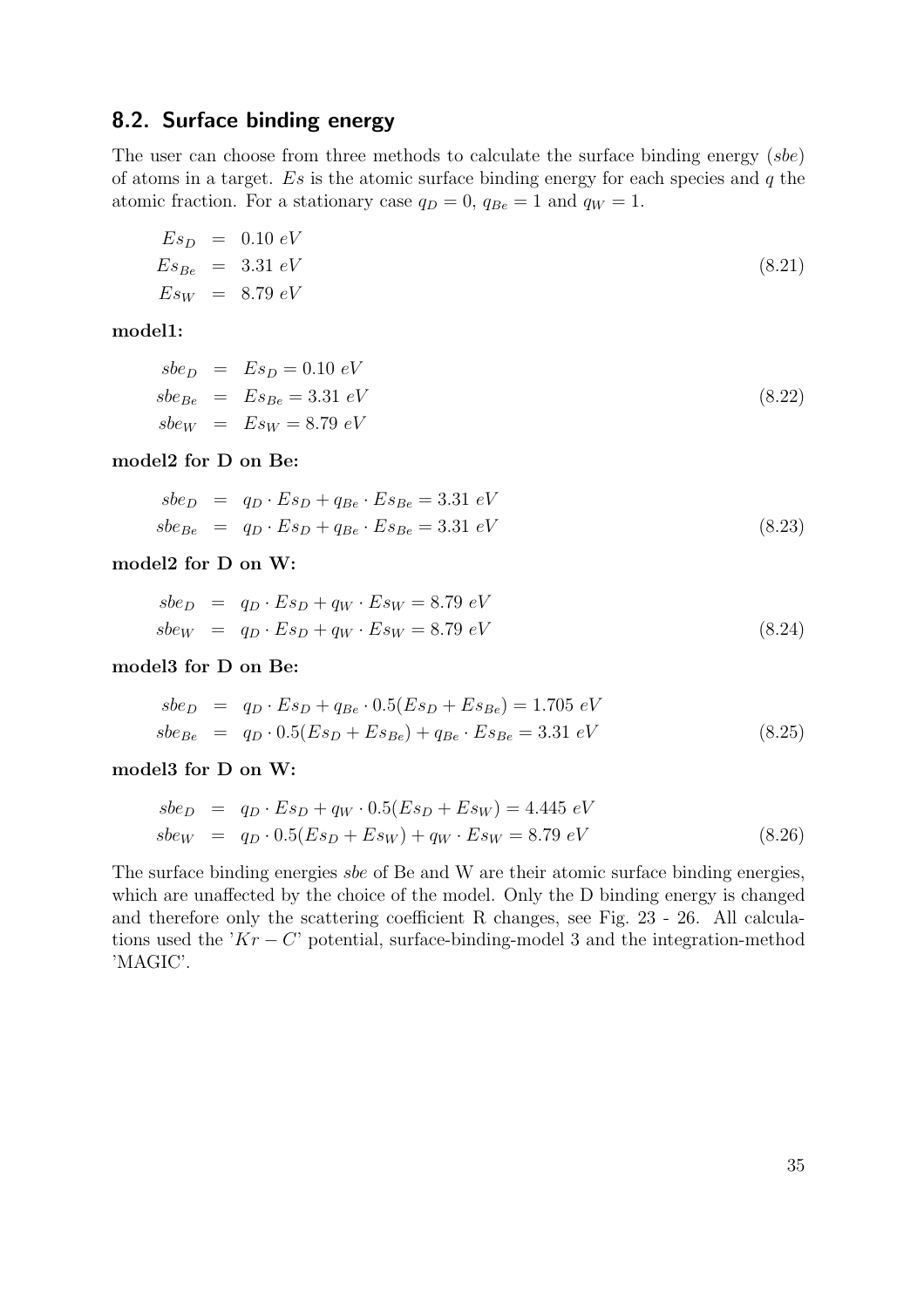

Figure 23: Calculated reflection coefficient R depending on surface binding model of D on a Be target at normal incidence.



Figure 24: Calculated reflection coefficient  $R$  for three different surface binding energies of D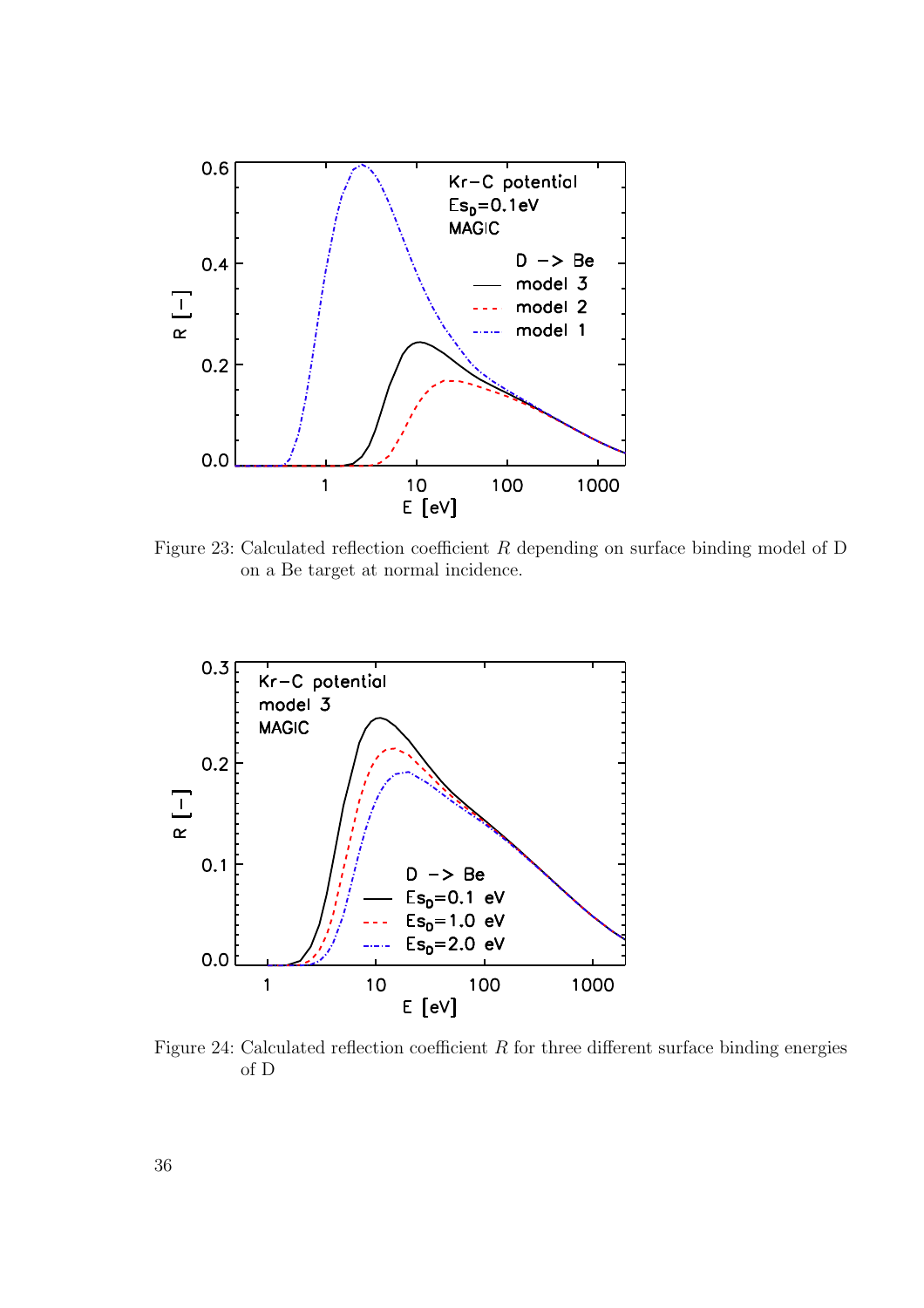

Figure 25: Calculated sputtering yield Y for three different surface binding energy of D



Figure 26: Calculated reflection coefficient R depending on surface binding model of D on a W target at normal incidence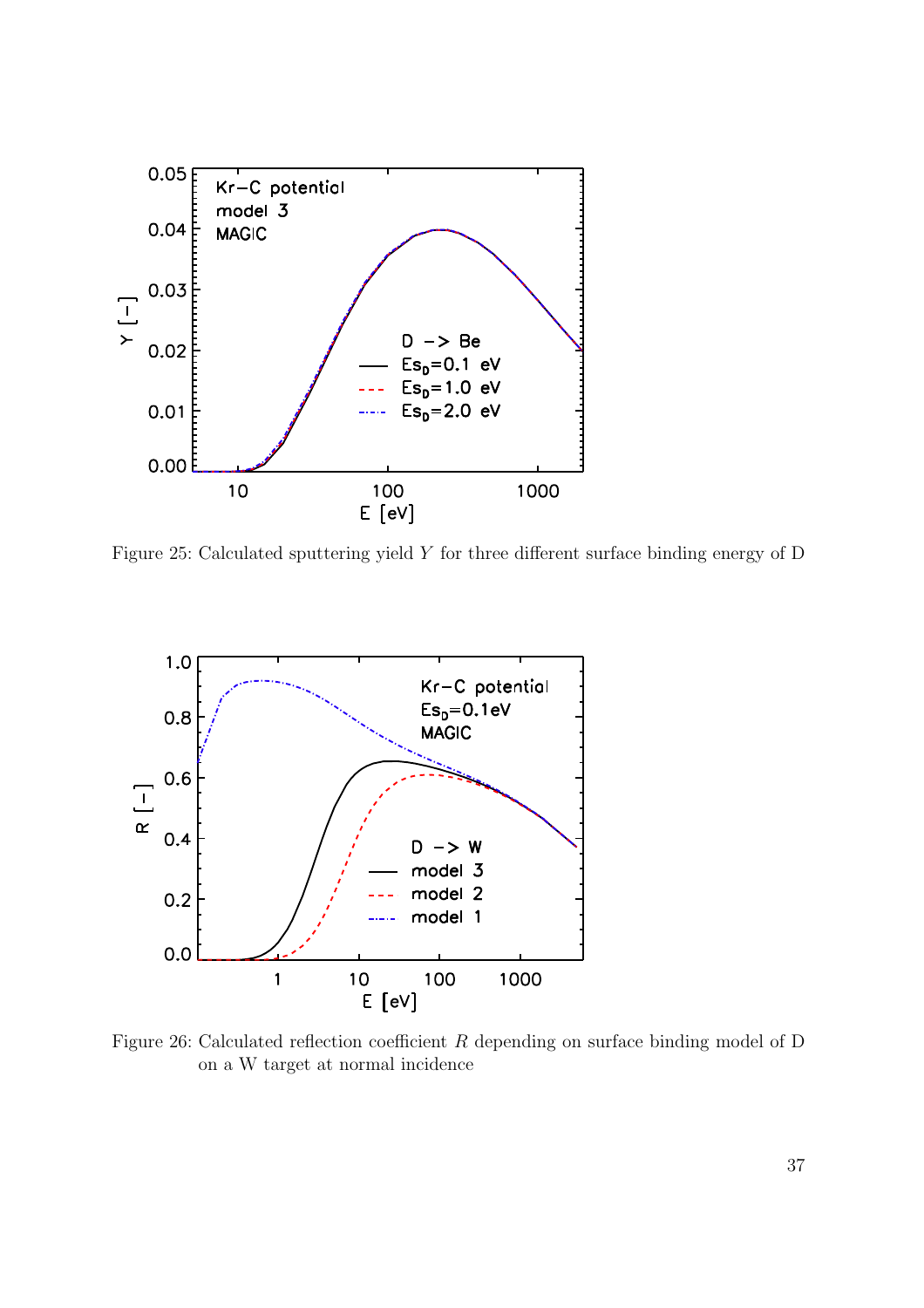

Figure 27: Calculated reflection coefficient  $R$  for three different surface binding energies of D



Figure 28: Calculated sputtering yield Y for three different surface binding energy of D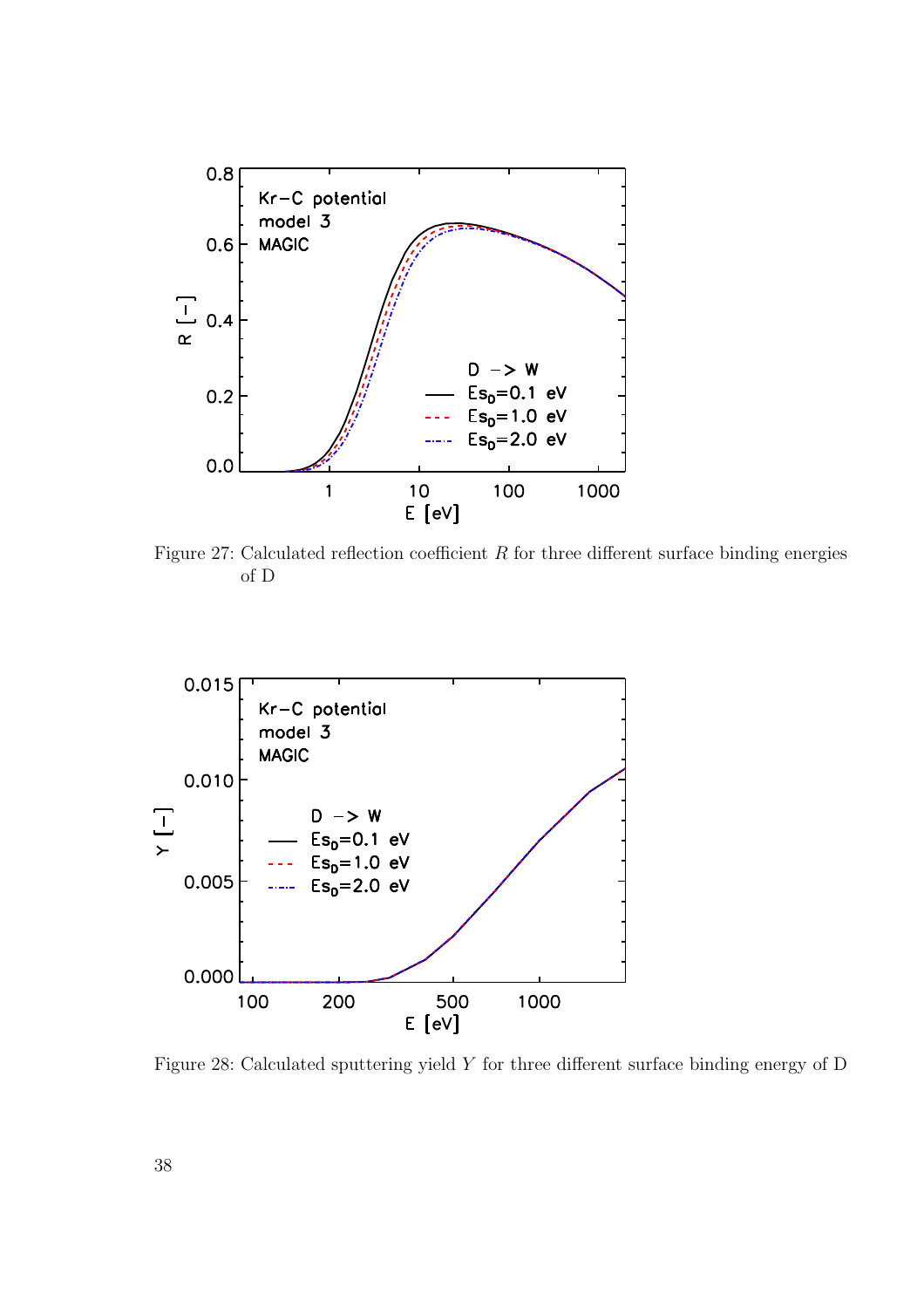#### 8.3. Integration methods

The scattering angle  $\vartheta$  in the center-of-mass system is determined by [1]

$$
\vartheta = \pi - 2p \int_{R}^{\infty} r^{-2} g(r)^{-1} dr \tag{8.27}
$$

$$
g(r) = \sqrt{1 - \frac{p^2}{r^2} - \frac{V(r)}{E_r}}, \quad g(R) = 0
$$
\n(8.28)

where p is the impact parameter, R is the distance of closest approach of the two collision partners,  $V(r)$  is the interaction potential and  $R_r$  is the energy in the center-of-mass system.

The other important integral is the time-integral  $\tau$ 

$$
\tau = \sqrt{r^2 - p^2} - \int_R^{\infty} g(r)^{-1} - f(r)^{-1} dr \tag{8.29}
$$

$$
f(r) = \sqrt{1 - \frac{p^2}{r^2}}\tag{8.30}
$$

The numerical solution of the integrals is possible with the Gauss-Mehler quadratur [14], the Gauss-Legendre quadratur [1] or the 'magic' algorithm from Biersack [1]. The results of the different integration methods are shown in Figs. 29 - 30.

All calculation were made with the ' $Kr - C$ ' Potential and surface-binding-model three. The surface-binding-energy of deuterium was  $0.1 eV$ . The difference between the integration methods of Gauss-Mehler and Gauss-Legendre is small.The method 'MAGIC' is only only a approximate method and it agrees well only in some energy ranges.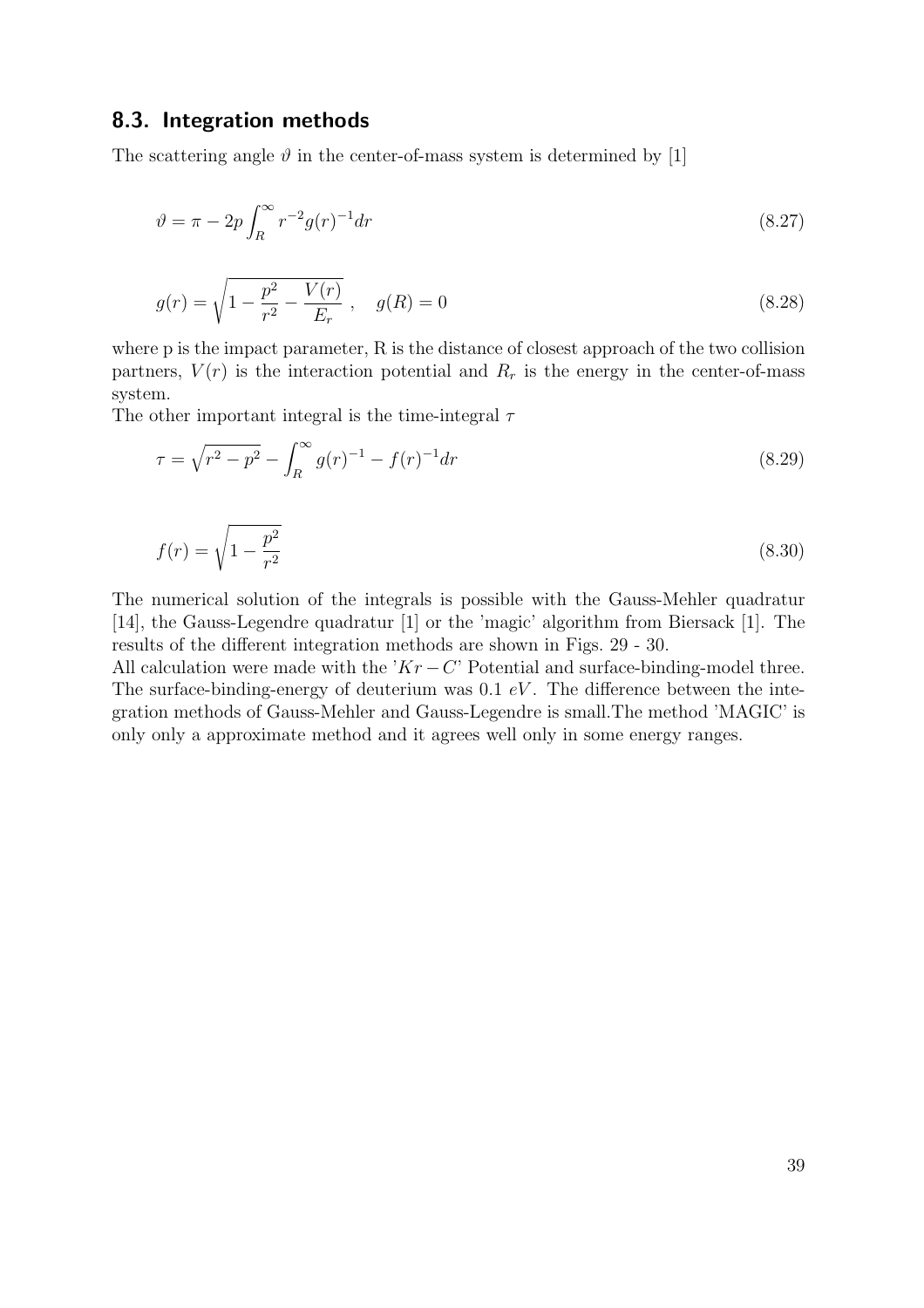

Figure 29: Calculated reflection coefficient  $R$  D on Be for three different integratoion methods. Gauss-Mehler and Gauss-Legendre were calculated with 8 and 16 numbers of steps.



Figure 30: Calculated sputtering yield Y D on Be for three different integration methods. Gauss-Mehler and Gauss-Legendre were calculated with 8 and 16 numbers of steps.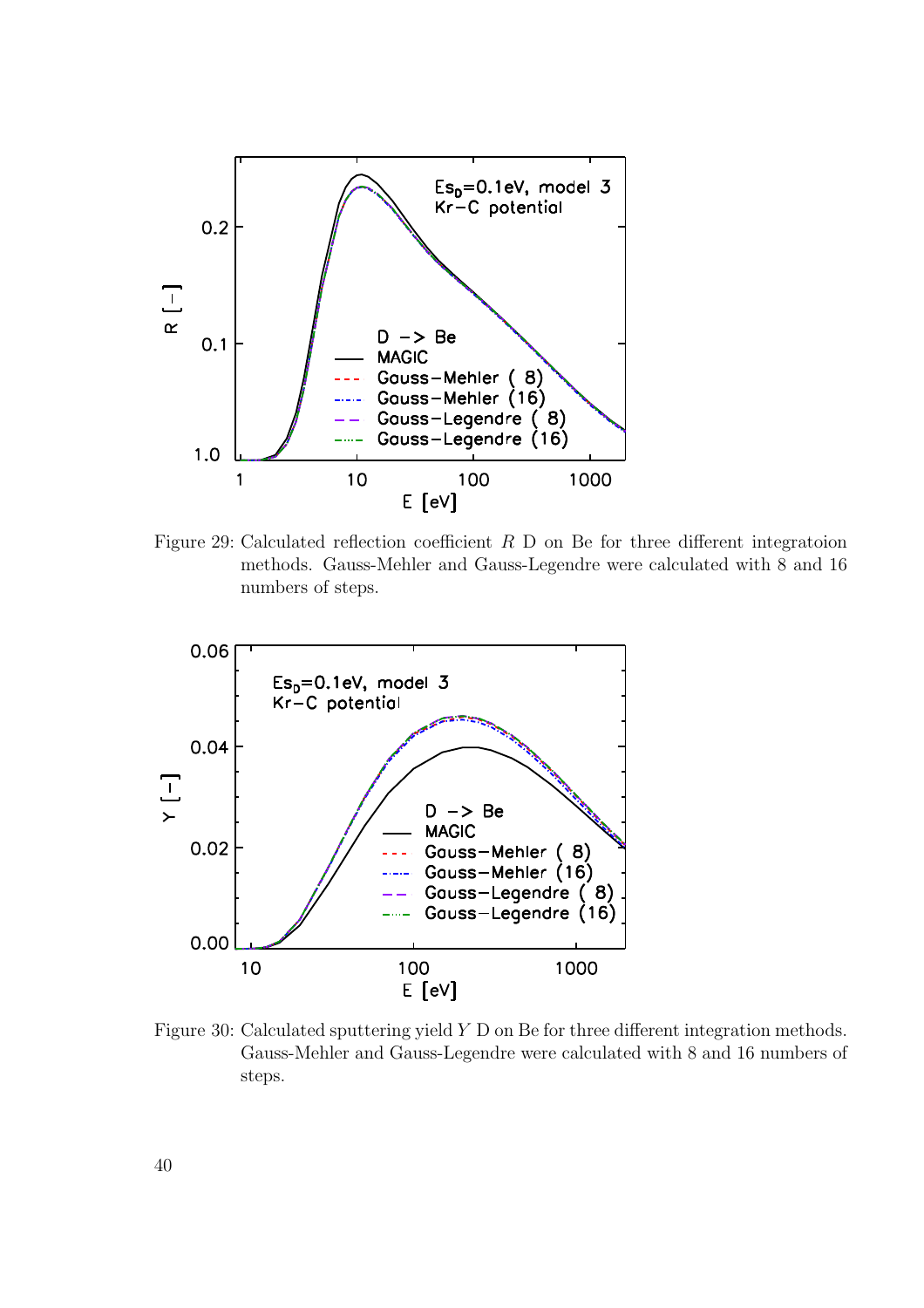

Figure 31: Calculated reflection coefficient  $R$  D on W for three different integration methods. Gauss-Mehler and Gauss-Legendre were calculated with 8 and 16 numbers of step.



Figure 32: Calculated sputtering yield Y D on W for three different integration methods. Gauss-Mehler and Gauss-Legendre were calculated with 8 and 16 numbers of step.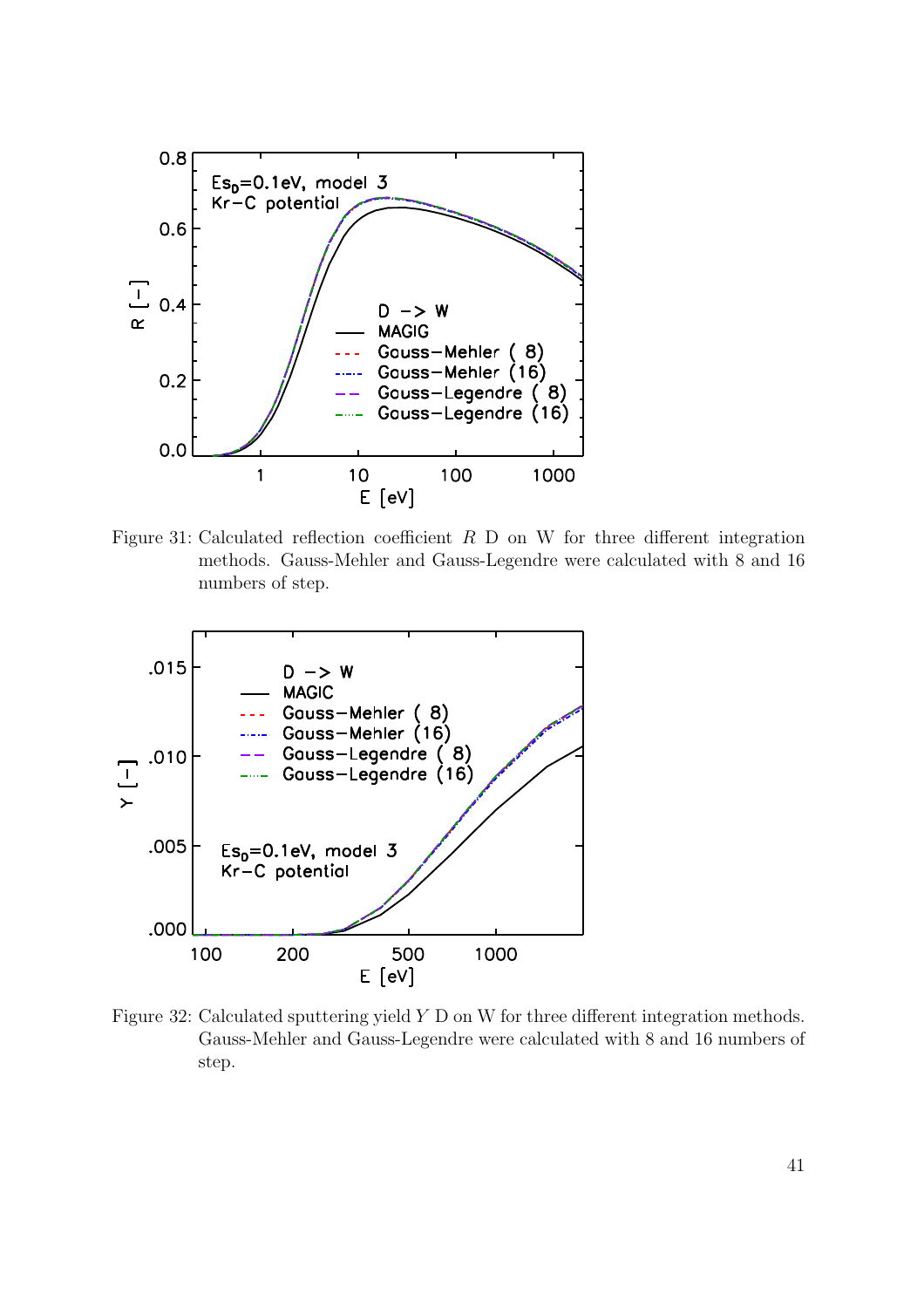### 8.4. Sreened coulomb potentials

The sreened coulomb potentials  $V(r)$ , see [1], can be written in the form

$$
V(r) = \frac{Z_1 \cdot Z_2 \cdot e^2}{r} \cdot \Phi(\frac{r}{a})
$$
\n(8.31)

with  $Z_1$  charge of projectile,  $Z_2$  charge of target atom and a the screening length.

$$
e^2 = 14.399651 \, eV \, \AA \tag{8.32}
$$

for the Krypton-carbon potential:

$$
\Phi(\frac{r}{a}) = 0.191e^{-0.278r/a} \cdot .474e^{-0.637r/a} \cdot .335e^{-1.919r/a}
$$
\n(8.33)

for the Moliere potential:

$$
\Phi(\frac{r}{a}) = .35e^{-.279r/a} \cdot .55e^{-0.3r/a} \cdot .10e^{-1.2r/a} \cdot 0.191e^{-6.0r/a} \tag{8.34}
$$

for the ZBL potential:

$$
\Phi(\frac{r}{a}) = .02817e^{-0.2016r/a} \cdot .2802e^{-0.4029r/a} \cdot .5099e^{-0.9423r/a} \cdot .1818e^{-3.2r/a} \tag{8.35}
$$

for the Nakagava-Yamamura potential:

$$
\Phi(\frac{r}{a}) = e^{(-A \cdot (r/a) + B \cdot (r/a)^{1.5} - C \cdot (r/a)^{2})}
$$
\n(8.36)

$$
A = 1.51
$$
  
\n
$$
B = 0.763 * (Z_1^{0.169} + Z_2^{0.169})/(Z_1^{0.307} + Z_1^{0.307})
$$
  
\n
$$
C = 0.191 * ((Z_1^{0.0481} + Z_2^{0.0481})/(Z_2^{0.307} + Z_2^{0.307}))^{4./3}.
$$
\n(8.37)

All calculations were done with Gauss-Legendre integration and surface-binding-model three. The surface-binding-energy of deuterium was  $0.1 eV$ . The difference between the different potentials is relative small.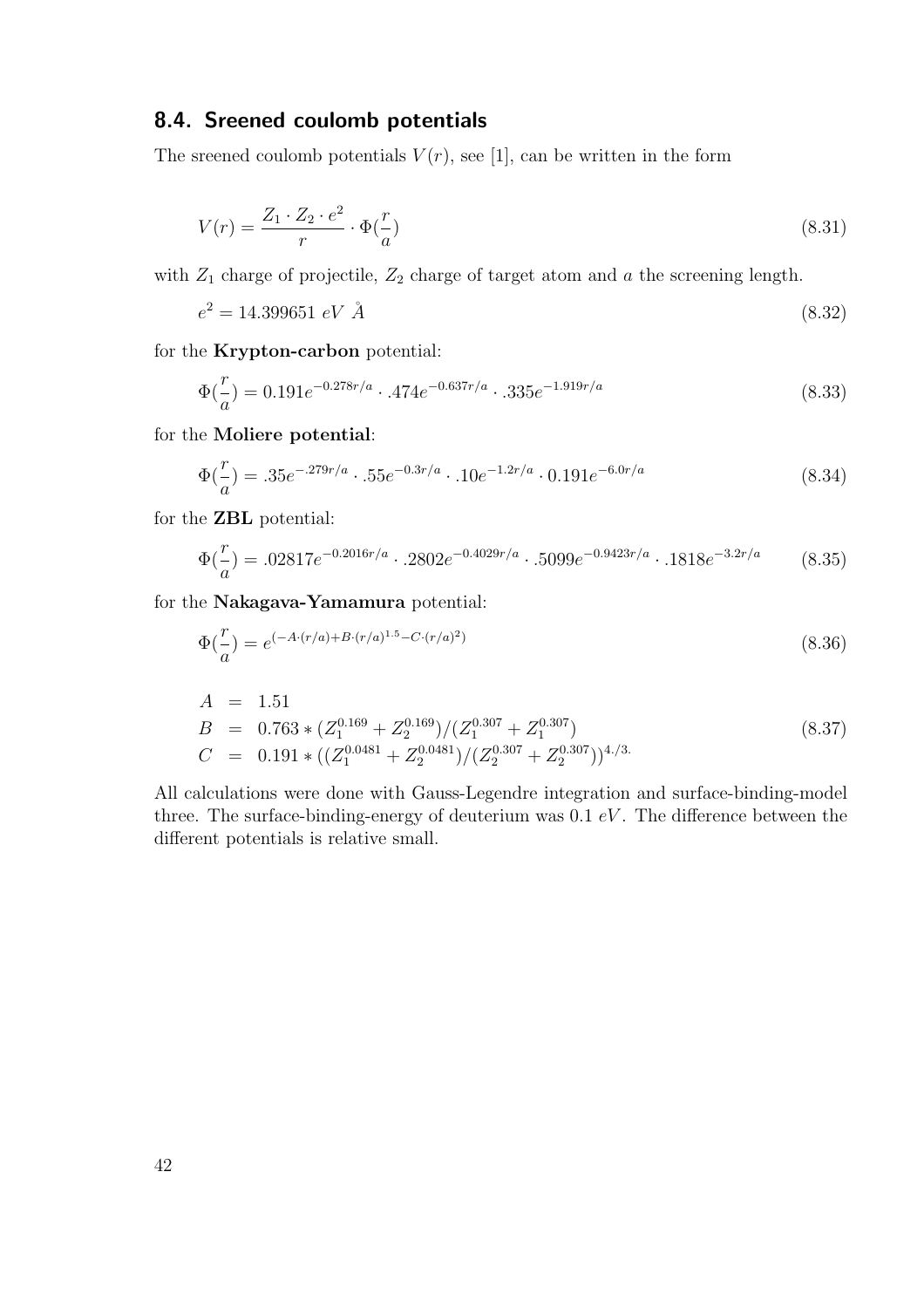

Figure 33: Calculated reflection coefficient  $R$  of D on Be for four different potentials.



Figure 34: Calculated sputtering yield Y of D on Be for four different potentials.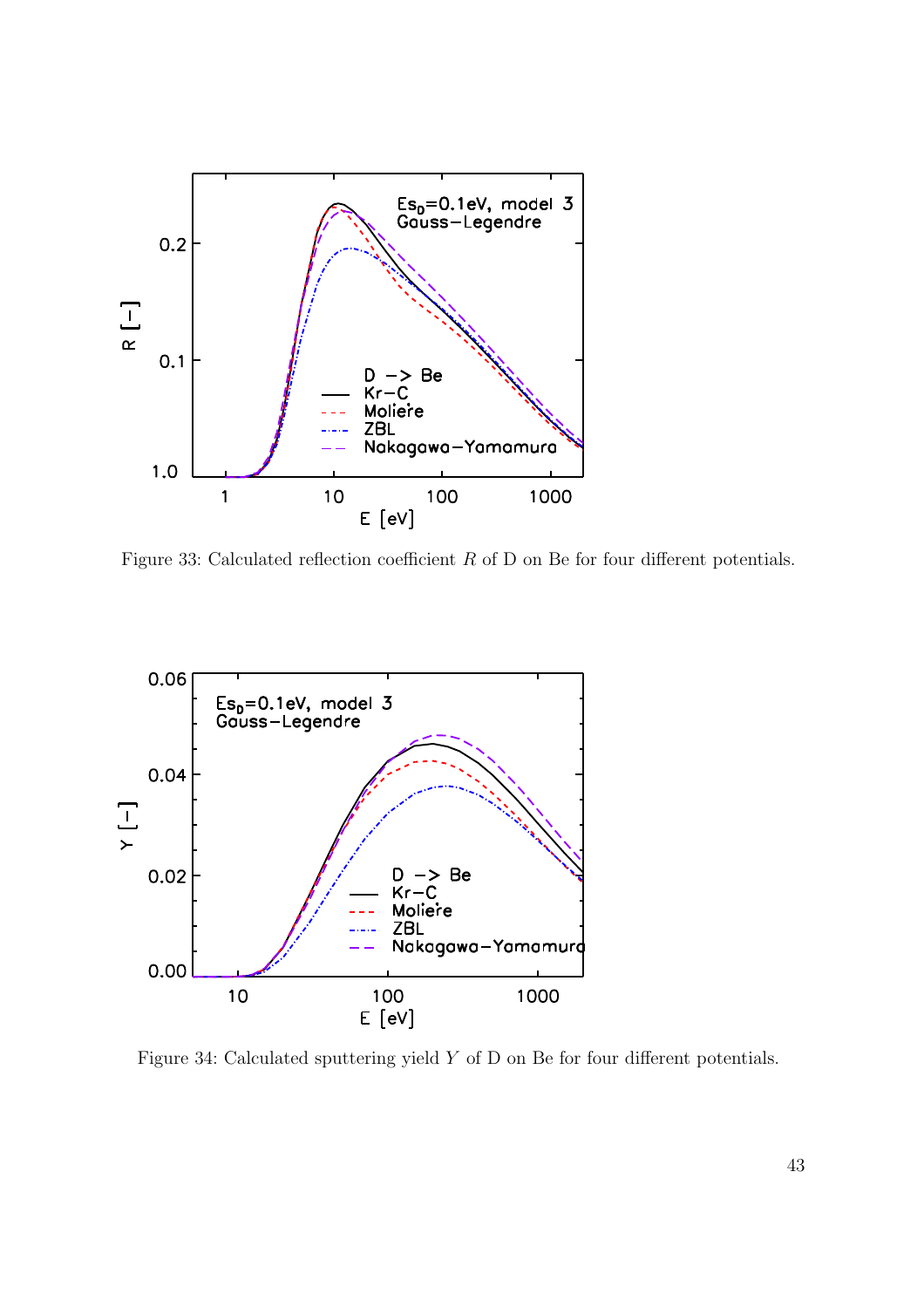

Figure 35: Calculated reflection coefficient  $R$  of D on W for four different potentials.



Figure 36: Calculated sputtering yield Y of D on W for four different potentials.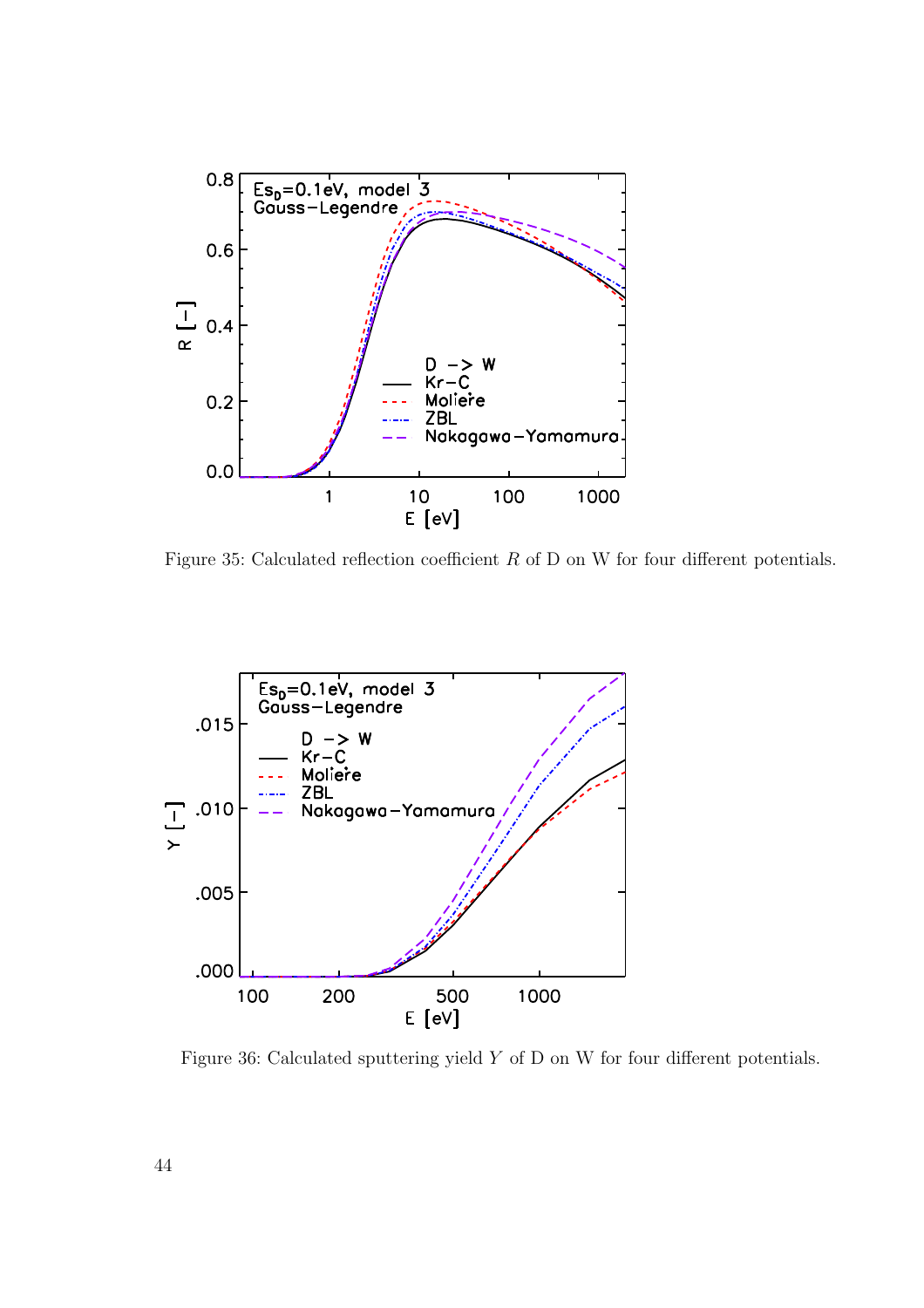# 9. New input variables in 'tri.inp'

The new optional input parameters compared with version 4.15, [27] are listed in Tab. 4. In the appendix Tab. 8 - Tab. 15 discuss the new parameters.

| variable                  | default        | description                                                          |
|---------------------------|----------------|----------------------------------------------------------------------|
|                           | value          |                                                                      |
| lmatout_log_energ .false. |                | energy spacing                                                       |
|                           |                | $=$ .false. : linear energy intervals                                |
|                           |                | $=$ .true.: logarithmic energy intervals                             |
| lmatout_cos_angle .false. |                | angular spacing                                                      |
|                           |                | $=$ false. : angle in degree intervals                               |
|                           |                | $=$ true.: cosine intervals                                          |
| lenergy_distr             | .false.        | output of energy distribution in target in E_distr_stop.dat          |
|                           |                | of projectiles and recoils atoms using the chosen energy             |
|                           |                | spacing                                                              |
|                           |                | (stop, electric loss and elastic nuclear loss energies)              |
| loutgas                   | .false.        | calculation with out-gasing transport and diffusion                  |
| $diff\_koeff1(ncp)$       | 1.0            | transport-coefficient if loutgas true $\left[\frac{A^3}{ion}\right]$ |
| $diff\_koeff2(ncp)$       | 1.0            | diffusion-coefficient if loutgas true $\left[\AA^4/ion\right]$       |
| qu_int                    | .false.        | linear interpolation of atomic fraction (qu) inside of inter-        |
|                           |                | val                                                                  |
| lchem_ch                  | .false.        | calculation with chemical erosion H on C(SP2, SP3, SP3H),            |
|                           |                | D on C(SP2, SP3, SP3H)                                               |
| flux                      | 1.0            | flux of incident atoms                                               |
| k_start                   | $\overline{0}$ | start counter intern                                                 |
| text                      |                | comment in NAMELIST                                                  |
| $case_e0$                 | $\overline{0}$ | flag for the choice of the incident energy                           |
|                           |                | $= 6$ : distribution of alpha and energy,<br>input-file:             |
|                           |                | 'ene_ang.inp'                                                        |
| $case_e0$                 | $\theta$       | flag for the choice of the incident energy                           |
|                           |                | $= 6$ : distribution of alpha and energy,<br>input-file:             |
|                           |                | 'ene_ang.inp'                                                        |
| case_alpha                | $\theta$       | flag for the choice of the angle of incidence                        |
|                           |                | distribution of alpha and energy,<br>$= 6$ :<br>input-file:          |
|                           |                | 'ene_ang.inp'                                                        |

Table 4: New optional input variables with default values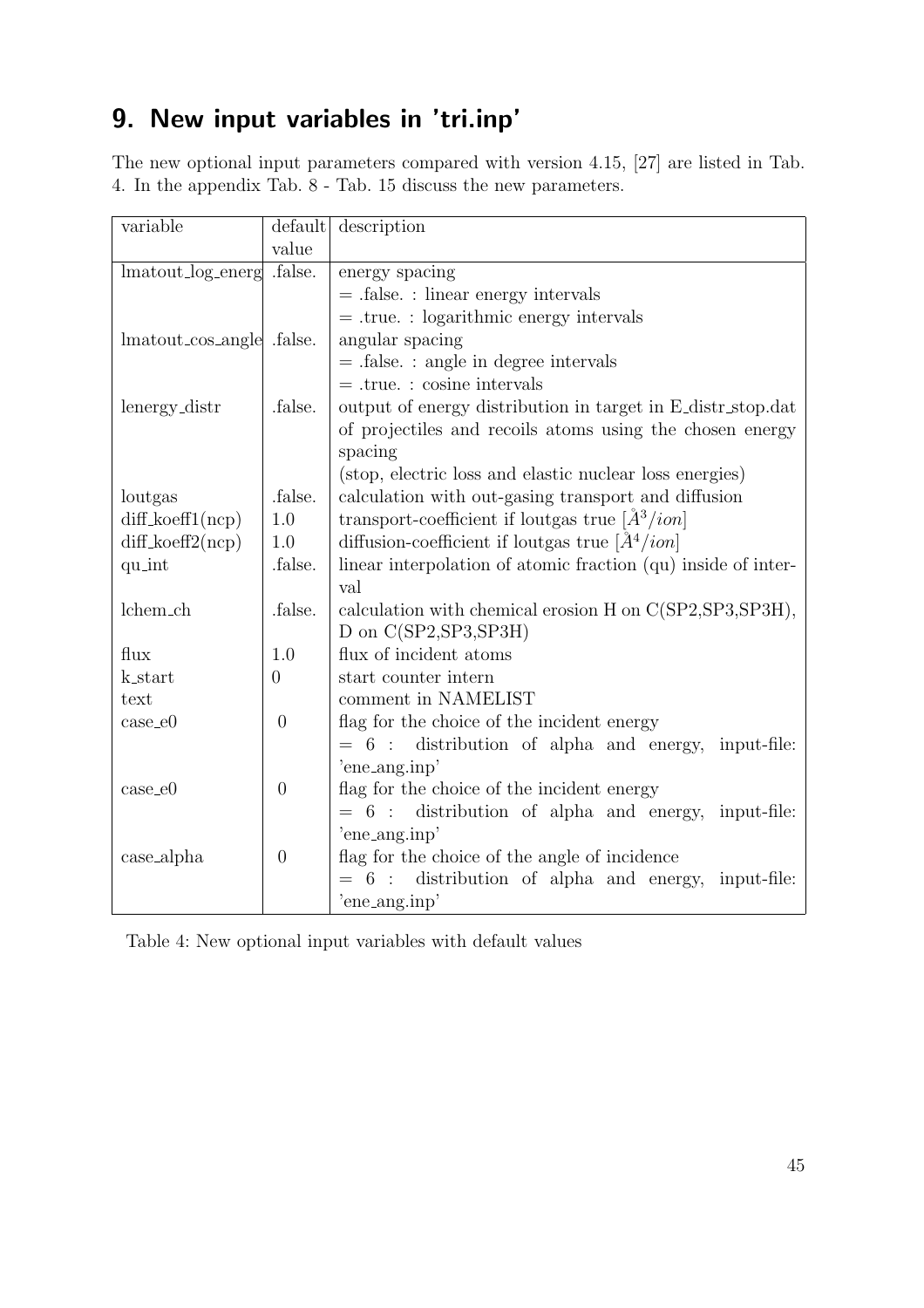## **References**

- [1] W. Eckstein, Computer Simulation of Ion-Solid Interactions, Springer Series in Material Science, Vol. 10, Springer Berlin, Heidelberg 1991
- [2] J. P. Biersack, W. Eckstein, Appl. Phys. A 34 (1984) 73
- [3] W. Möller, W. Eckstein, Nucl. Instrum. Meth. B 2 (1984) 814
- [4] W. Möller, W. Eckstein, J. P. Biersack, Comput. Phys. Comm. 51 (1988) 355
- [5] H. H. Andersen, J. F. Ziegler: In Hydrogen Stopping Powers and Ranges in All Elements, The Stopping and Range of Ions in Matter, Vol.3, ed. by J. F. Ziegler (Pergamon, NewYork, 1977)
- [6] J. F. Ziegler: In Helium Stopping Powers and Ranges in All Elements, The Stopping and Range of Ions in Matter, Vol.4, ed. by J. F. Ziegler (Pergamon, NewYork, 1977)
- [7] W. D. Wilson, L. G. Haggmark, J. P. Biersack, Phys. Rev. 15 (1977) 2458
- [8] J. F. Ziegler, J. P. Biersack, U. Littmark: The Stopping and Range of Ions in Solids, The Stopping and Range of Ions in Matter, Vol.1, ed. by J. F. Ziegler (Pergamon, NewYork, 1985)
- [9] G. Molière, Z. Naturforsch. A2 (1947) 133
- [10] W. Eckstein, S. Hackel, D. Heinemann, B. Fricke, Z. Phys. D 24 (1992) 171
- [11] J. P. Biersack, L. G. Haggmark, Nucl. Instrum. Meth. 174 (1980) 257
- [12] K. Mehler, J. Reine Angew. Math. 63 (1864) 152
- [13] Z. Kopal, Numerical Analysis, Chapman and Hall, London 1961, p. 367 ff.
- [14] H. G. Schlager, W. Eckstein, IPP-Report 9/69, Garching 1991
- [15] M. T. Robinson: Tables of Classical Scattering Integrals, Oak Ridge Natl. Lab., Oak Ridge, Tennessee (1970)
- [16] R. Vichev, W. Eckstein, Nucl. Instrum. Meth. B 102 (1995) 272
- [17] R. Vichev, W. Eckstein, Nucl. Instrum. Meth. B 122 (1997) 215
- [18] W. Eckstein, R. Dohmen, Nucl. Instrum. Meth. B 129 (1997) 327
- [19] R. Becerra-Acevedo, J. Bohdansky, W. Eckstein and J. Roth, Nucl. Instrum. Meth. B 2 (1984) 631
- [20] W. Eckstein, Nucl. Instrum. Meth. B 27 (1987) 78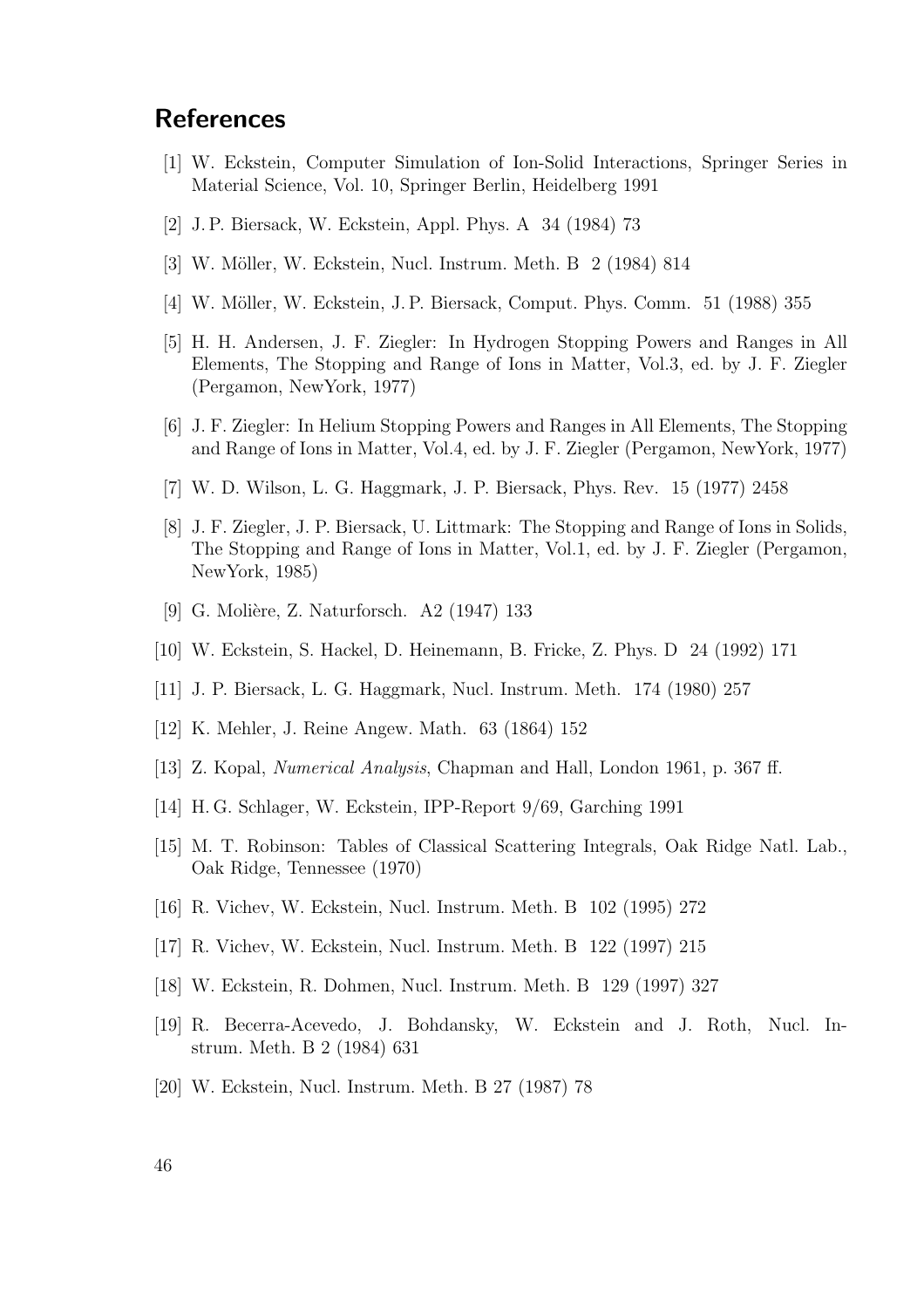- [21] S. T. Nakagawa, Y. Yamamura, Radiat.Eff.105, 239(1988)
- [22] S. T. Nakagawa, Radiation Effects and Defects in Solids, Vol.116 (1991), page 21-28
- [23] A. Mutzke, W. Eckstein, Nucl. Instr. and Meth. B 266(2008) 872
- [24] K. Wittmaack, Nucl. Instr. and Meth. B 267(2009) 2846-2857
- [25] N. Menzel and K. Wittmaack, Nucl. Instr. and Meth. in Phys. Res. B7/8 (1985) 366-370
- [26] P. Blank, K. Wittmaack and F. Schulz Nucl. Instr. and Meth. 132 (1976) 387-392
- [27] W. Eckstein, R. Dohmen, A. Mutzke, R. Schneider, Report IPP 12/3, Garching, (2007)
- [28] W. Möller, W. Eckstein, Report IPP 9/64, Garching, (1988)
- [29] J. Roth, C. Garcia-Rosales ,Nuclear Fusion 36 (1996) 1647
- [30] C. Hopf, A. von Keudell, W. Jacob, J.Appl.Phys. 94 (2003) 2373-2380
- [31] B. V. Mech, A. A. Haasz and J. W. Davis , J. Appl. Phys. 84 (1998) 1655-1669
- [32] A. Rai, A. Mutzke and R. Schneider, Nucl. Instr. Meth. B 268 (2010) 2639-2648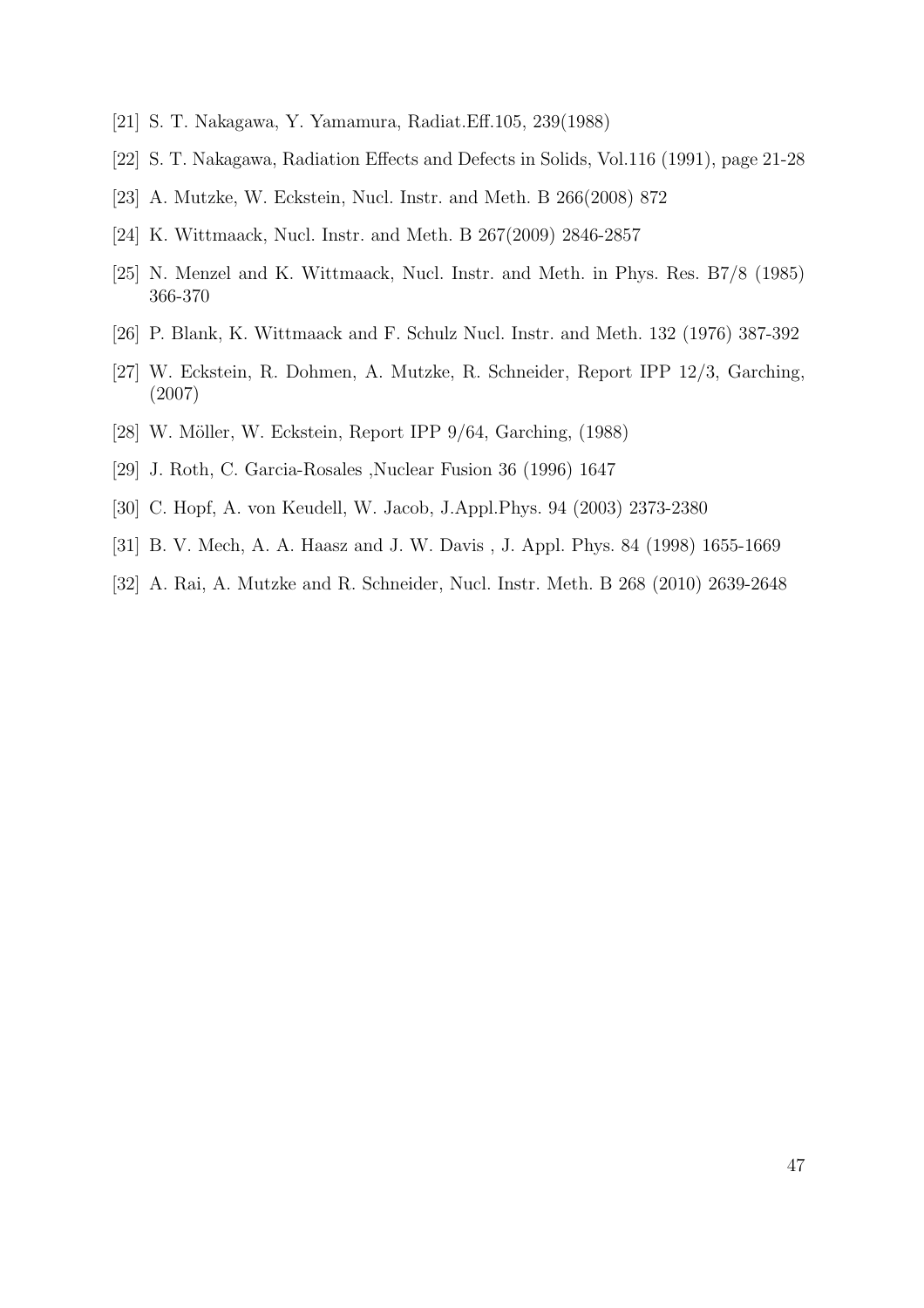# A. Global parameters

| parameter | value  | description                        | program           |
|-----------|--------|------------------------------------|-------------------|
| ncpm      | 8      | maximum number of elements         | param.F90         |
| nqxm      | 2000   | maximum number of depth intervals  | param.F90         |
| pemax     | 32     | maximum number of PEs              | work.F90          |
| ntpmax    | 16384  | size of global task queue          | $task\_descr.F90$ |
| ntqmax    | 131072 | size of local task queue           | $task\_descr.F90$ |
| $n$ hmax  | 8192   | maximum number of trace records to | $task\_descr.F90$ |
|           |        | be recorded                        |                   |

Table 5: Global parameters (set in programs)

# B. Input variables in 'tri.inp'

## B.1. Necessary input variables

The sequence of the input values in the input file is arbitrary (namelist)

| variable    | description                                                     |
|-------------|-----------------------------------------------------------------|
| alpha0(ncp) | angle of incidence (degree) of ncp species in case_alpha= $0.5$ |
| e0(ncp)     | energies (eV) of projectiles (qubeam $> 0$ .) for case_e0=0,5   |
|             | $e0 = ttemp * boltzm$ (e0 < 0) of projectiles for case_e0=2,3   |
|             | temperature (eV) (kT) (e0 > 0) of projectiles for case_e0=2,3   |
| fic         | incident fluence $(10^{16} atoms/cm^2$ or $atoms/A^2)$          |
| ipot        | interaction potential: $= 1 :$ KrC                              |
|             | $= 2$ : Moliere                                                 |
|             | $=3:ZBL$                                                        |
|             | $= 4$ : Nakagawa-Yamamura                                       |
|             | $= 5 : Si-Si$                                                   |
|             | $= 6: power$                                                    |

Table 6: Necessary input variables (no default values)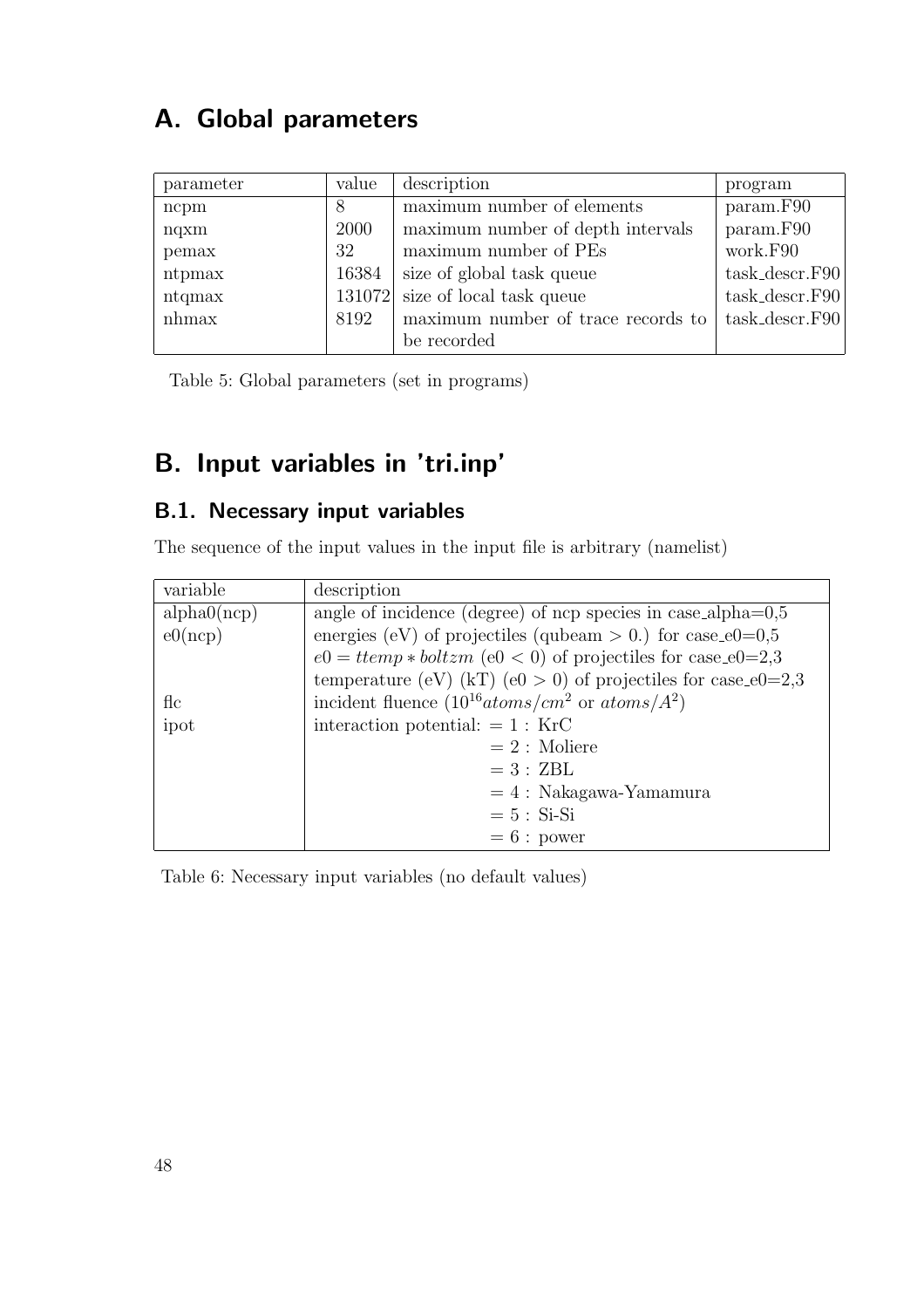| variable             | description                                                       |
|----------------------|-------------------------------------------------------------------|
| isby                 | surface binding model, determines the composition dependent       |
|                      | surface binding energy $sbv(ncp,ncp)$ from the elemental surface  |
|                      | binding energies $e$ -surfb $(ncp)$ taken from table1             |
|                      | $= 1$ : sbv(ip,jp)=e_surfb(jp) for ip=jp, =0 else                 |
|                      | $= 2$ : sbv(ip,jp)=e_surfb(jp) for all ip, jp                     |
|                      | $= 3$ : sbv(ip,jp)=0., if e_surfb(ip)=0 or e_surfb(jp)=0          |
|                      | $sbv(ip,jp)=0.5*(e-surfb(ip)+e-surfb(jp))$ else                   |
|                      | $= 4$ : sbv(ip,jp)=f(e_surfb,qu,deltahf) for solid/solid compound |
|                      | $= 5 : sbv(ip,jp) = f(e\_surfb, qu, deltahf, deltahd) solid/gas$  |
|                      | compound                                                          |
| ncp                  | number of species (projectiles $+$ target species)                |
|                      | more than one projectile species is allowed                       |
| nh                   | number of histories (projectiles)                                 |
| nqx                  | number of depth intervals of the target (discretization)          |
| qubeam(ncp)          | projectile atomic fractions (in incident beam) of ncp species,    |
|                      | qubeam $> 0$ ., Note: sum(qubeam(1:ncp))=1                        |
|                      | qubeam $\leq 1$ . for projectiles                                 |
|                      | qubeam $= 0$ . for target atoms                                   |
| qu(ncp)              | initial target atomic fractions of ncp species in case of homoge- |
|                      | nous initial composition (iq $0 = 0$ )                            |
| symbol(ncp)          | ncp chemical symbols of elements according to table1              |
|                      | (special symbol: $'H', D', T', He3', He', P_w', P_r', P_r'$       |
|                      | carbon with different density: 'C_a','C_g','C_f','C_d',           |
|                      | hybridization state of carbon Sp2, Sp3, Sp3H)                     |
| two <sub>-comp</sub> | symbol of two-component target according to table.compound        |
|                      | $(e.g. two\_comp = Ta2O5')$                                       |
|                      | Note: only selected compounds in table.compound                   |

Table 7: Necessary input variables (no default values) (continue)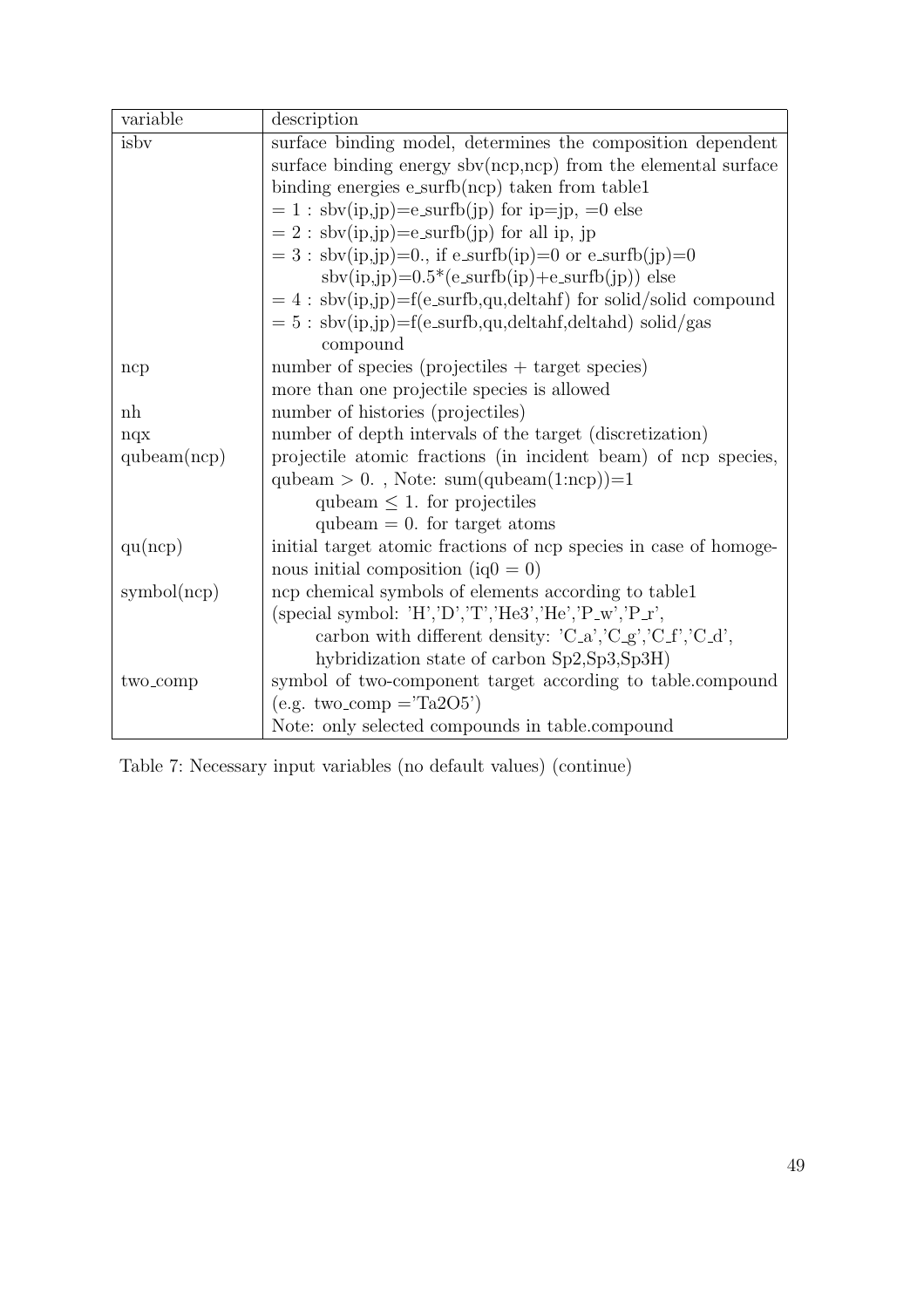## B.2. Optional input variables

These values have default values (see default init.txt). If values different from the default values are needed, then these values have to be given explicitly in the input file.

| variable                       |                              | default description                                                                       |
|--------------------------------|------------------------------|-------------------------------------------------------------------------------------------|
|                                | value                        |                                                                                           |
| angleinp                       | $\cdot$ / $\overline{\cdot}$ | directory of inputfile 'angle.inp' (see also:<br>layerinp,                                |
|                                |                              | tableinp, energyinp)                                                                      |
| $a_{\text{mass}(ncp)}$         | table                        | mass (in amu) of ncp elements; default from table1                                        |
| $a_{\text{num }z(\text{ncp})}$ | table                        | atomic number of ncp elements; default from table1                                        |
| case_alpha                     | $\theta$                     | flag for the choice of the angle of incidence                                             |
|                                |                              | $= 0$ : angle of incidence (degree) counted from the                                      |
|                                |                              | surface normal (azimuthal angle $phi = 0$ )                                               |
|                                |                              | $alpha0 = 0 90$ (starting above surface)                                                  |
|                                |                              | $alpha0 = 90180$ (starting in solid)                                                      |
|                                |                              | $= 1$ : random distribution of angles of incidence (only                                  |
|                                |                              | from above surface) (alpha and phi random)                                                |
|                                |                              | $= 2$ : cosine distribution of angles of incidence (only                                  |
|                                |                              | from above surface)                                                                       |
|                                |                              | $= 3$ : cosine distribution of angles of incidence                                        |
|                                |                              | alpha= $0\pi/2$ , max: by 0 phi= $02\pi$                                                  |
|                                |                              | $= 4$ : input of a given incident angular distribution from                               |
|                                |                              | file angle.inp                                                                            |
|                                |                              | $= 5$ : series of calculations with different angles of                                   |
|                                |                              | incidence                                                                                 |
|                                |                              | $\left( \text{ alpha} = (i - 1) \cdot \text{alpha0}; i = 1, \text{ number\_calc} \right)$ |
|                                |                              | output: output. <sup>*</sup> dat                                                          |
|                                |                              | $default set :lmatrices = .false.$                                                        |
|                                |                              | $ltraj_p =$ false, $ltraj_r =$ false.                                                     |
|                                |                              | $\text{ particle_r} = \text{.false.}, \text{ particle_p} = \text{.false.}$                |
|                                |                              | $case_e0 = 0$                                                                             |
|                                |                              | (note: all *.dat outputfile from last calculation)                                        |
|                                |                              | $= 6$ : distribution of alpha and energy                                                  |
|                                |                              | input-file: 'ene_ang.inp'                                                                 |

Table 8: Optional input variables with default values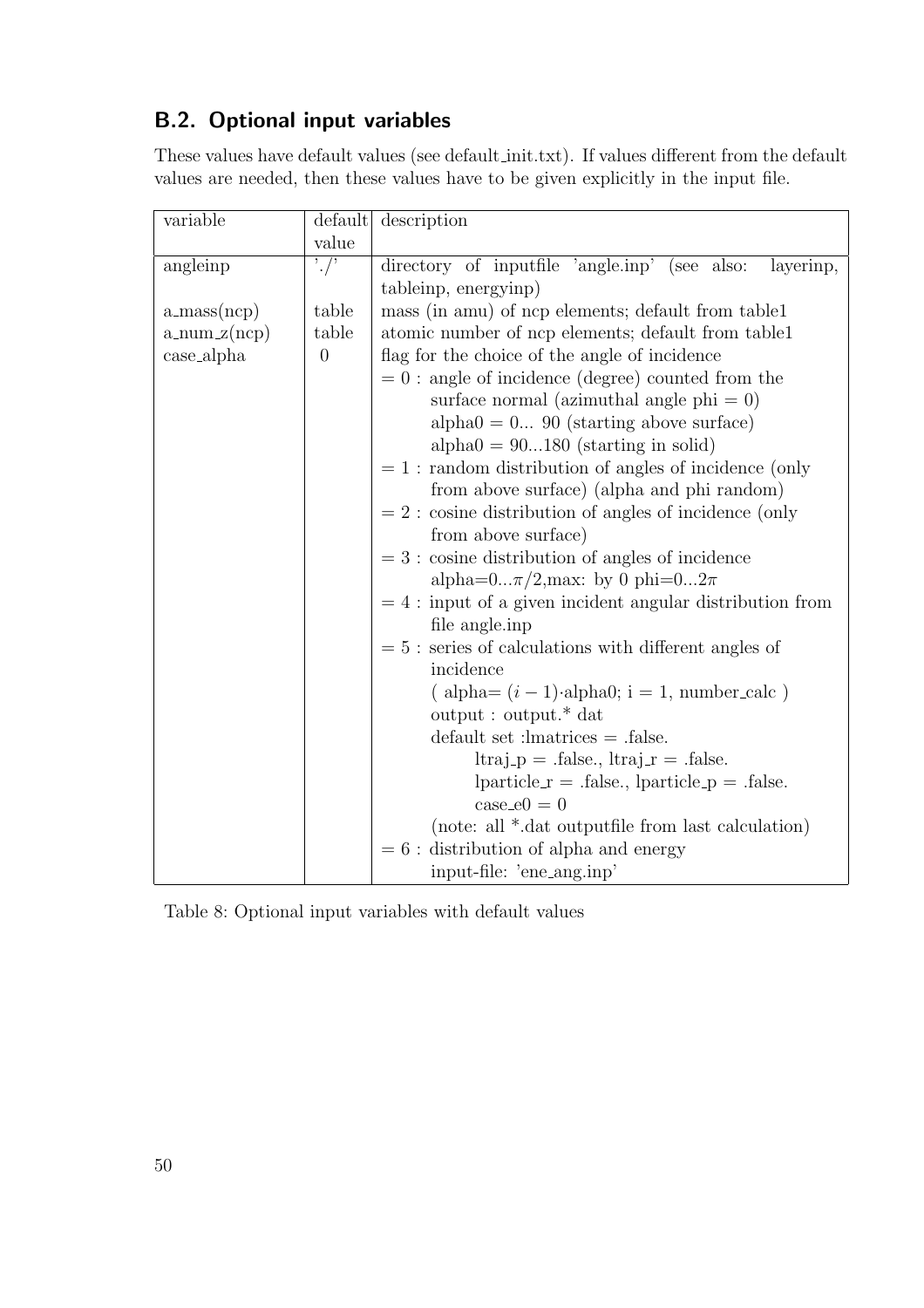| variable                                   |                | default description                                                         |
|--------------------------------------------|----------------|-----------------------------------------------------------------------------|
|                                            | value          |                                                                             |
| $case_e0$                                  | $\overline{0}$ | flag for the choice of the incident energy                                  |
|                                            |                | $= 0$ : fixed incident energies(eV) of projectiles                          |
|                                            |                | (qubeam>0)                                                                  |
|                                            |                | $= 1$ : input of a given energy distribution from file<br>energy.inp        |
|                                            |                | $= 2$ : temperature (eV) of a Maxwellian velocity                           |
|                                            |                | distribution of projectiles                                                 |
|                                            |                | $= 3$ : temperature (eV) of a Maxwellian energy                             |
|                                            |                | distribution of projectiles                                                 |
|                                            |                | $= 5$ : series of calculations with different projectile                    |
|                                            |                | energies                                                                    |
|                                            |                | $e0(1)$ >0: linear                                                          |
|                                            |                | energy= $i \cdot e0$ ; i = 1, number_calc                                   |
|                                            |                | $e0(1) < 0$ : logarithmic                                                   |
|                                            |                | energy= $10^{(i-1)} \cdot e0$ ; i = 1, number_calc                          |
|                                            |                | output: output.*dat                                                         |
|                                            |                | $default set: lmatrices = .false.$                                          |
|                                            |                | $ltraj_p = .false., ltraj_r = .false.,$                                     |
|                                            |                | $\text{ particle_r} = \text{.false.}, \text{ particle_p} = \text{.false.},$ |
|                                            |                | $case_\text{alpha} = 0$                                                     |
|                                            |                | (note: all *.dat file from last calculation)                                |
|                                            |                | $= 6$ : distribution of alpha and energy,                                   |
|                                            |                | input-file: 'ene_ang.inp'                                                   |
| case_layer_thick                           | $\theta$       | mixing chema of target                                                      |
|                                            |                | 0 mixing lauer with neighbour lauer, if thick: $150\%$ or $50\%$            |
|                                            |                | 1 mixing to constant layer thick, if one layer thick: 110%                  |
|                                            |                | or 90%                                                                      |
| $\text{ca\_scre}( \text{ncp}, \text{ncp})$ | 1.             | correction factor for the screening length in the interaction               |
|                                            |                | potential (not applicable for KrC and ZBL potentials)                       |
| charge(ncp)                                | $\theta$       | charge of species if case_e0=2,3 and sheath >0 (plasma)                     |
|                                            |                | $\geq$ 1. for qubeam > 0 (projectiles)                                      |
|                                            |                | $= 0$ . for qubeam=0 (target atoms)                                         |

Table 9: Optional input variables with default values (continue)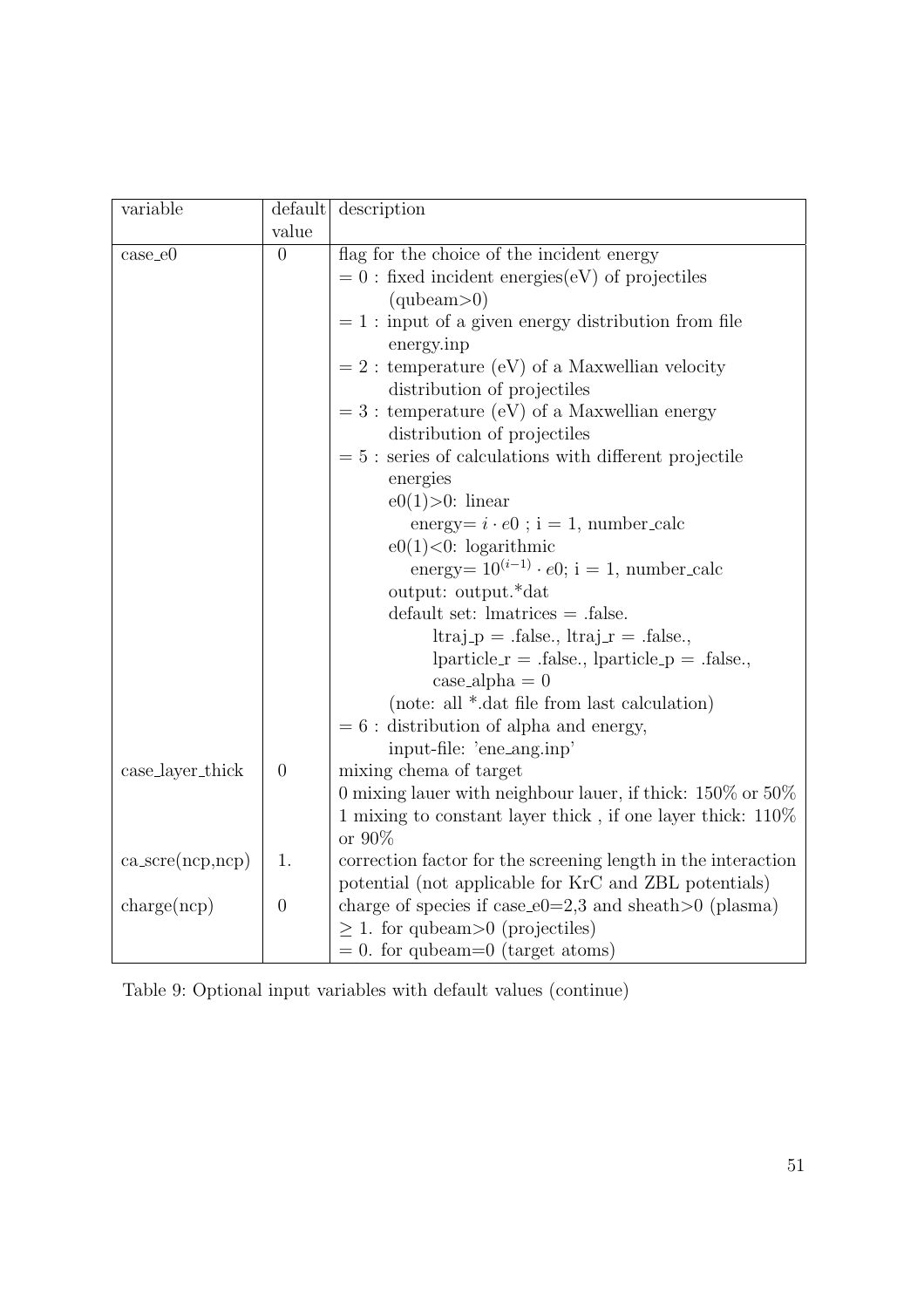| variable                    | default          | description                                                  |
|-----------------------------|------------------|--------------------------------------------------------------|
|                             | value            |                                                              |
| $ck_{\text{elec}}(ncp,ncp)$ | 1.               | correction factor for the inelastic energy loss;             |
|                             |                  | correction factors for hydrogen (below 25 keV)               |
|                             |                  | are given in table3                                          |
| delta(np)                   |                  | heat of dissociation $(eV)$ of a molecular target            |
|                             |                  | default from table1                                          |
| deltahf                     |                  | heat of formation $(eV)$ of a molecular target               |
|                             |                  | default from table1                                          |
| $diff\_koeff1(ncp)$         | 1.0              | transport-coefficient if loutgas true $[A^3/ion]$            |
|                             |                  | (see also: loutgas)                                          |
| $diff\_koeff2(ncp)$         | 1.0              | diffusion-coefficient if loutgas true $[A^4/ion]$            |
|                             |                  | (see also: loutgas)                                          |
| dist_nx                     | 60               | x-size of the matrix of energy distribution in target        |
| $dist_n$                    | 60               | y-size of the matrix of energy distribution in target        |
| dist_nz                     | 60               | z-size of the matrix of energy distribution in target        |
| dist_delta                  | 2.0              | distance between the matrix points of energy distribution    |
|                             |                  | in target                                                    |
| $\text{dns0}(\text{ncp})$   |                  | atomic density $(atoms/A^3)$ of ncp elements;                |
|                             |                  | default from table1                                          |
| dsf                         | 5.               | average depth $(A)$ for surface composition                  |
| $e_{\text{bulk}}(ncp)$      | $\overline{0}$ . | bulk binding energy; if e_bulkb>0., e_bulk has to be sub-    |
|                             |                  | tracted from the surface binding energy e_surfb              |
| $e$ -cutoff $(ncp)$         |                  | cutoff energy $(eV)$ of ncp species; defaults from table 1   |
|                             |                  | $(0.05 \text{ eV}$ for noble gases; 1 eV for H, D, T;        |
|                             |                  | $e$ _surf - 0.05 $eV$ for selfbombardment)                   |
| $e_{\text{displ}(ncp)}$     |                  | displacement energy $(eV)$ ; default from table1             |
|                             |                  | (if in table1 e_displ=0 then e_displ=15)                     |
| $e\_surfb(ncp)$             |                  | surface binding energy $(eV)$ (heat of sublimation);         |
|                             |                  | default from table1                                          |
| energyinp                   |                  | directory of inputfile 'energy.inp'                          |
|                             |                  | (see also: layerinp, tableinp, angleinp)                     |
| flux                        | 1.0              | flux of incident atoms $(atoms/A^2/s = 10^{20} atoms/m^2/s)$ |
| idrel                       | $\mathbf{1}$     | mode of simulation                                           |
|                             |                  | $= 0$ : full dynamic calculation (TRIDYN)                    |
|                             |                  | $> 0$ : suppression of dynamic relaxation (TRIM),            |
|                             |                  | full static calculation                                      |
|                             |                  | $< 0$ : suppression of dynamic relaxation and cascades       |
|                             |                  | static calculation (TRIM)                                    |
|                             |                  | only projectiles (no recoils) are followed                   |

Table 10: Optional input variables with default values (continue)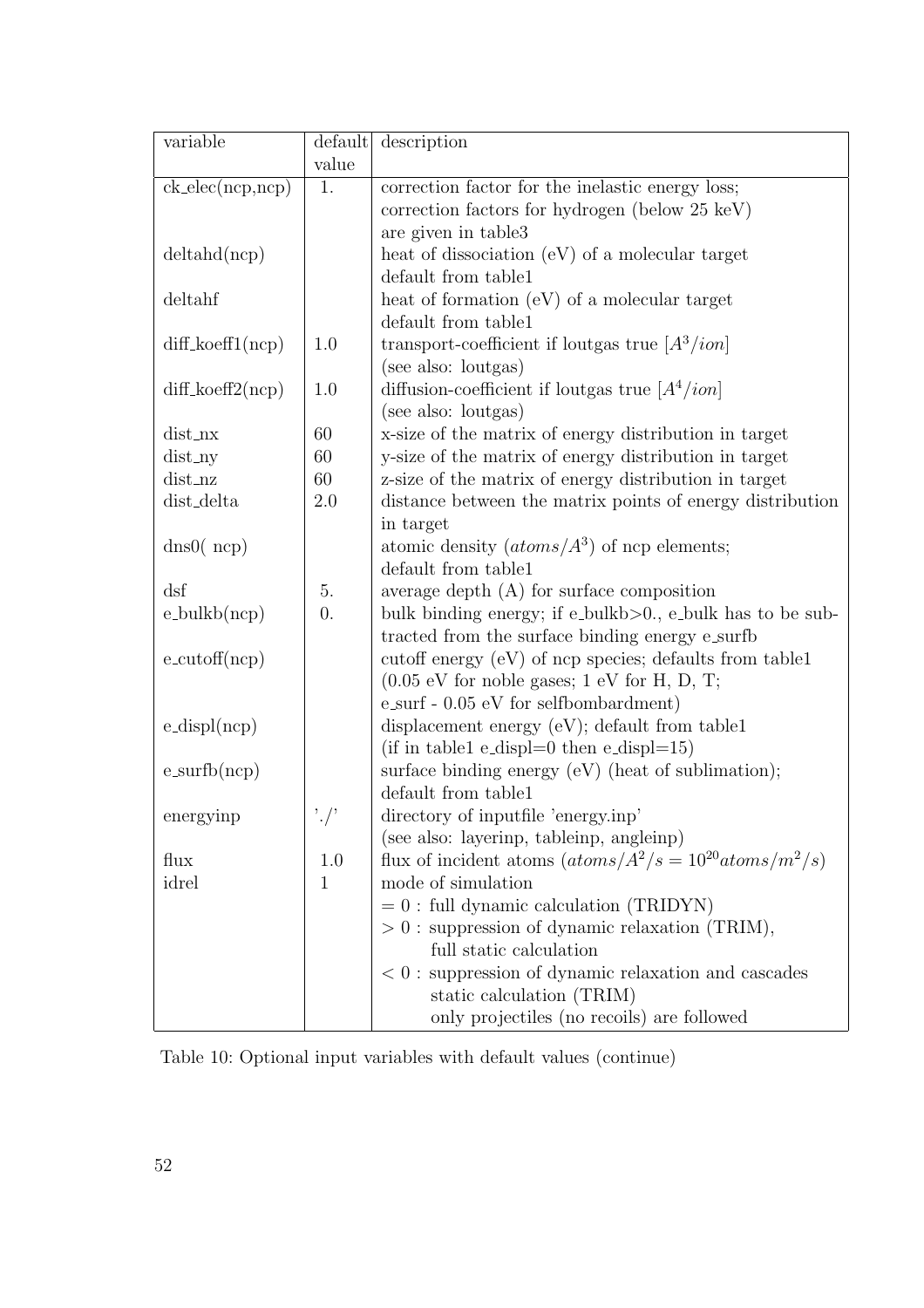| variable   | default        | description                                                                                 |  |  |  |  |
|------------|----------------|---------------------------------------------------------------------------------------------|--|--|--|--|
|            | value          |                                                                                             |  |  |  |  |
| idout      | $-1$           | determines<br>the<br>outputfiles:<br>control<br>output,                                     |  |  |  |  |
|            |                | $E0.31$ _target.dat,<br>partic*.dat,<br>$E0.34$ moments.dat,                                |  |  |  |  |
|            |                | trajec*.dat and restart_file                                                                |  |  |  |  |
|            |                | $= -1$ : output after each fluence step of $nh/100$ ,                                       |  |  |  |  |
|            |                | 100 fluence steps                                                                           |  |  |  |  |
|            |                | $= 0$ : output only after the last fluence step                                             |  |  |  |  |
|            |                | $> 0$ : output after each idout'th fluence step and last<br>step                            |  |  |  |  |
| iintegral  | $\overline{0}$ | integration method                                                                          |  |  |  |  |
|            |                | $= 0$ : MAGIC, only valid for KrC, ZBL, Moliere                                             |  |  |  |  |
|            |                | $= 1$ : Gauss-Mehler quadrature, ipivot $\geq 8$<br>recommended                             |  |  |  |  |
|            |                | $= 2$ : Gauss-Legendre quadrature, ipivot $\leq 16$                                         |  |  |  |  |
| imcp       | $\overline{0}$ | flag indicating whether (flib)-moments of distributions are                                 |  |  |  |  |
|            |                | calculated                                                                                  |  |  |  |  |
|            |                | $= 0$ : no moment calculation<br>$= 1$ : moments of depth distributions for all projectiles |  |  |  |  |
|            |                |                                                                                             |  |  |  |  |
|            |                | (qubeam>0.)                                                                                 |  |  |  |  |
| inel0(ncp) | 3              | inelastic loss model                                                                        |  |  |  |  |
|            |                | $= 1$ : Lindhard-Scharff;                                                                   |  |  |  |  |
|            |                | nessary condition: $E < 25 \cdot Z^{4/3} \cdot M$ (in keV)                                  |  |  |  |  |
|            |                | where $E, Z, M$ are the energy, the atomic number                                           |  |  |  |  |
|            |                | and the atomic mass of the moving particle                                                  |  |  |  |  |
|            |                | $= 2$ : Oen-Robinson;                                                                       |  |  |  |  |
|            |                | nessary condition: $E < 25 \cdot Z^{4/3} \cdot M$ (in keV)                                  |  |  |  |  |
|            |                | $= 3$ : equipartition of 1 and 2                                                            |  |  |  |  |
|            |                | $= 4$ : high energy hydrogen $(H,D,T)$ (energy $> 25 \text{ keV}$ )                         |  |  |  |  |
|            |                | values from table3                                                                          |  |  |  |  |
|            |                | $= 5$ : high energy helium (He3,He) (energy $> 100 \text{ keV}$ )<br>values from table4     |  |  |  |  |
|            |                |                                                                                             |  |  |  |  |

Table 11: Optional input variables with default values (continue)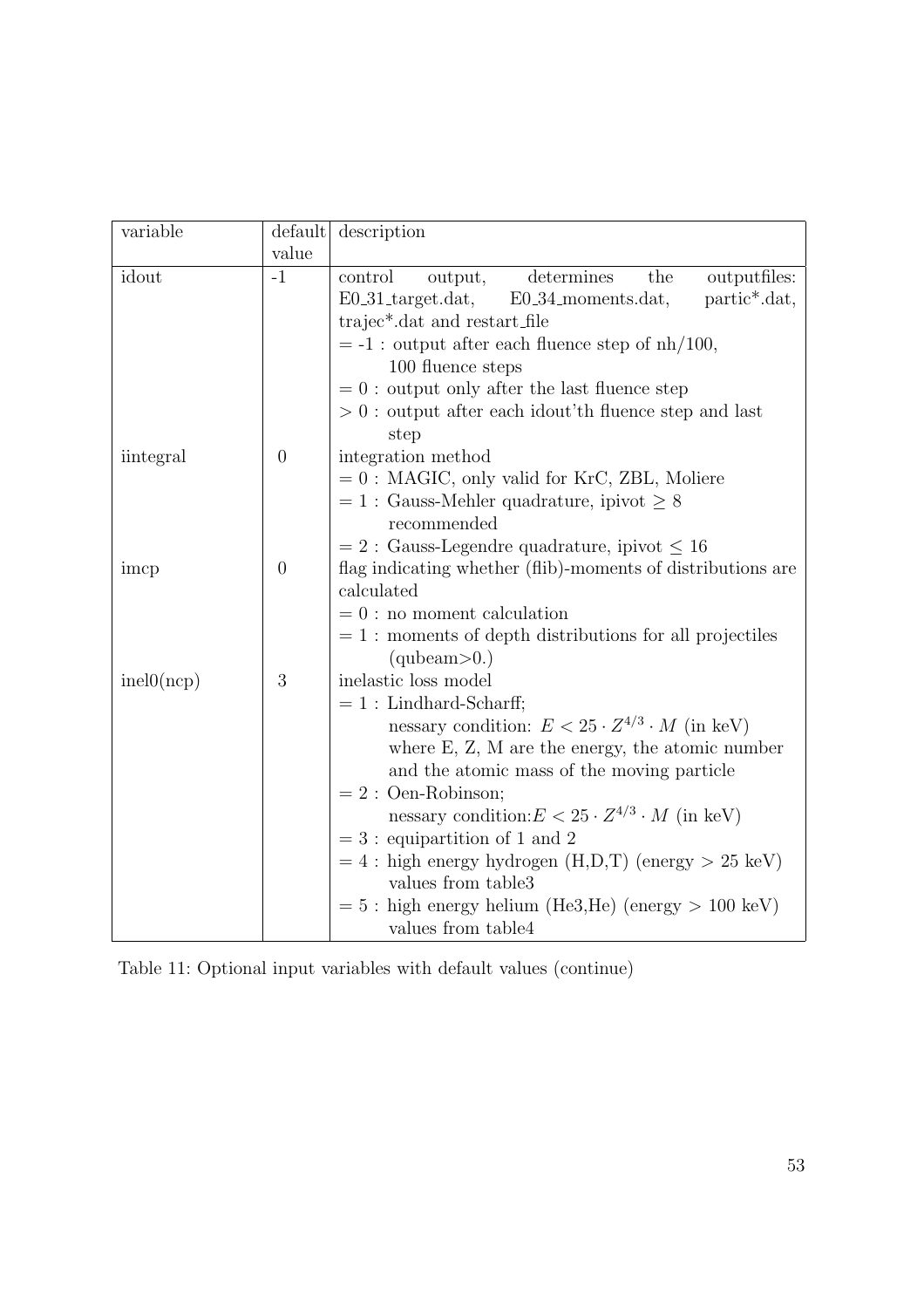| variable              | default        | description                                                                         |
|-----------------------|----------------|-------------------------------------------------------------------------------------|
|                       | value          |                                                                                     |
| ioutput_ $hist(6)$    | 10             | number of traced trajectories for:                                                  |
|                       |                | stopped, backscattered and transmitted projectiles,                                 |
|                       |                | stopped, backsputtered, transmission sputtered recoils                              |
|                       |                | (see also: $ltraj_p, ltraj_r)$                                                      |
| $i$ output_part $(6)$ | 10             | number of traced particles for:                                                     |
|                       |                | stopped, backscattered and transmitted projectiles,                                 |
|                       |                | stopped, backsputtered, transmission sputtered recoils                              |
|                       |                | (see also: lparticle_p, lparticle_r)                                                |
| ipivot                | 16             | number of pivots in the Gauss-Mehler and Gauss-Legendre                             |
|                       |                | integration, the minimum number is 4 (larger numbers in-                            |
|                       |                | crease the computing time)                                                          |
| iq0                   | $\overline{0}$ | initial composition flag                                                            |
|                       |                | $<0$ : initial depth dependent composition taken from file                          |
|                       |                | layer.inp                                                                           |
|                       |                | $= 0$ : initial composition homogeneous, one layer with                             |
|                       |                | constant depth intervals                                                            |
| irand                 | $\mathbf{1}$   | random seed                                                                         |
| irc0                  | $-1$           | flag for subthreshold recoil atoms                                                  |
|                       |                | $< 0$ : subthreshold recoil atoms free                                              |
|                       |                | $\geq 0$ : subthreshold atoms bound                                                 |
| isot(ncp)             | $\theta$       | flag for isotope mass                                                               |
|                       |                | $= 0$ : natural isotope mixture (mass from table1)                                  |
|                       |                | $= 1$ : isotope masses and natural abundances from                                  |
|                       |                | table2                                                                              |
|                       |                | (valid for projectiles as well as for target species)                               |
| i_two_comp            | $\mathbf{1}$   | method to determine the densities $\text{dns0}(:)$<br>from the                      |
|                       |                | compound density in a two-component target<br>$(ta-$                                |
|                       |                | ble.compound)                                                                       |
|                       |                | $=1$ : dns0 for the first target species is set equal to the                        |
|                       |                | elemental density; nessary if the second element is<br>a gas (e.g. Ta $2O5$ )       |
|                       |                |                                                                                     |
|                       |                | $=$ 2 : dns0 for the second target species is set equal to<br>the elemental density |
|                       |                | $=3$ : iterative determination of both dns0(:); recom-                              |
|                       |                | mended if the elemental densities are different                                     |
|                       |                |                                                                                     |

Table 12: Optional input variables with default values (continue)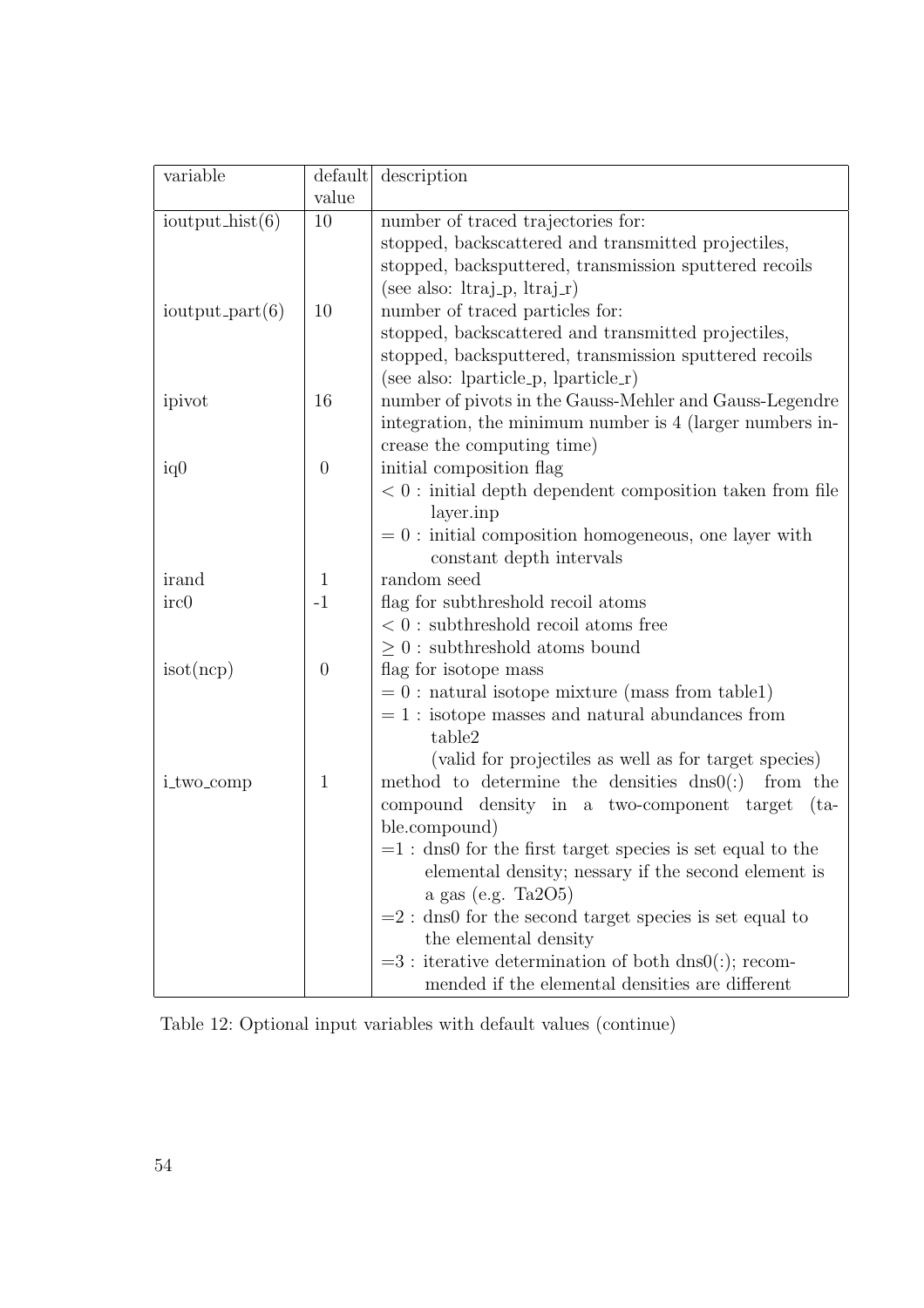| variable                  | default           | description                                                  |  |
|---------------------------|-------------------|--------------------------------------------------------------|--|
|                           | value             |                                                              |  |
| $iwc=2$                   | $\overline{2}$    | number of ring cylinders for weak simultaneous collisions    |  |
|                           |                   | for projectiles; for high energies (MeV H or He) iwc can     |  |
|                           |                   | be reduced to 1 or 0 to reduce computing time                |  |
| $iwcr=2$                  | $\overline{2}$    | number of ring cylinders for weak simultaneous collisions    |  |
|                           |                   | for recoils                                                  |  |
| k_start                   | $\theta$          | start counter intern                                         |  |
| layerinp                  | $\cdot$ / $\cdot$ | directory of inputfile 'layer.inp'                           |  |
|                           |                   | (see also: tableinp, angleinp, energyinp)                    |  |
| lchem_ch                  | .false.           | calculation with chemical erosion H on C(SP2, SP3, SP3H),    |  |
|                           |                   | D on $C(SP2, SP3, SP3H)$                                     |  |
| lenergy_distr             | .false.           | output of energy distribution in target in E_distr_stop.dat  |  |
|                           |                   | (energy of stop, electric loss and elastic nuclear loss)     |  |
| lmatrices                 | .false.           | true.: output of matrices, if idrel $/ = 0$                  |  |
|                           |                   | .false.: no matrix output                                    |  |
| lmatout_log_energ         | .false.           | energy spacing                                               |  |
|                           |                   | $=$ false. : linear energy intervals                         |  |
|                           |                   | $=$ .true.: logarithmic energy intervals                     |  |
| lmatout_cos_angle .false. |                   | angular spacing                                              |  |
|                           |                   | $=$ false. : angle in degree intervals                       |  |
|                           |                   | $=$ .true.: cosine intervals                                 |  |
| lmoments                  | .true.            | output of moments for energy distributions (linear and log-  |  |
|                           |                   | arithmic) of projectiles and recoils and for range distribu- |  |
|                           |                   | tions (linear) of projectiles                                |  |
|                           |                   | .true.: moments are written                                  |  |
|                           |                   | false.: moments are not written                              |  |
| loutgas                   | .false.           | calculation with outgasing transport and diffusion           |  |
|                           |                   | (see also: diff_koeff1, diff_koeff2)                         |  |
| lparticle <sub>-p</sub>   | .false.           | .true.: output of projectile information                     |  |
|                           |                   | .false. : no output of projectile information                |  |
|                           |                   | (see also: ioutput_part)                                     |  |
| $ particle_r $            | .false.           | .true.: output of recoil information                         |  |
|                           |                   | false.: no output of recoil information                      |  |
|                           |                   | (see also: ioutput_part)                                     |  |

Table 13: Optional input variables with default values (continue)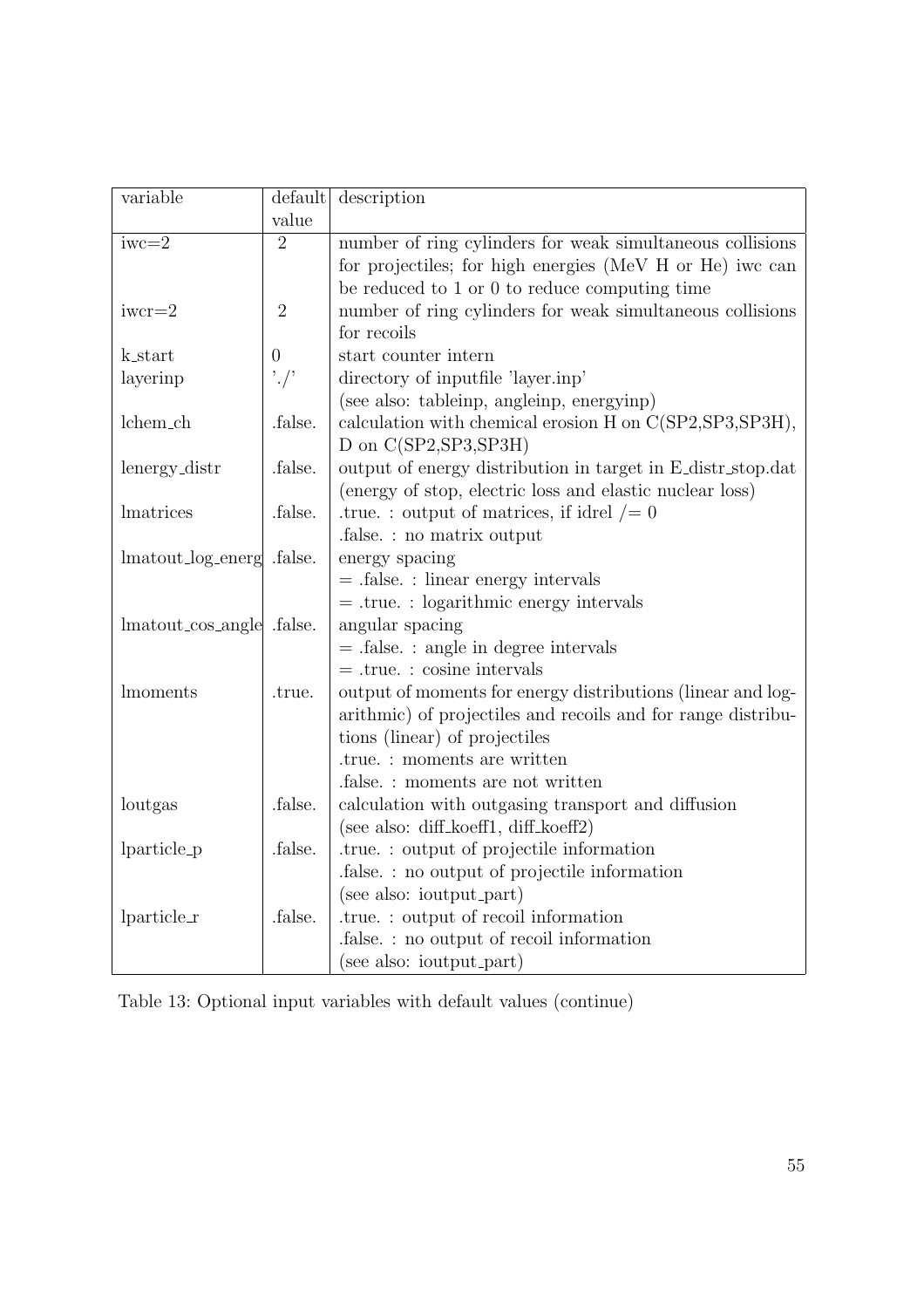| variable            |         | default description                                                                                                                                                                                                                     |  |
|---------------------|---------|-----------------------------------------------------------------------------------------------------------------------------------------------------------------------------------------------------------------------------------------|--|
|                     | value   |                                                                                                                                                                                                                                         |  |
| ltableread          | .true.  | .true.: read from table1, table2, table3, table4<br>or table.compound<br>false.: no table read, a_num_z, a_mass, dns0, e_surfb                                                                                                          |  |
|                     |         | e_displ have to be given                                                                                                                                                                                                                |  |
|                     |         | table1:                                                                                                                                                                                                                                 |  |
|                     |         | chemical symbol (symbol), nuclear charge (a_num_z),<br>atomic mass (a_mass), mass density, atomic density<br>(dns0), surface binding energy (e_surfb), displacement en-<br>$\text{ergy}$ (e_displ), cutoff energy (e_cutoff)<br>table2: |  |
|                     |         | chemical symbol, nuclear charge, isotope mass, atomic<br>weight (in amu), natural abundance                                                                                                                                             |  |
|                     |         | table3:                                                                                                                                                                                                                                 |  |
|                     |         | inelastic stopping coefficients for hydrogen: symbol, nu-<br>clear charge, inelastic stopping coefficients al to al2<br>$(chn)$ , ck                                                                                                    |  |
|                     |         | table4:                                                                                                                                                                                                                                 |  |
|                     |         | inelastic stopping coefficients for helium: symbol, nuclear<br>charge, inelastic stopping coefficients al to a9 (ch_he)<br>table.com pound:                                                                                             |  |
|                     |         | symbol of two-component target and physical values                                                                                                                                                                                      |  |
| ltraj <sub>-p</sub> | .false. | .true.: output of projectile trajectories                                                                                                                                                                                               |  |
|                     |         | false.: no output of projectile trajectories                                                                                                                                                                                            |  |
|                     |         | (see also: numb_hist, ioutput_hist)                                                                                                                                                                                                     |  |
| $ltraj_r$           | .false. | .true.: output of recoil trajectories                                                                                                                                                                                                   |  |
|                     |         | false.: no output of recoil trajectories                                                                                                                                                                                                |  |
|                     |         | (see also: numb_hist, ioutput_hist)                                                                                                                                                                                                     |  |
| <i>lrestart</i>     | .false. | true.: output of restartfiles after each idout.                                                                                                                                                                                         |  |
|                     |         | false.: no restart-files                                                                                                                                                                                                                |  |

Table 14: Optional input variables with default values (continue)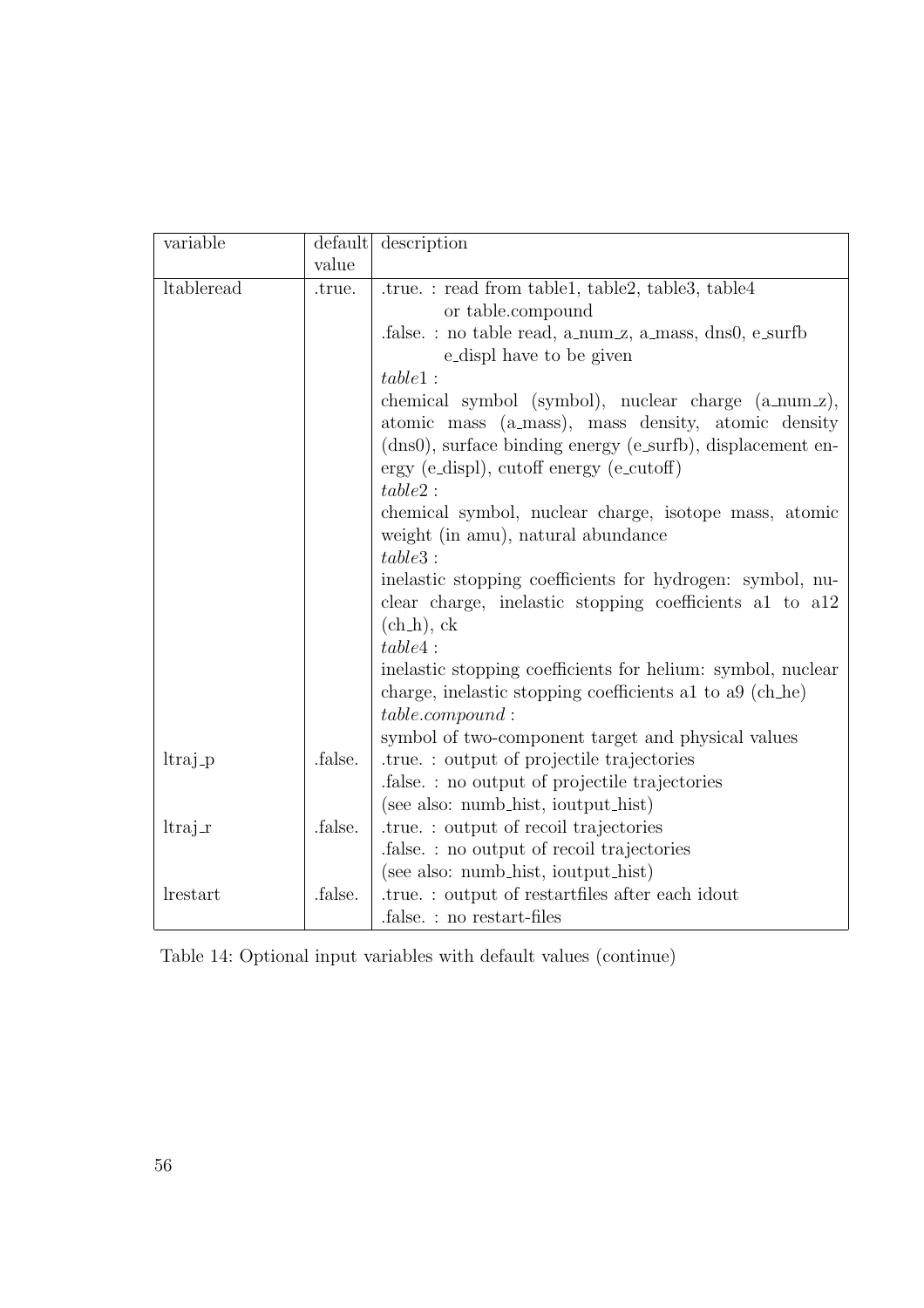| variable     | default          | description                                                                      |  |
|--------------|------------------|----------------------------------------------------------------------------------|--|
|              | value            |                                                                                  |  |
| matrix e_min | $\overline{0}$   | minimum of lin. energy distribution in matrices                                  |  |
| matrix_e_max | max(e0)          | maximum of lin. energy distribution in matrices                                  |  |
| nm           | $-1$             | $= -1$ : not a molecular target                                                  |  |
|              |                  | $> 1$ : number of atoms in a two-component molecule                              |  |
| nr_pproj     | 10               | number of projectiles between two target updates (idrel $=$<br>$\left( 0\right)$ |  |
| numb_hist    | 20               | number of traced trajectories of projectiles and recoils                         |  |
| number_calc  | 1                | number of calculations if a series of calculations is carried                    |  |
|              |                  | out (case_e0 = 5 or case_alpha = 5)                                              |  |
| nx_mat       | 1000             | intervall of depth origin                                                        |  |
|              |                  | $nx\_mat = 100$ intervall depth origin: input target                             |  |
|              |                  | $nx\_mat=1000$ intervall depth origin: 1 A '                                     |  |
|              |                  | $nx\_mat=1001$ intervall depth origin: 0.5 A                                     |  |
| quint        | .false.          | linear interpolation of atomic fractions between the depth                       |  |
|              |                  | intervals                                                                        |  |
| qumax(ncp)   | 1.               | maximum atomic fractions in the target for ncp species, if                       |  |
|              |                  | $idrel = 0$                                                                      |  |
| rhom         |                  | atomic density of a two-component target; default from                           |  |
|              |                  | table.compound $[g/cm^3]$                                                        |  |
| sfin         | 0.               | $= 0$ : no inelastic energy loss outside the                                     |  |
|              |                  | target surface $(x = 0.)$                                                        |  |
|              |                  | $= 1$ : inelastic energy loss outside the target surface                         |  |
|              |                  | $(-su > x > 0.)$                                                                 |  |
| shth         | $\overline{0}$ . | $=0$ : no sheath potential                                                       |  |
|              |                  | $> 0$ : sheath potential (eV), usually = $3 \cdot  e0 $ ,                        |  |
|              |                  | only if $case_e0=2,3$ (Maxwellian distribution,                                  |  |
|              |                  | plasma)                                                                          |  |
| tableinp     | '/tables'        | directory of inputfile for tables                                                |  |
|              |                  | (see also: layerinp, angleinp, energyinp)                                        |  |
| text         |                  | comment in NAMELIST                                                              |  |
| ttarget      |                  | total target thickness in Angstrom (A)                                           |  |
| ttemp        | 300.             | target temperature, only of interest at high tempera-                            |  |
|              |                  | tures, it reduces the surface binding energy according to a                      |  |
|              |                  | Maxwellian energy distribution                                                   |  |
| x0(ncp)      | $\theta$ .       | starting position of projectile                                                  |  |
|              |                  | $\leq 0$ .: outside the surface at $x = xc = -su$                                |  |
|              |                  | $> 0$ . : inside the solid                                                       |  |

Table 15: Optional input variables with default values (continue)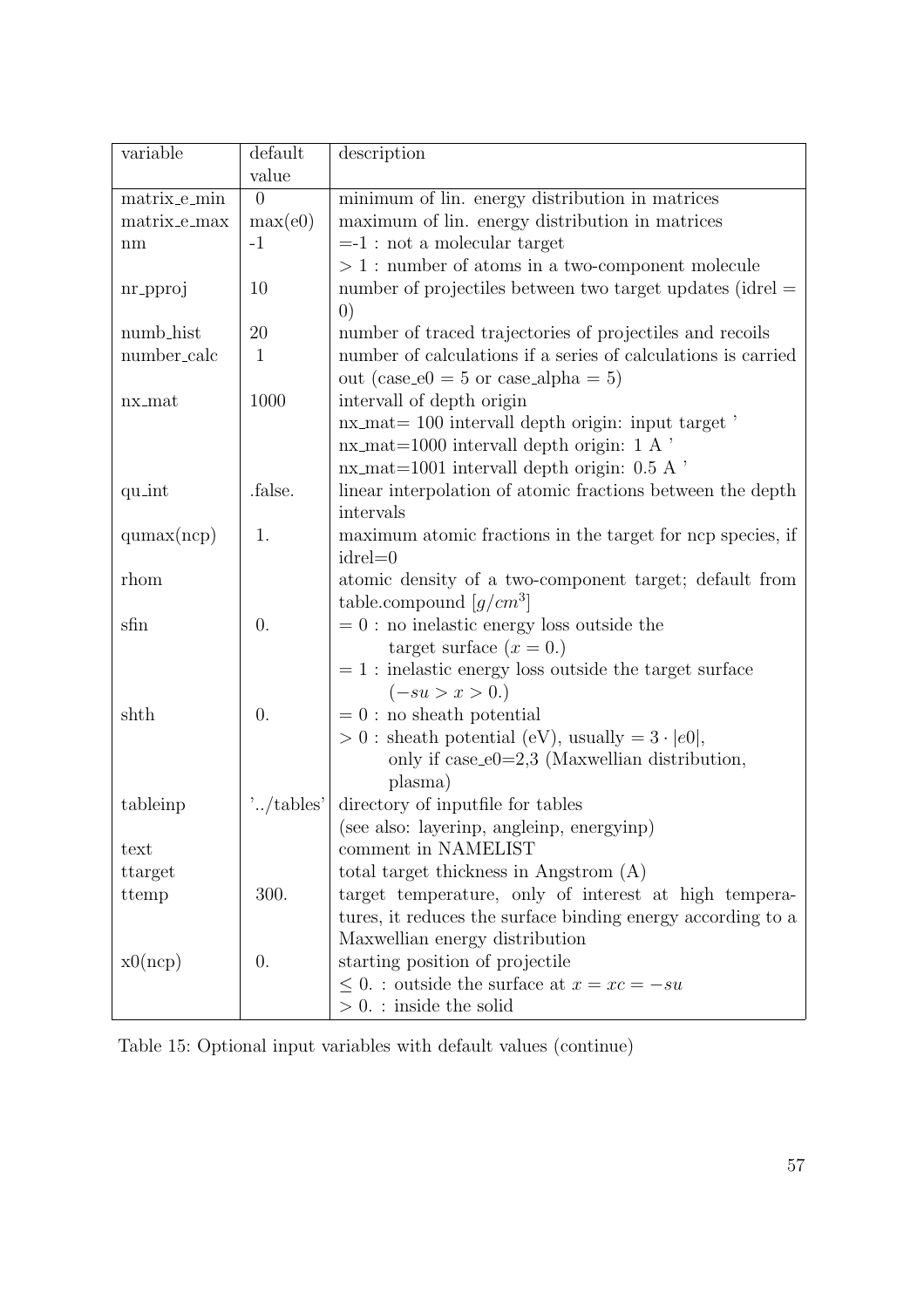### B.3. Output format of energy distribution in the target

The option *lenergy distr* enables the calculation of the distribution of the energy input in the target. The total input energy is divided into energy of a division of stopped atoms, inelastic energy loss and elastic energy loss.

| option:            | $l$ energy_distr = .true.                                                                                                                                                                                               |
|--------------------|-------------------------------------------------------------------------------------------------------------------------------------------------------------------------------------------------------------------------|
| parameter: dist_nx | $dist_n$<br>dist_nz                                                                                                                                                                                                     |
|                    | dist_delta                                                                                                                                                                                                              |
| output:            | E_distr_all.dat (output of total input energy)<br>E_distr_inel.dat (output of inelastic energy loss)<br>E_distr_nucl.dat (output of elastic energy loss)<br>E_distr_stop.dat (output of energy from implanted particle) |

The default values are:

| variable  | number | interval [A] | $\vert$ distant [A] | description |
|-----------|--------|--------------|---------------------|-------------|
| $dist_n$  | 60     |              | 0 to 120            | depth       |
| $dist_n$  | 60     |              | $-61$ to $59$       | width       |
| $dist_nz$ | 60     |              | $-61$ to $59$       | length      |

Table 16: Default values for the option lenergy distr

### B.4. Output format of the depth of origin and penetration depth

In the static mode the output of the depth of origin and penetration depth are possible.

option: lmatrices =.true.

optional option: lmatout log energ=.true.

output: morigin ex bs.dat ...depth of origin of backsputtered atoms dependent on energy morigin ex ts.dat ...depth of origin of transmitted sputtered atoms dependent energy mpe ex p.dat ... maximum of penetration of backscattered atoms mepb.dat ...path-length of backscattered atoms dependent energy mept.dat ...path-length of backscattered atoms dependent energy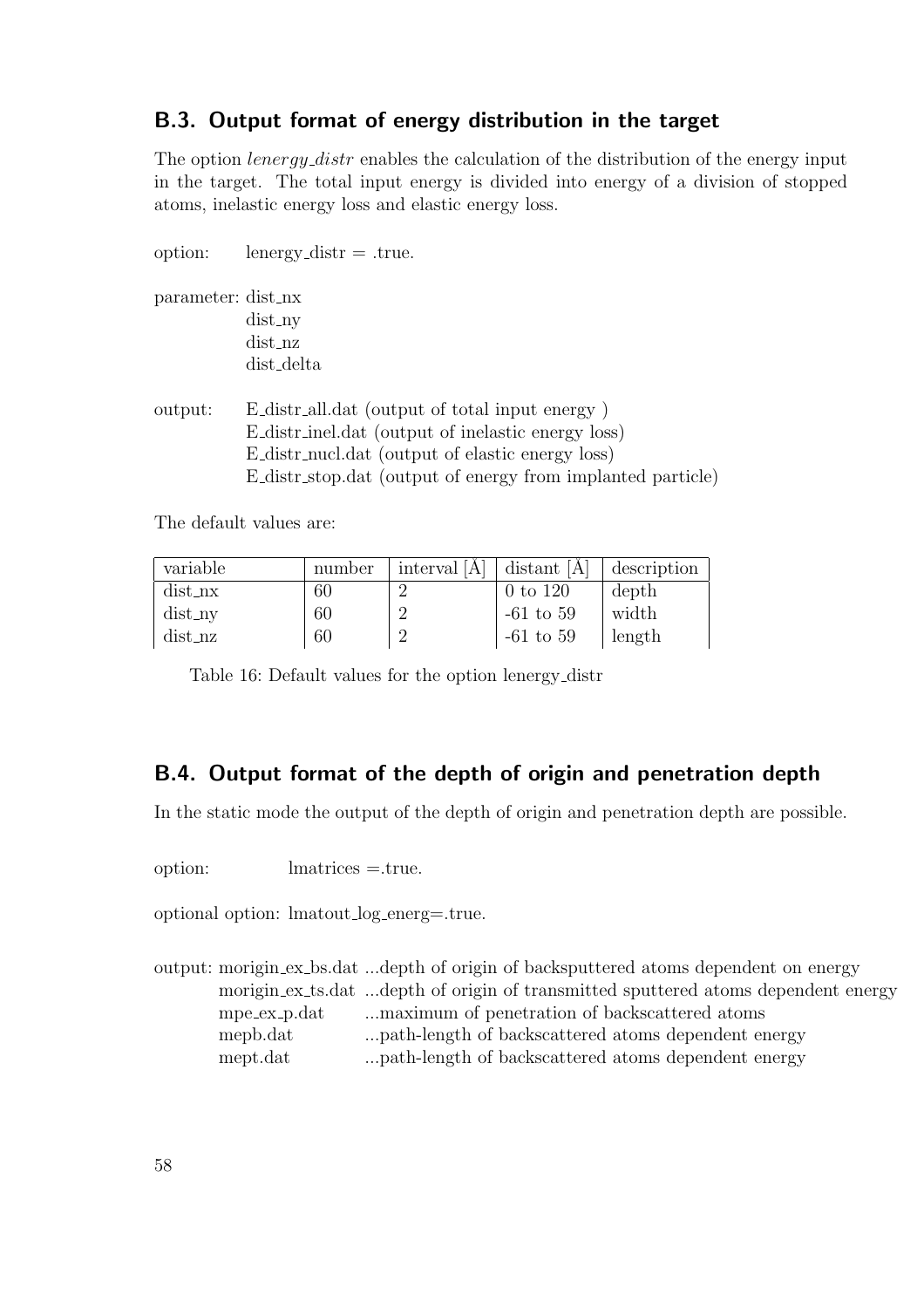## B.5. Output format of energy- and angle-distribution of scattered and sputtered atoms

### B.5.1. Output-matrix-file

The option lmatrices initiates output of the energy and angular distributions into four files.

| option:                                   | $\text{matrices} = \text{true}.$                         |                                                                                                                                                                              |
|-------------------------------------------|----------------------------------------------------------|------------------------------------------------------------------------------------------------------------------------------------------------------------------------------|
| optional option: lmatout_cos_angle=.true. |                                                          |                                                                                                                                                                              |
| output:                                   | meagb_p.dat<br>meagb_s.dat<br>meagt_p.dat<br>meagt_s.dat | output of backscattered particles<br>output of all backsputtered particles<br>output of all transmitted scattered particles<br>output of all transmitted sputtered particles |

### B.5.2. Post-processing of output-matrix-file with readmatrix4.F90

The FORTRAN program readmatrix4.F90 in the directory post splits the four matrices into individual matrices.

| post program : | $\text{post/readmatrix}4.F90$ |
|----------------|-------------------------------|
| input files:   | meagb_p.dat                   |
|                | meagb_s.dat                   |
|                | meagt_p.dat                   |
|                | meagt_s.dat                   |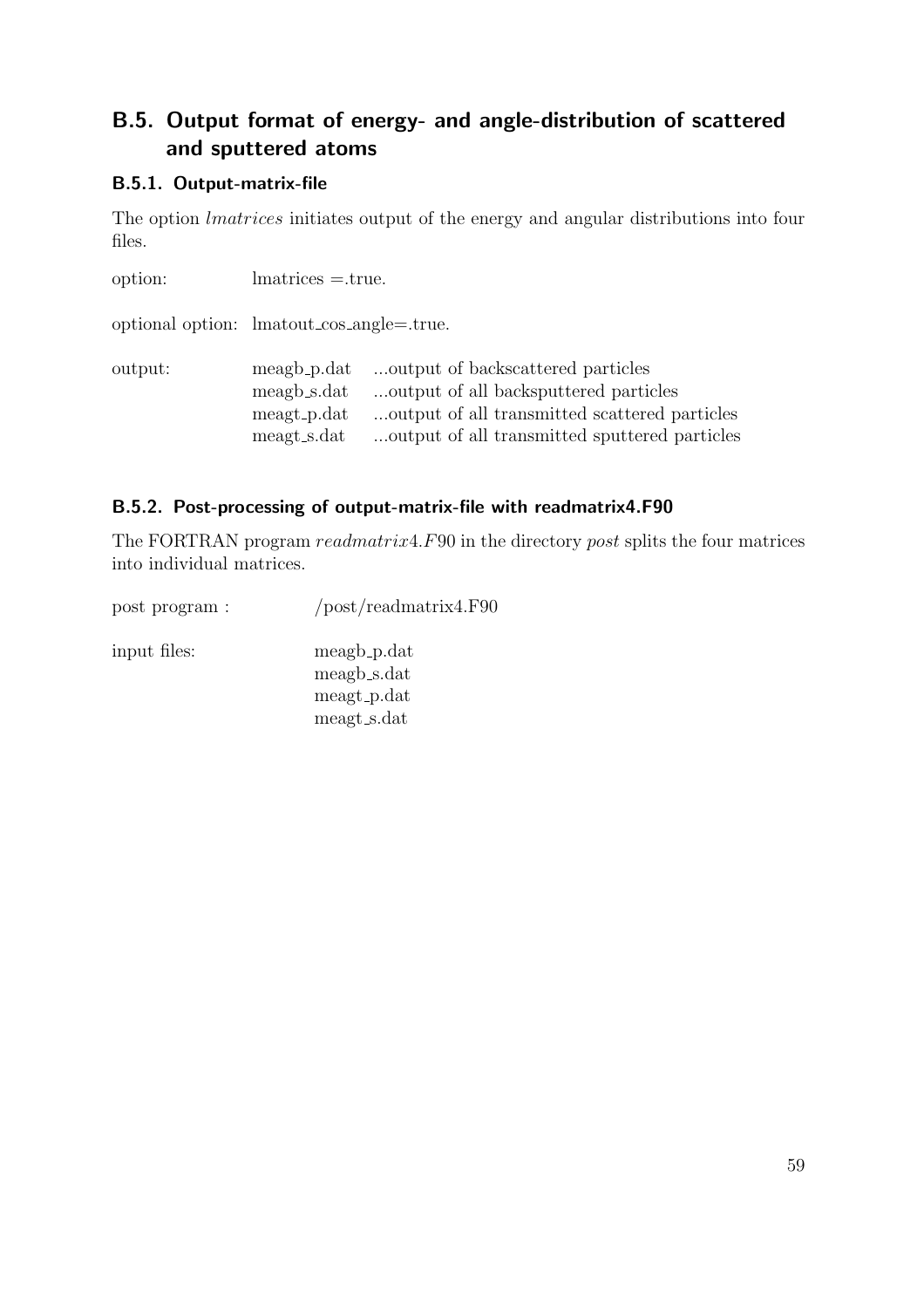| name of outputfile            | x-axis                      | y-axis                       | values                              |
|-------------------------------|-----------------------------|------------------------------|-------------------------------------|
| matrix <sub>-ag</sub>         | polar(nil)                  | azimuth(nil)                 | number of particles                 |
| matrix_Sag                    | polar(lin)                  | azimut(lin)                  | number of particles per solid angle |
| matrix_ea                     | energy(lin)                 | polar(lin)                   | number of particles                 |
| matrix <sub>-eg</sub>         | $energy(\text{lin})$        | azimuth(nil)                 | number of particles                 |
| matrix_ee                     | polar(nil)                  | azimuth(nil)                 | energy                              |
| matrix_lea                    | $\text{energy})(\log)$      | polar(nil)                   | number of particles                 |
| matrix_leg                    | energy)(log)                | azimuth(nil)                 | number of particles                 |
| matrixc <sub>ag</sub>         | polar(cos)                  | azimuth(nil)                 | number of particles                 |
| matrixc_ea                    | $energy(\text{lin})$        | polar(cos)                   | number of particles                 |
| matrixcSag                    | polar(cos)                  | azimut(lin)                  | number of particles per solid angle |
| matrixc_eg                    | energy(lin)                 | azimut(lin)                  | number of particles                 |
| matrixc_ee                    | $polar(cos)$ $azimut(lin)$  |                              | energy                              |
| matrixclea                    | $energy(log)$ polar $(cos)$ |                              | number of particles                 |
| matrixcleg                    | energy(log)                 | azimut                       | number of particles                 |
| $\ldots$ b <sub>-</sub> p     | backscattered projectiles   |                              |                                     |
| $.t_p.$                       | transmitted projectiles     |                              |                                     |
| $.b_s$ .                      | back-sputtered recoil       |                              |                                     |
| $t$ _s                        |                             | transmitted-sputtered recoil |                                     |
| $0.1 \mathrm{.} \mathrm{dat}$ | number species              |                              |                                     |
|                               |                             |                              |                                     |
|                               |                             |                              |                                     |

| a polar angle                 | g azimuthal angle               |
|-------------------------------|---------------------------------|
| bback (-scattered/-sputtered) | t transmitted                   |
| pprojectile                   | s sputtered recoil              |
| $l$ $log(e)$                  | ccosine interval of polar angle |
| S values per solid angle      |                                 |

An example for the naming convention used is matrix\_agb\_p1.dat (number of 1. backscatteredprojectile dependent on polar- and azimut-angles)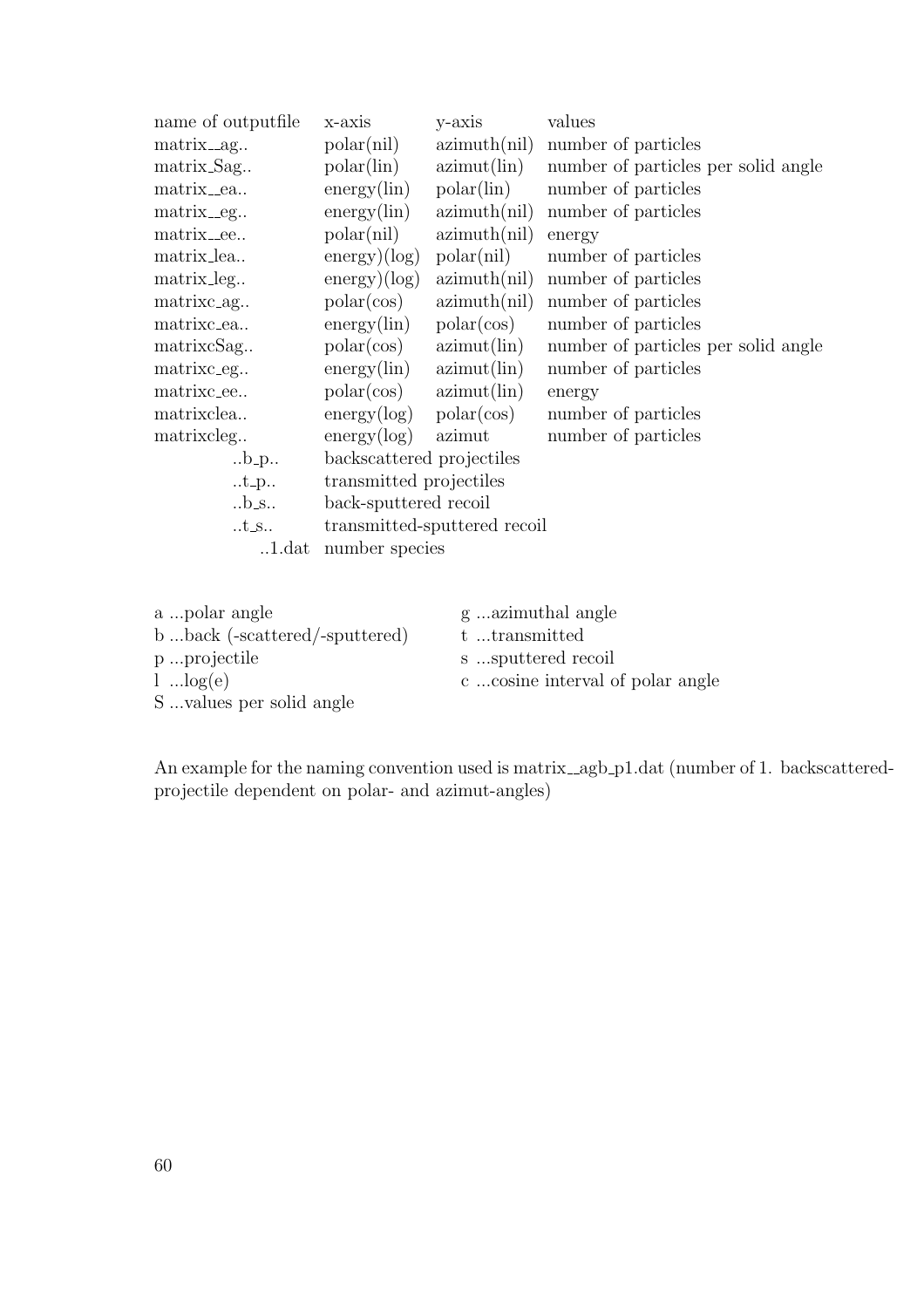# C. Inputfile 'layer.inp'

| number depth | thick-          | composition of target $(2 \text{ncp})$ |
|--------------|-----------------|----------------------------------------|
| interval     | ness            | $qu_2$                                 |
| $\mathbf{I}$ | $0.10000E + 02$ | $0.94061E + 00$                        |
| 1            | $0.10000E + 02$ | $0.89911E + 00$                        |
|              | $0.10000E + 02$ | $0.88149E + 00$                        |
| 1            | $0.10000E + 02$ | $0.86192E + 00$                        |
| 3            | $0.20000E + 02$ | $0.85698E + 00$                        |
| 3            | $0.20000E + 02$ | $0.84040E + 00$                        |
|              | $0.20000E + 02$ | $0.83929E + 00$                        |
| 1            | $0.20000E + 02$ | $0.82595E+00$                          |
|              | $0.20000E + 02$ | $0.82483E + 00$                        |
|              | $0.30000E + 02$ | $0.81702E + 00$                        |
|              | $0.30000E + 02$ | $0.81551E + 00$                        |
|              | $0.30000E + 02$ | $0.81049E + 00$                        |
| 100          | $0.30000E + 02$ | $0.80643E + 00$                        |
| 0            | 0               |                                        |

Table 17: Inputfile 'layer.inp' for two components (ncp=2),  $qu_1 = 1 - qu_2$ 

| number of | thick- | composition of | target $(2ncp)$ |
|-----------|--------|----------------|-----------------|
| layer     | ness   | $qu_2$         | qu $-3$         |
| 200       | 5.0    | 0.3            | (0.7)           |
| 300       | 5.0    | 0.7            | 0.3             |
|           |        |                |                 |

Table 18: Inputfile 'layer.inp' for three components (ncp=3),  $qu.1 = 1 - sum-qu(2:ncp)) = 0.0$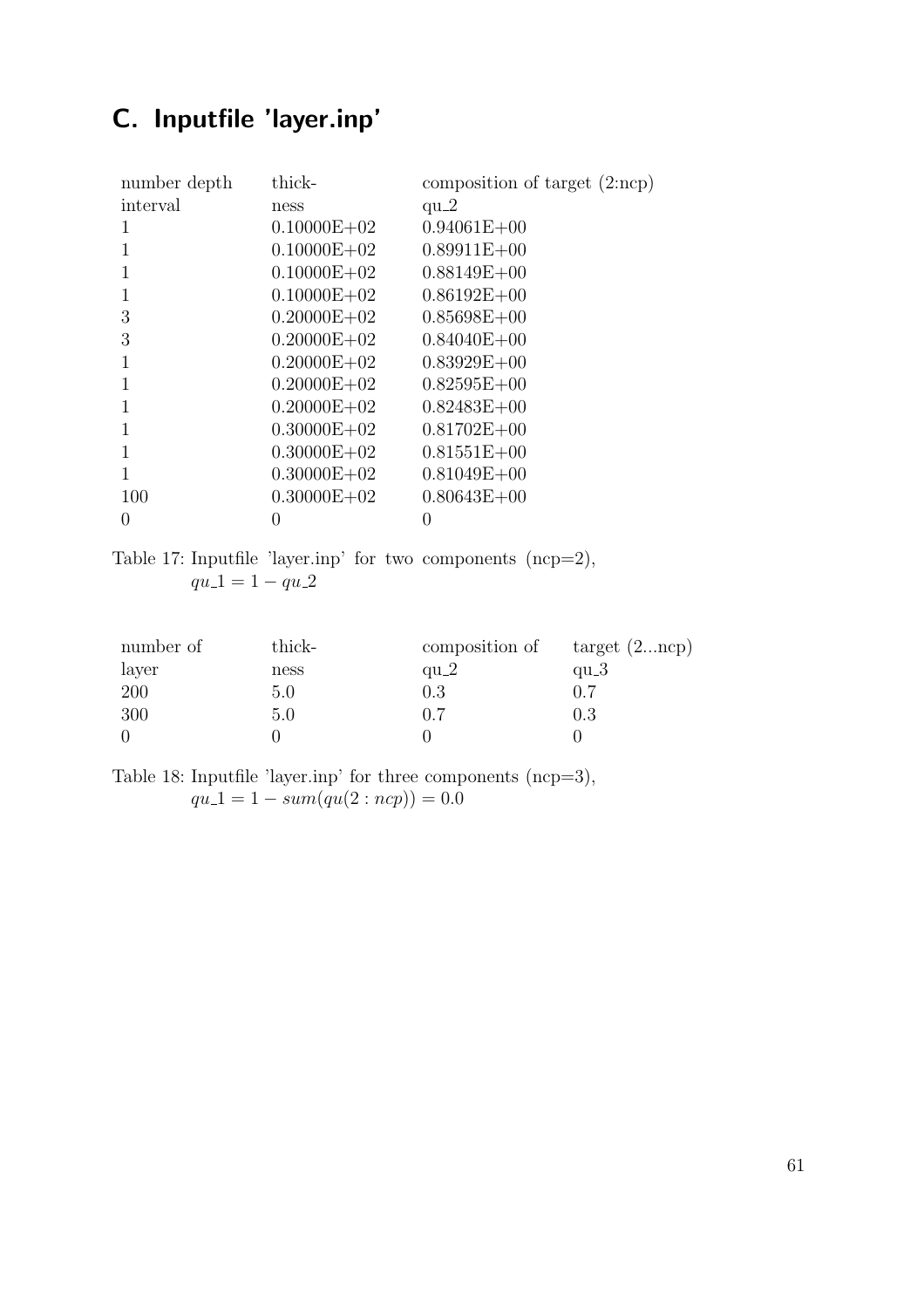# D. Inputfiles 'energy.inp' and angle.inp

| distribution <sup>[-]</sup> |
|-----------------------------|
| 1                           |
| 2                           |
| $\overline{2}$              |
| 5                           |
| 8                           |
| 12                          |
| 20                          |
| 25                          |
|                             |

Table 19: Inputfile 'energy.inp'

| distribution <sup>-1</sup> |
|----------------------------|
| 10                         |
| 20                         |
| 20                         |
| 70                         |
|                            |

Table 20: Inputfile 'angle.inp'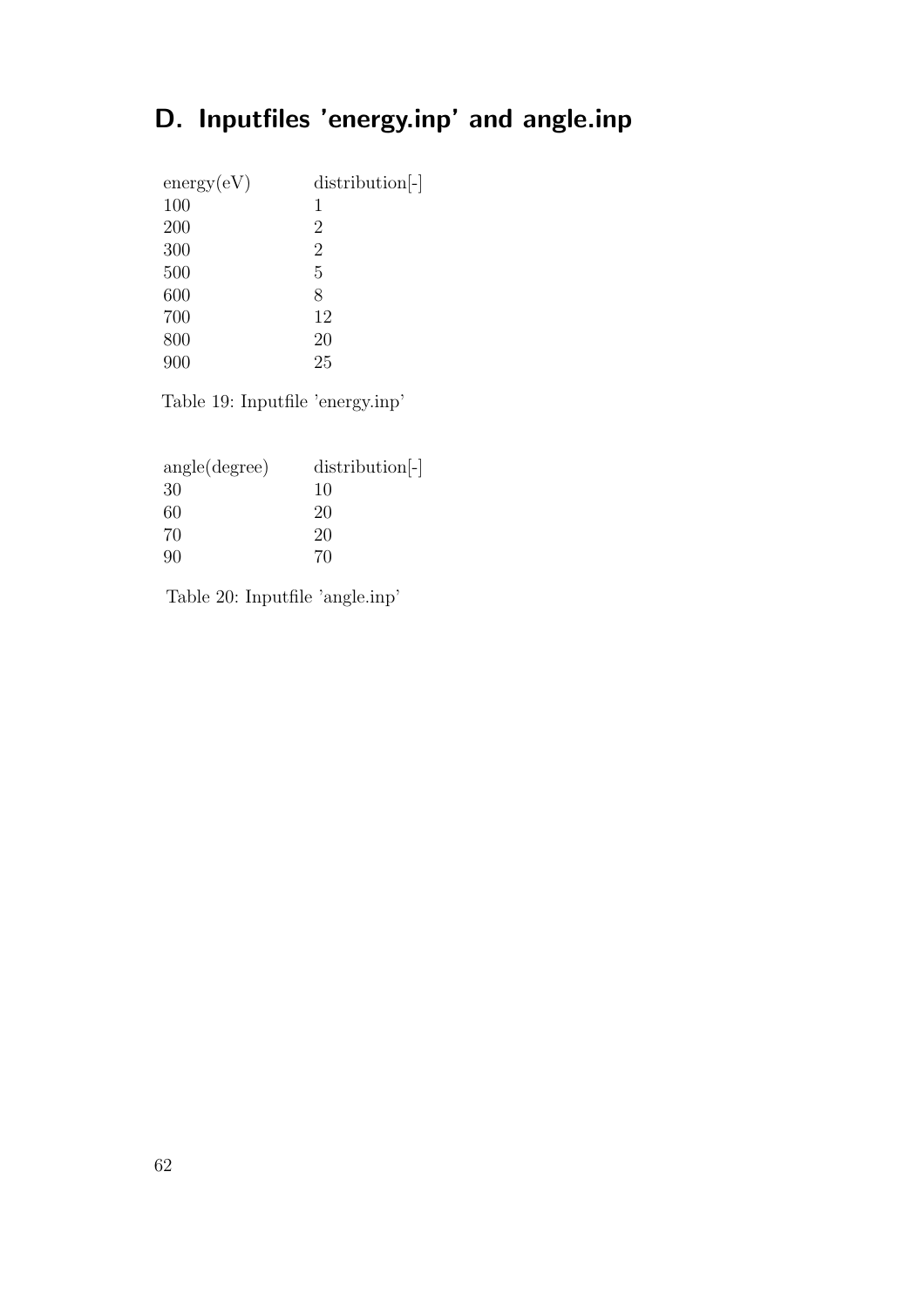# E. Inputfiles 'ene ang.inp'

|          |          | $:$ help    | value    |                  |          |
|----------|----------|-------------|----------|------------------|----------|
|          |          | $:$ help    | value    |                  |          |
|          |          | : columns   |          |                  |          |
| 80.00000 | 10.00000 | : Min Max   |          |                  |          |
|          |          | : rows      | Energy   |                  |          |
| 140.0000 | 10.00000 | $:$ Min Max | dE       | [eV]             |          |
| 2.728417 | 9.982015 | 4.214628    | 1.330935 | 4.436451         | 3.327338 |
| 5.512290 | 1.098021 | 2.994604    | 2.218225 | 1.109112         | 0.000000 |
| 5.079736 | 3.438249 | 4.436451    | 2.218225 | 1.109112         | 0.000000 |
| 2.218225 | 1.109112 | 1.109112    | 1.109112 | 0.000000         | 0.000000 |
| 0.000000 | 0.000000 | 0.000000    | 0.000000 | 0.000000         | 0.000000 |
| 0.000000 | 0.000000 | 0.000000    | 0.000000 | 0.000000         | 0.000000 |
| 0.000000 | 0.000000 | 0.000000    | 0.000000 | 0.000000         | 0.000000 |
| 0.000000 | 0.000000 | 0.000000    | 0.000000 | 0.000000         | 0.000000 |
| 0.000000 | 0.000000 | 0.000000    | 0.000000 | 0.000000         | 0.000000 |
| 0.000000 | 0.000000 | 0.000000    | 0.000000 | 0.000000         | 0.000000 |
| 0.000000 | 0.000000 | 0.000000    | 0.000000 | 0.000000         | 0.000000 |
| 0.000000 | 0.000000 | 0.000000    | 0.000000 | 0.000000         | 0.000000 |
| 0.000000 | 0.000000 | 0.000000    | 0.000000 | 0.000000         | 0.000000 |
|          |          |             |          | Angles<br>dAngle | degrees  |

Table 21: Inputfile 'ene ang.inp'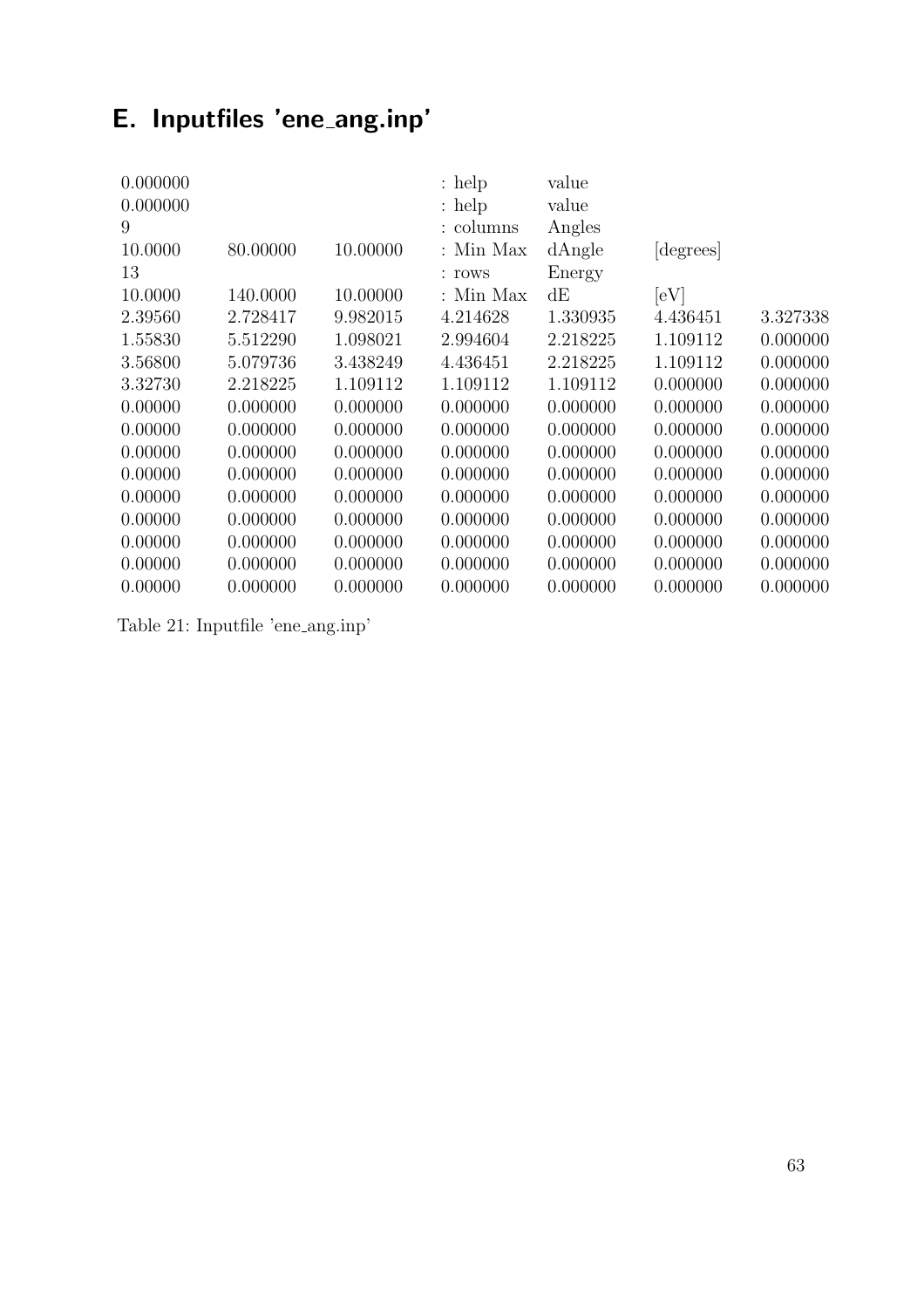## F. Example of new Inputfile 'tri.inp'

Inputfile 'tri.inp' of first static example He − > Ni

```
2 keV He − > Ni
& TRI INP
   text='—elements—'
      ncp = 2symbol = "He", "Ni"f_{\text{nc}} = 10.000E_{+0}nh = 10idout = 10nr-pproj = 1
      idrel = 1isbv = 1ipot = 1text='—beam—'
      qubeam = 1.000, 0.000qumax = 0.000, 1.000case_e0 = 0e0 = 2000, 0.00case_ \alphalpha = 0
      alpha0 = 0.000, 0.000text='—target—'
      ttarget = 5000E + 0nqx = 500qu = 0.0, 1.0e_cutoff= 1.0, 1.0ltraj_p = .true.ltraj_r = .true.number\_hist = 1ioutput hist = 1, 1, 0, 1, 1, 0\text{bart} = \text{.true},\text{Iparticle}_{\text{p}} = \text{true}.ioutput part = 100, 100, 0, 100, 100, 0
/
```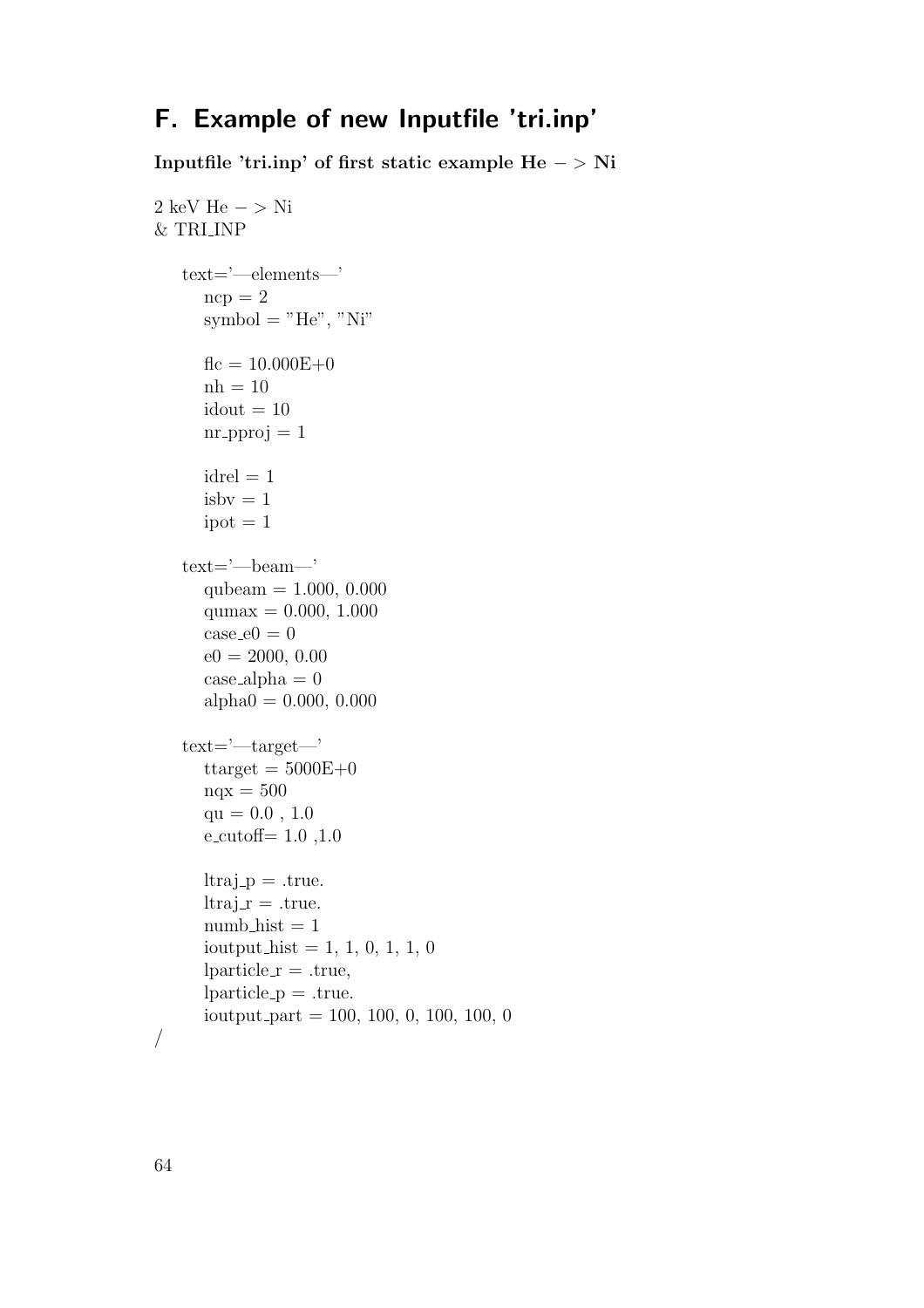Inputfile 'tri.inp' of second static example Ar − > Ni

```
1 keV Ar - > Ni
& TRI INP
  text='—elements—'
     ncp = 2symbol = "Ar", "Ni"f_{\text{f}} = 10.000E_{+0}nh = 10000000idout = 100000nr pproj = 10idrel = 1\mathrm{ipot}=1isbv = 1text='—beam—'
     qubeam = 1.000, 0.000
     qumax = 0.000, 1.000case_e0 = 0e0 = 1000, 0.00case\_alpha = 0alpha0 = 60.000, 0.000text='—target—'
     ttarget = 5000E+0nqx = 500,\rm{qu}=0.0 , 1.0lmatrices = .true.
/
```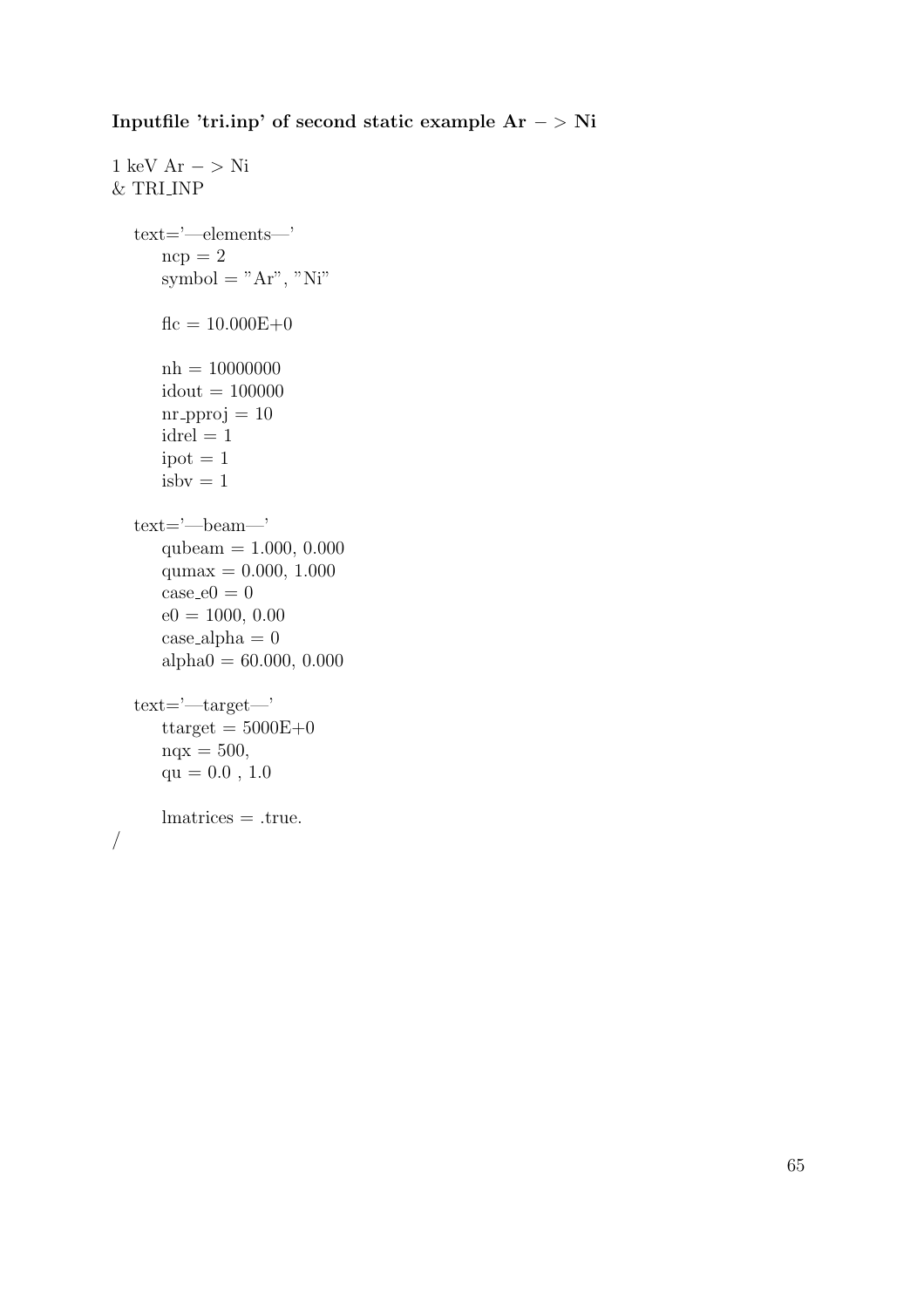### Inputfile 'tri.inp' of first dynamic example Ni − > WC

```
10 \text{ keV Ni} - > \text{WC}& TRI INP
  text='—elements—'
     ncp = 3symbol = "Ni", "W", "C_g"f_{\text{f}} = 15.00nh = 50000idout = 500nr pproj = 32text='—beam—'
     qubeam = 1.000, 0.000, 0.000
     qumax = 1.000, 1.000, 1.000case_e0 = 0e0 = 10000, 0.00case-alpha = 0alpha0 = 0.0, 0.000, 0.000ipot = 1isbv = 3inel0 = 3text='—target—'
     nm=2two comp='WC'
     idrel = 0ttarget = 500nqx = 100qu = 0.0, 0.5, 0.5/
```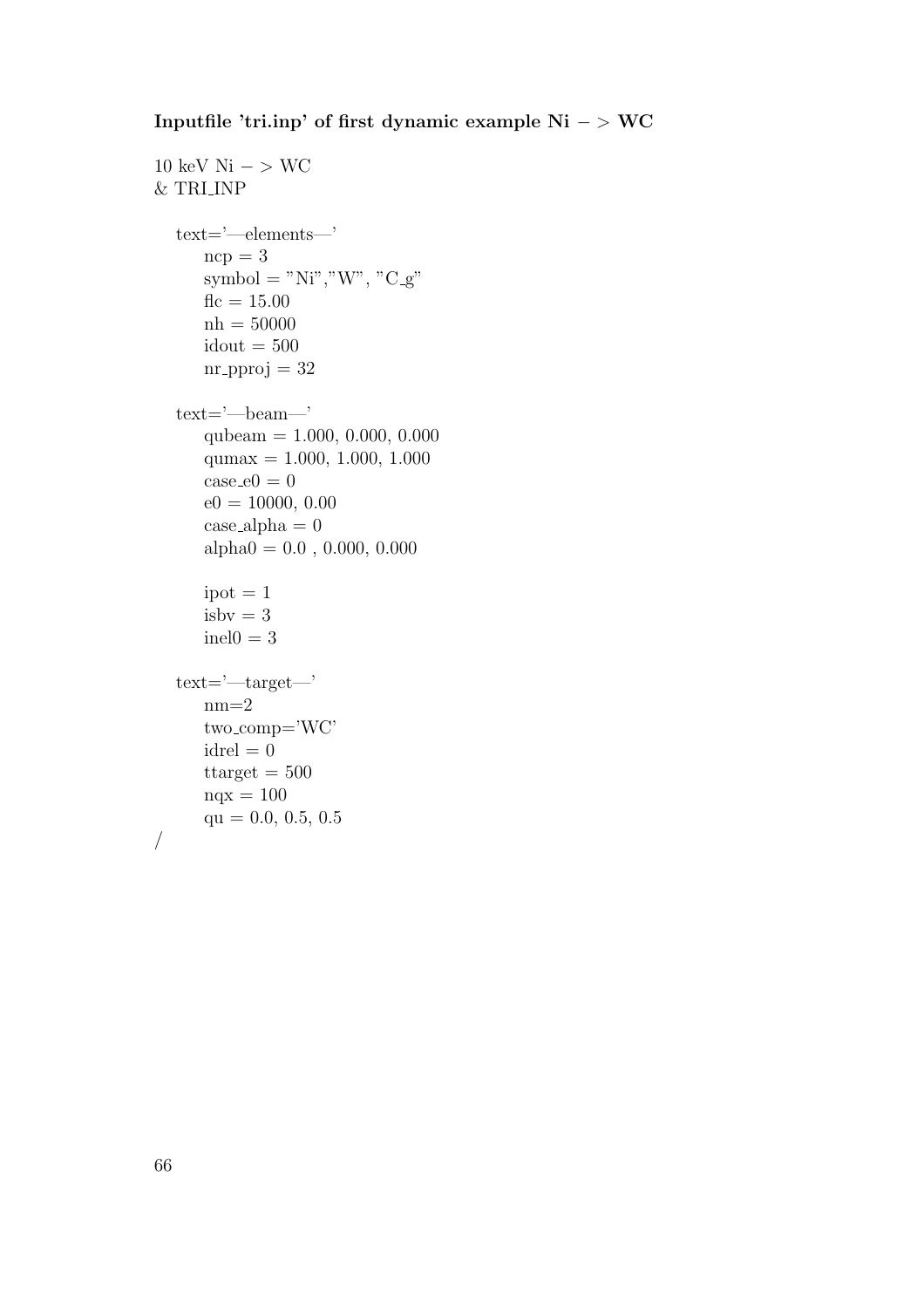Inputfile 'tri.inp' of second dynamic example W − > C

```
5 keV W - > C
& TRI INP
  text='—elements—'
     ncp = 2,
     symbol = "W", "C_g"
     f_{\text{f}} = 50.00nh = 1000000idout = 2000nr pproj = 32text='—beam—'
     qubeam = 1.000, 0.000qumax = 1.000, 1.000case_e0 = 0e0 = 5000, 0.00case\_alpha = 0alpha0 = 0.00, 0.00ipot = 1isbv = 3inel0 = 3text='—target—'
     idrel = 0ttarget = 1000nqx = 100qu = 0.0, 1.0iwc = 0e-cutoff= 6.0, 6.0
/
```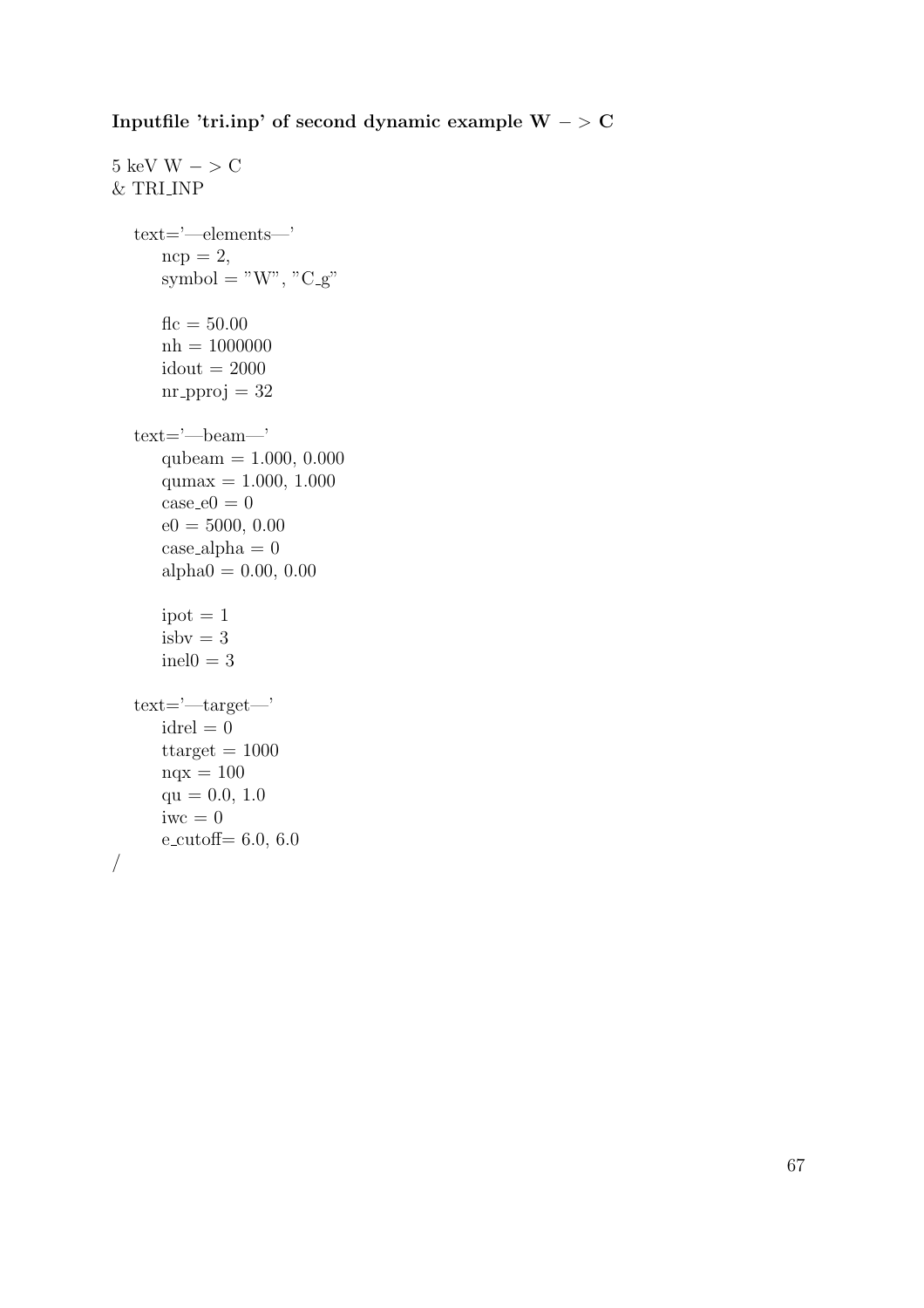#### Inputfile 'tri.inp' of third dynamic example  $Ar - > Si$  Ta

```
3 keV Ar − > Si Ta
& TRI INP
  text='—elements—'
     ncp = 3,
     symbol = "Ar", "Si", "Ta"f_{\text{f}} = 50nh = 100000idout = 1000nr-pproj = 10
     ipot = 1isbv = 3text='—beam—'
     qubeam = 1.000, 0.000, 0.000
     qumax = 0.000, 1.000, 1.000case_e0 = 0e0 = 3000, 0.00case-alpha = 0alpha0 = 0.000, 0.000, 0.000text='—target—'
     idrel = 0nm=3ttarget = 1815nqx = 263qu = 0.0, 0.5, 0.5iq0 = -1/
```
#### Inputfile 'layer.inp' of third dynamic example Ar − > Si Ta

| number of |                  |                  | thick- target composition 2ncp name of layer |                 |
|-----------|------------------|------------------|----------------------------------------------|-----------------|
| layer     | ness             | $qu_2$           | $qu-3$                                       |                 |
| 40        | 5.00             | 1.0000           | 0.0000                                       | Si <sub>1</sub> |
| 15        | 5.00             | 0.0000           | 1.0000                                       | Ta 1            |
| 21        | 5.00             | 1.0000           | 0.0000                                       | Si <sub>2</sub> |
| 15        | 5.00             | 0.0000           | 1.0000                                       | Ta 2            |
| 21        | 5.00             | 1.0000           | 0.0000                                       | Si <sub>3</sub> |
| 15        | 5.00             | 0.0000           | 1.0000                                       | Ta 3            |
| 21        | 5.00             | 1.0000           | 0.0000                                       | Si 4            |
| 15        | 5.00             | 0.0000           | 1.0000                                       | Ta 4            |
| 200       | 5.00             | 1.0000           | 0.0000                                       | Si <sub>5</sub> |
| 0         | $\left( \right)$ | $\left( \right)$ |                                              | end             |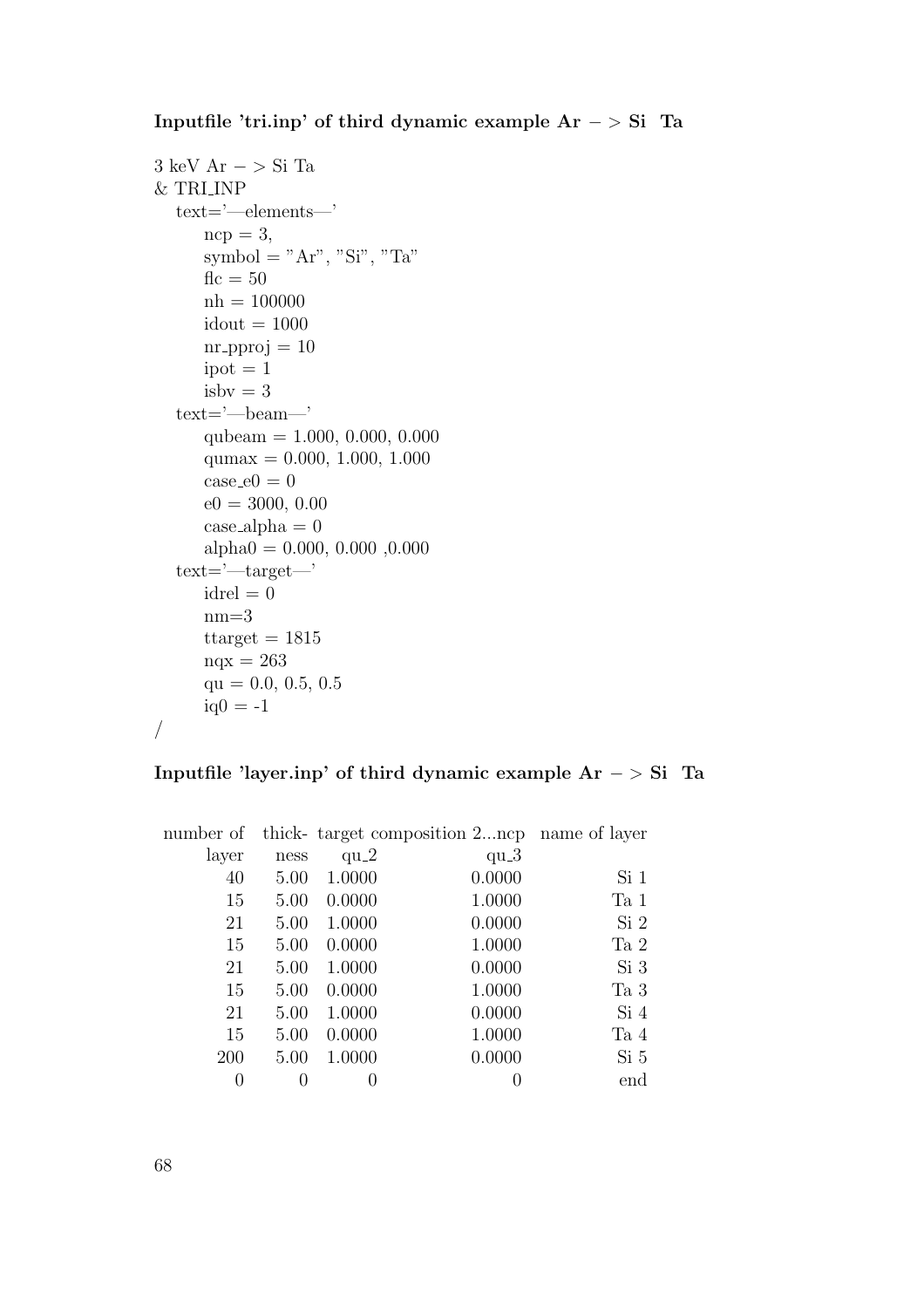#### Inputfile 'tri.inp' of sputtering with noble gas ions  $Xe - \sum Si$

```
40 keV Xe - > Si
& TRI INP
  text='—elemements—'
     ncp = 2,
     symbol = "Xe", "Si"text='—beam—'
     case_e0 = 0e0 = 40000, 0.00qubeam = 1.00, 0.000case alpha=0
     alpha0 = 0.0, 0.000text='—control—'
     f_{\text{f}} = 7nh = 70000nr pproj = 20idout = 1000idrel = 0ipot = 1iintegral=2
     ipivot=8
  text='—target—'
     ttarget = 1000nqx = 100isbv = 3,inel0 = 3,3qu = 0.0, 1.00qumax = 1.00, 1.000\text{dns0} = 0.01623, 0.04994e-cutoff= 1.0, 1.0
     qu int= .true.
     case layer thick=1
     loutgas = .true.diff_koeff1 = 2.80e06, 0.0
```

```
/
```